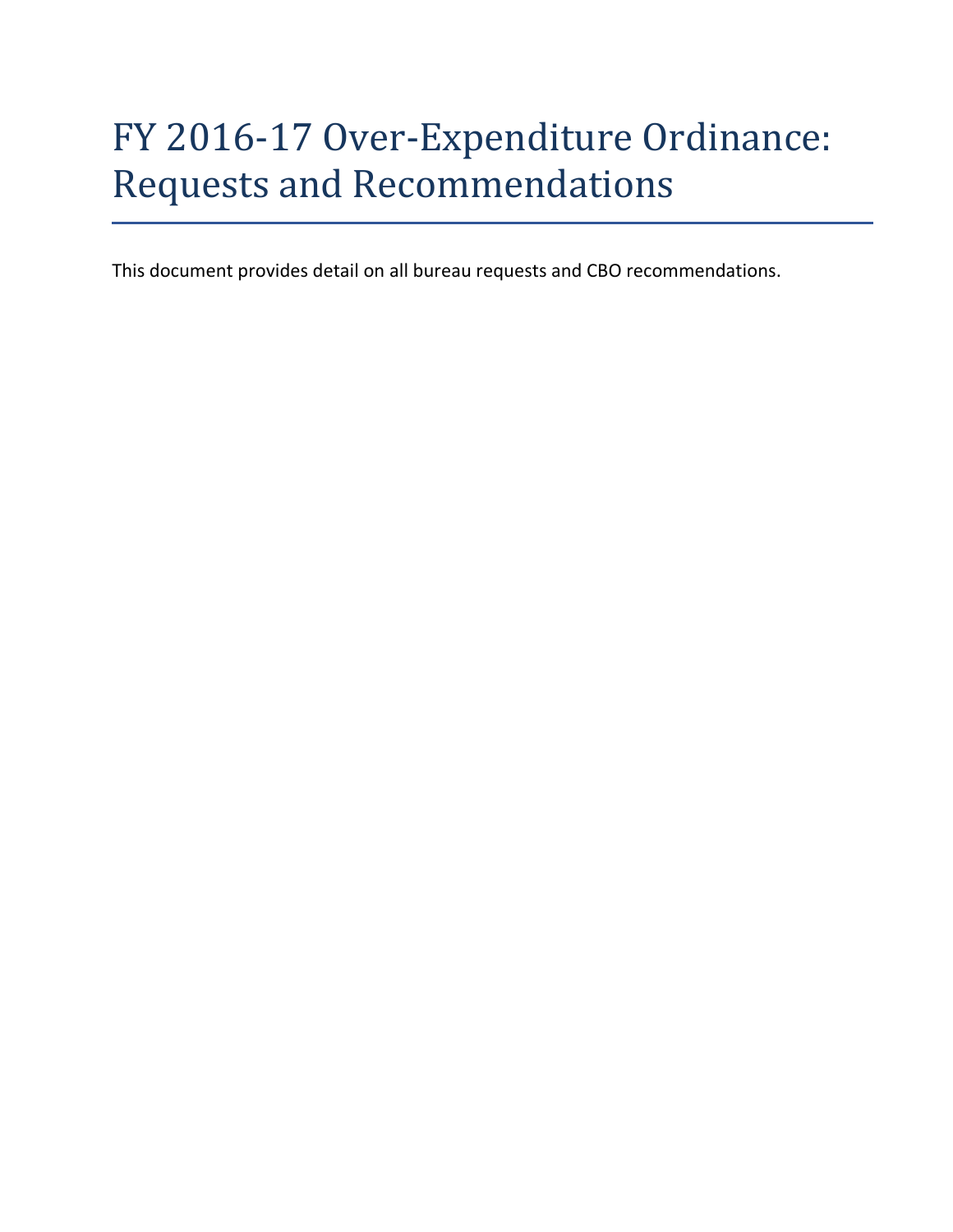## **Bureau:** City Budget Office

#### **Request: BC**

|                     | <b>Bureau:</b> City Budget Office                                   |                                             |                                                         |                                                       | <b>Type:</b> Technical Adjustment |
|---------------------|---------------------------------------------------------------------|---------------------------------------------|---------------------------------------------------------|-------------------------------------------------------|-----------------------------------|
|                     | <b>Request: BO_005 - City Budget Office - Technical Adjustments</b> |                                             |                                                         |                                                       |                                   |
|                     |                                                                     | Overexpenditure<br>Requested<br>Adjustments | Overexpenditure<br><b>CBO/Council</b><br><b>Changes</b> | Overexpenditure<br><b>Total</b><br><b>Adjustments</b> |                                   |
| <b>EXPENDITURES</b> |                                                                     |                                             |                                                         |                                                       |                                   |
|                     | <b>Personnel Services</b>                                           | (14,000)                                    |                                                         | (14,000)                                              |                                   |

## **Bureau Description:**

Shifts \$14,000 from Personnel Services to Internal Materials & Services to avoid overexpenditure in that category.

Internal Materials and Services 14,000 0 14,000 **TOTAL EXPENDITURES 0 0 0**

## **CBO Discussion and Recommendation**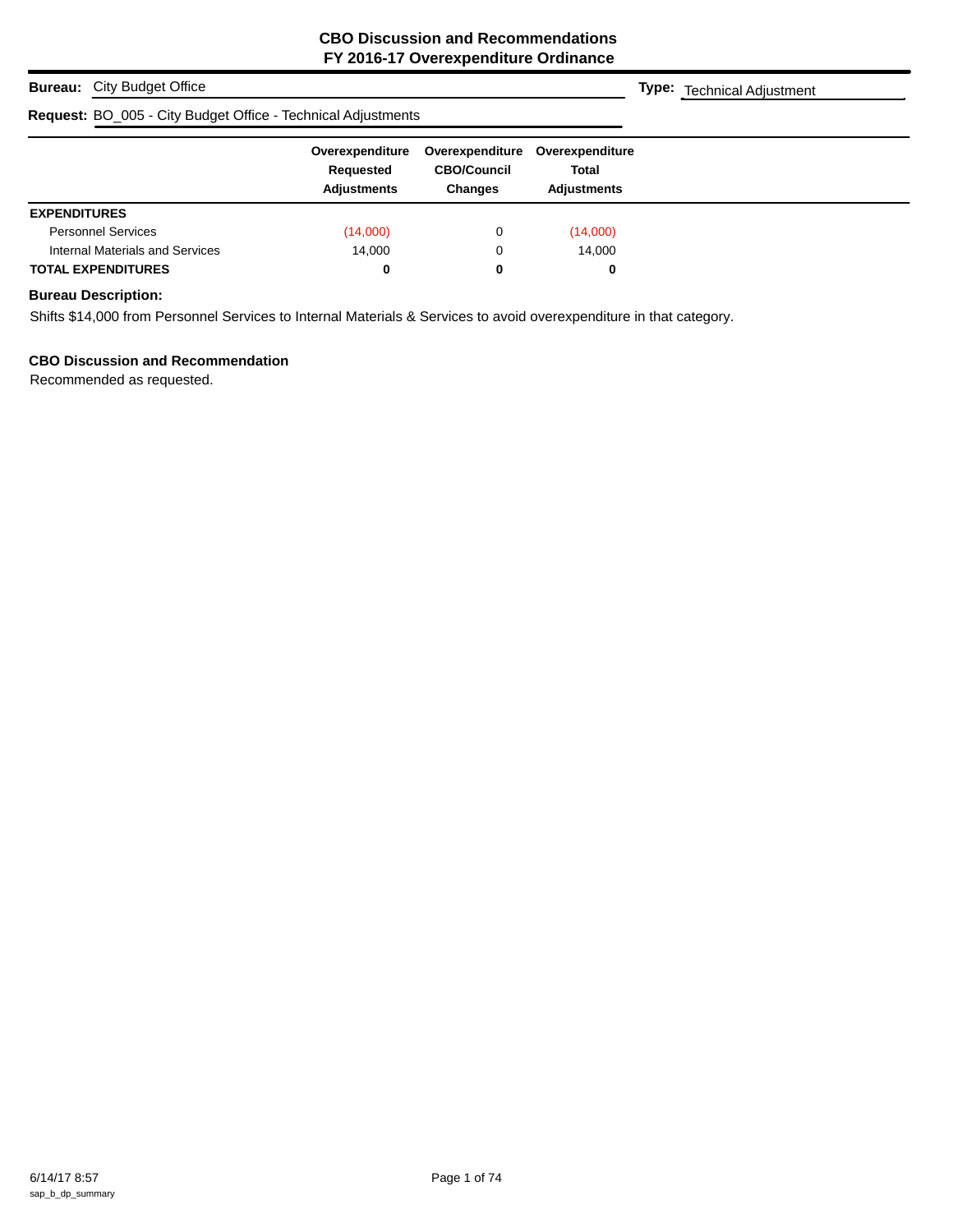**Type:** New Request

## **Bureau:** Bureau of Development Services

## **Request:** DS, 014 - OEO Adjustments to External Materials & Services

|                                        | Overexpenditure    | Overexpenditure    | Overexpenditure    |
|----------------------------------------|--------------------|--------------------|--------------------|
|                                        | Requested          | <b>CBO/Council</b> | Total              |
|                                        | <b>Adjustments</b> | <b>Changes</b>     | <b>Adjustments</b> |
| <b>EXPENDITURES</b>                    |                    |                    |                    |
| <b>External Materials and Services</b> | 400,000            | 0                  | 400.000            |
| <b>TOTAL EXPENDITURES</b>              | 400,000            | 0                  | 400,000            |
| <b>REVENUES</b>                        |                    |                    |                    |
| Licenses & Permits                     | 200,000            | 0                  | 200,000            |
| <b>Charges for Services</b>            | 200,000            | 0                  | 200,000            |
| Miscellaneous                          | 0                  | 0                  | 0                  |
| <b>TOTAL REVENUES</b>                  | 400,000            | 0                  | 400,000            |

## **Bureau Description:**

This is an adjustment of \$400,000 to External Materials and Services due to increased parking space rental; higher than anticpated education and consultant costs; and to prevent over-expenditure.

#### **CBO Discussion and Recommendation**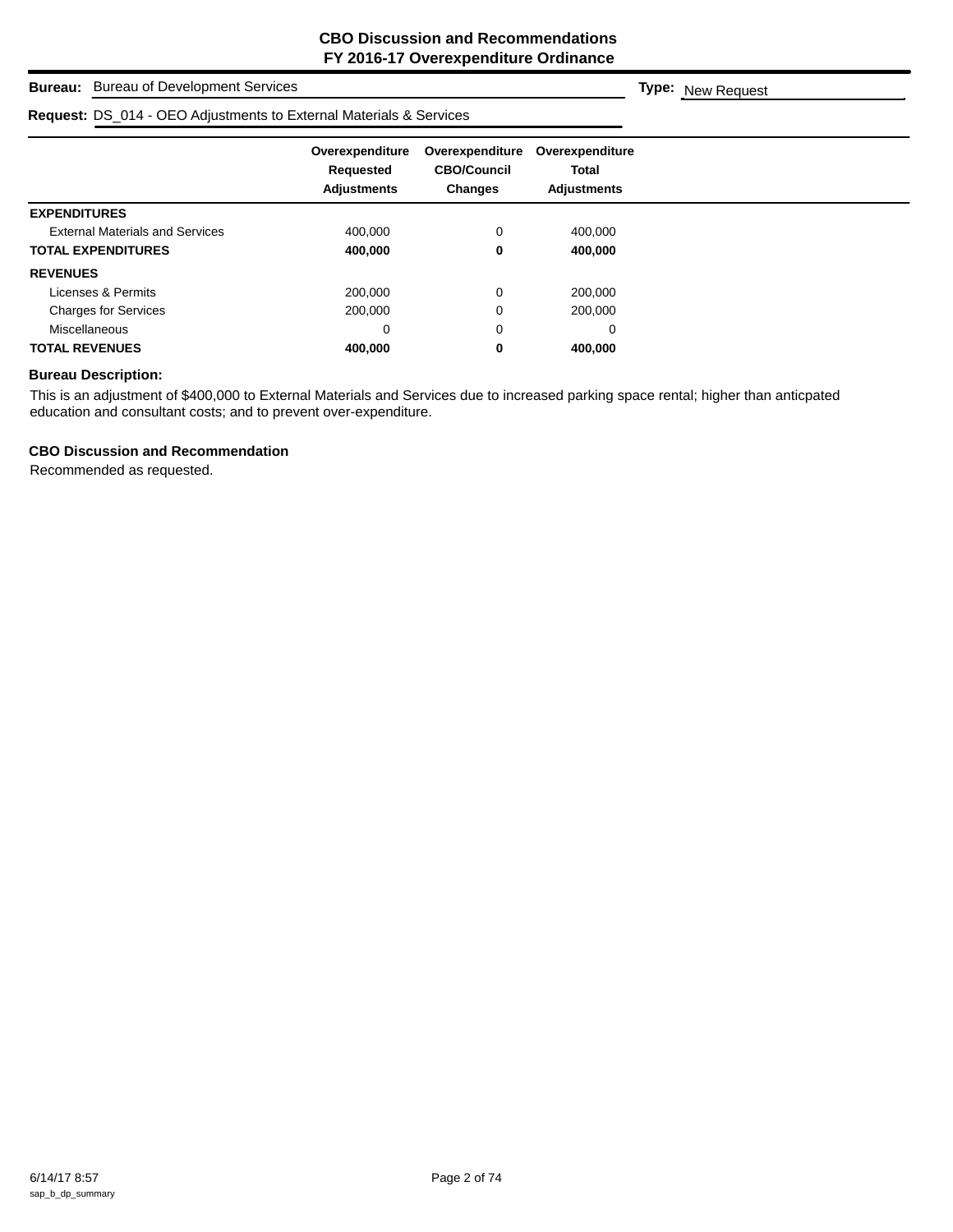**Type:** Technical Adjustment

| <b>Bureau:</b> Bureau of Emergency Communications |
|---------------------------------------------------|
|                                                   |

## **Request:** EC\_012 - BOEC FY 1617 OEO

| NGUUGSI. LO_VIZ - DOLOTTI IVIT OLO     |                              |                                       |                                 |
|----------------------------------------|------------------------------|---------------------------------------|---------------------------------|
|                                        | Overexpenditure<br>Requested | Overexpenditure<br><b>CBO/Council</b> | Overexpenditure<br><b>Total</b> |
|                                        | <b>Adjustments</b>           | <b>Changes</b>                        | <b>Adjustments</b>              |
| <b>EXPENDITURES</b>                    |                              |                                       |                                 |
| <b>Personnel Services</b>              | (400,000)                    |                                       | (400,000)                       |
| <b>External Materials and Services</b> | 400,000                      |                                       | 400,000                         |
| <b>TOTAL EXPENDITURES</b>              | 0                            |                                       | 0                               |

## **Bureau Description:**

Recently a new application has become available that BOEC wishes to purchase from Versaterm (the BOEC CAD vendor) and have it available as part of the CAD on the operations floor. This application is called vMobile and BOEC desires a total of 400 licenses. The application gives field responders access to CAD from a mobile device (in addition to the MDT in the vehicles). The responders will be able to access CAD data, law enforcement data (warrants, driving records, etc.) and will allow the dispatchers to track responder physical location from the mobile device. This purchase will also allow a larger group of public safety responders to use their mobile devices to access this data.

## **CBO Discussion and Recommendation**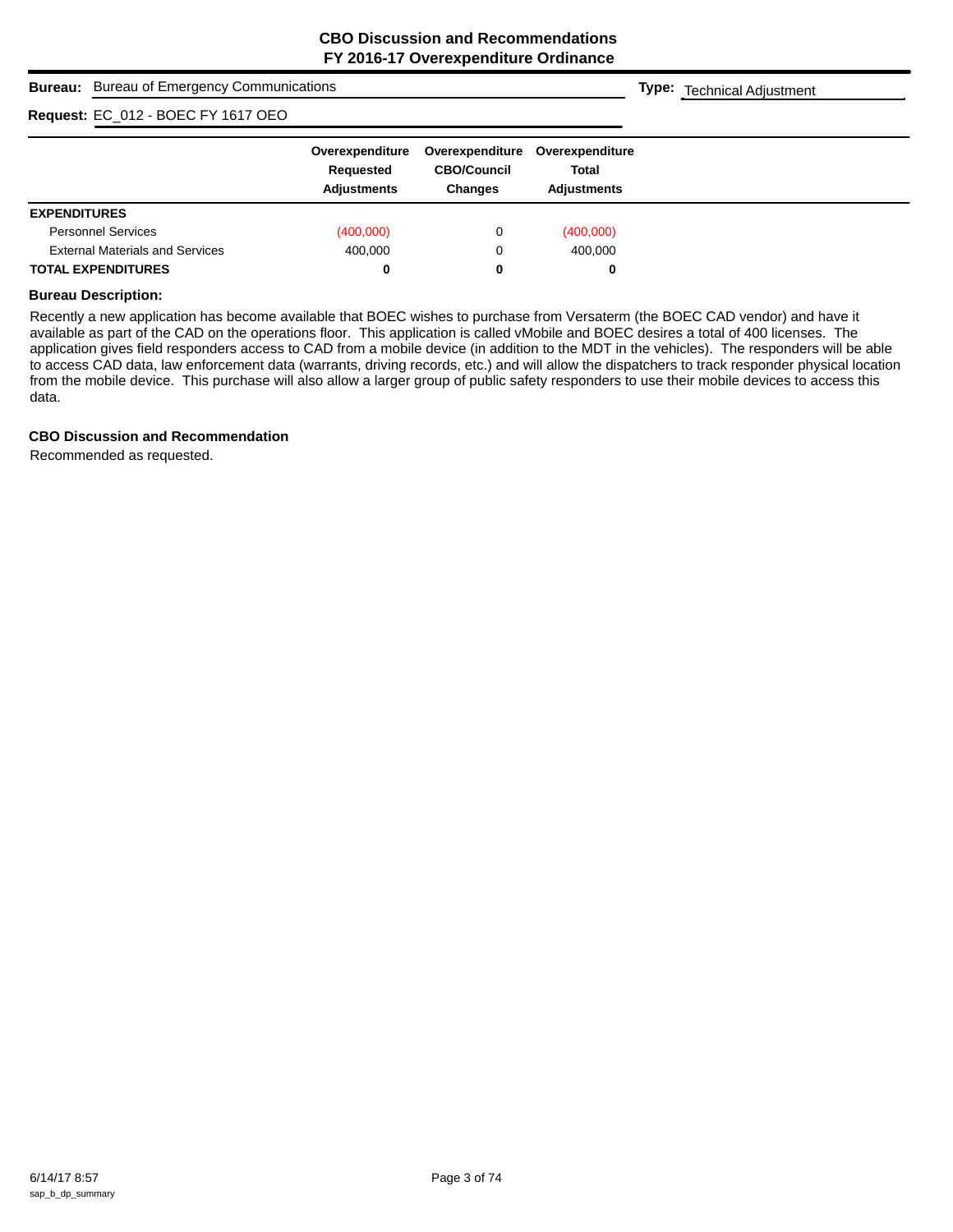| <b>Bureau of Environmental Services</b><br><b>Bureau:</b>     |                                                    | Type:                                            |                                                |  |
|---------------------------------------------------------------|----------------------------------------------------|--------------------------------------------------|------------------------------------------------|--|
| Request: ES_013 - BES FY 2016-17 Over-Expenditure Budget Adj. |                                                    |                                                  |                                                |  |
|                                                               | Overexpenditure<br>Requested<br><b>Adjustments</b> | Overexpenditure<br><b>CBO/Council</b><br>Changes | Overexpenditure<br>Total<br><b>Adjustments</b> |  |
| <b>EXPENDITURES</b>                                           |                                                    |                                                  |                                                |  |
| Unappropriated Fund Balance                                   | (1,816,066)                                        | 0                                                | (1,816,066)                                    |  |
| Capital Outlay                                                | (3,833,934)                                        | 0                                                | (3,833,934)                                    |  |
| Fund Transfers - Expense                                      | 4,833,934                                          | 4,050,000                                        | 8,883,934                                      |  |
| Contingency                                                   | 10,700,000                                         | 0                                                | 10,700,000                                     |  |
| <b>TOTAL EXPENDITURES</b>                                     | 9,883,934                                          | 4,050,000                                        | 13,933,934                                     |  |
| <b>REVENUES</b>                                               |                                                    |                                                  |                                                |  |
| <b>Charges for Services</b>                                   | 5,050,000                                          | $\mathbf 0$                                      | 5,050,000                                      |  |
| <b>Fund Transfers - Revenue</b>                               | 4,833,934                                          | 4,050,000                                        | 8,883,934                                      |  |
| <b>TOTAL REVENUES</b>                                         | 9,883,934                                          | 4,050,000                                        | 13,933,934                                     |  |

This requests reflects the recognition of additional commercial SDC revenues of \$3.7 million over the current budget estimate. The additional SDC revenues will be transferred to the Debt Service Fund reducing the amount the Operating Fund will be required to transfer to meet the debt service obligation of the same amount. As a result, the Operating Fund will transfer \$3.7 million to the Rate Stabilization Fund.

This request also recognizes an additional \$1.35 million of user charges collected beyond projections, a reduction of \$1.8 million for debt service reserves due to the delayed bonds sale, and a reduction of \$3.8 million in planned vehicle replacements that have been delayed. The combined total of \$7 million will be transferred to the construction fund and will ultimately delay the next bond sale to early calendar year 2018.

## **CBO Discussion and Recommendation**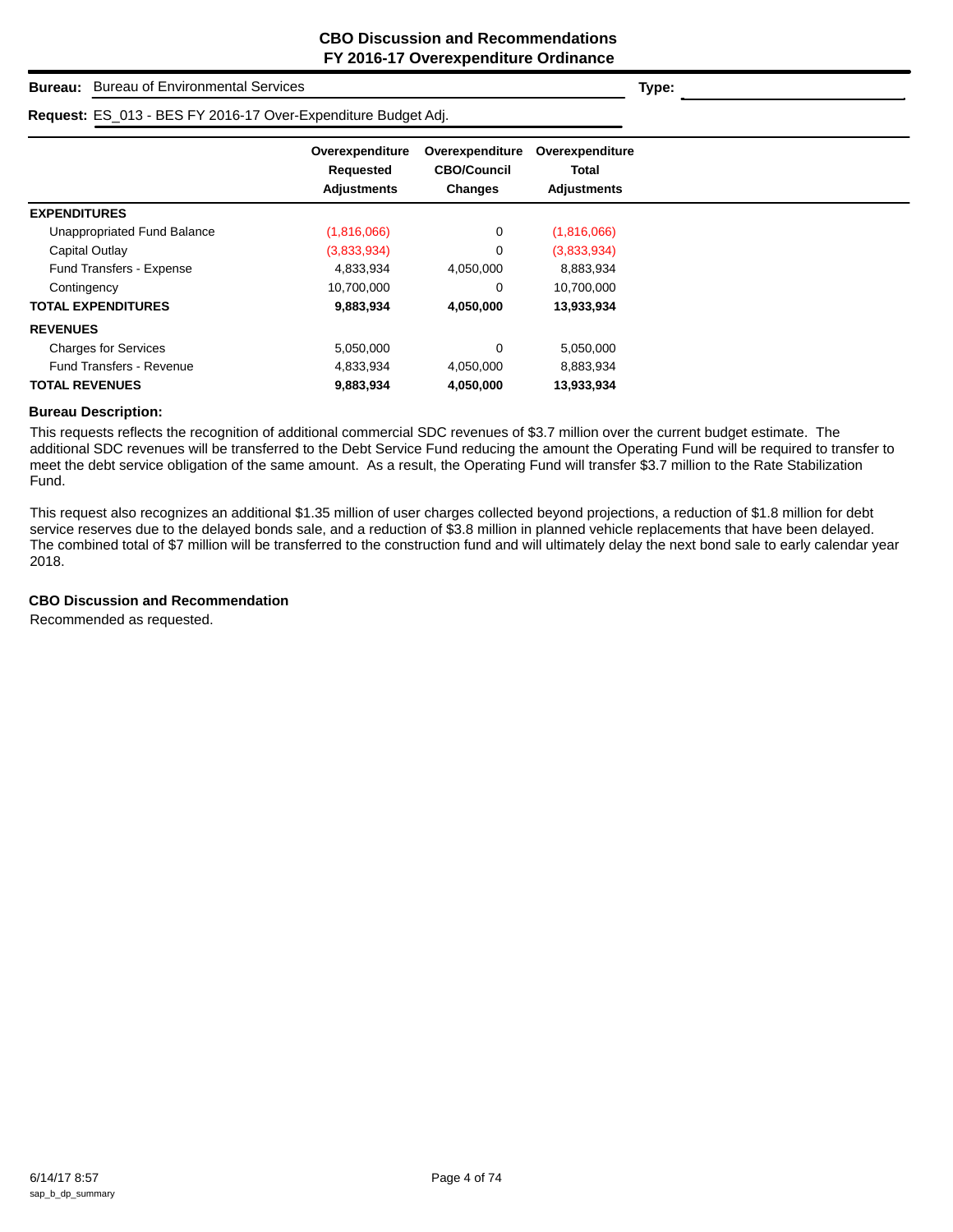## **Bureau:** Portland Fire & Rescue **Overexpenditure Overexpenditure Overexpenditure Requested CBO/Council Total Adjustments Changes Adjustments Type:** New Request **Request:** FR\_017 - Over-expenditure capital adjustment **EXPENDITURES** External Materials and Services (167,000) 0 (167,000) Capital Outlay **167,000** 167,000 0 167,000 **TOTAL EXPENDITURES 0 0 0**

## **Bureau Description:**

This request transfers \$167,000 to offset the purchase of training software (TargetSolutions) and the increased cost of a fire engine and heavy rescue squad.

## **CBO Discussion and Recommendation**

As noted in prior CBO analyses, PF&R does not have a separate major maintenance/capital fund that is reserved for regular capital costs. To address these needs, costs are budgeted in the bureau's operating budget and projected underspending in materials and services is routinely reallocated to address the most pressing major maintenance needs.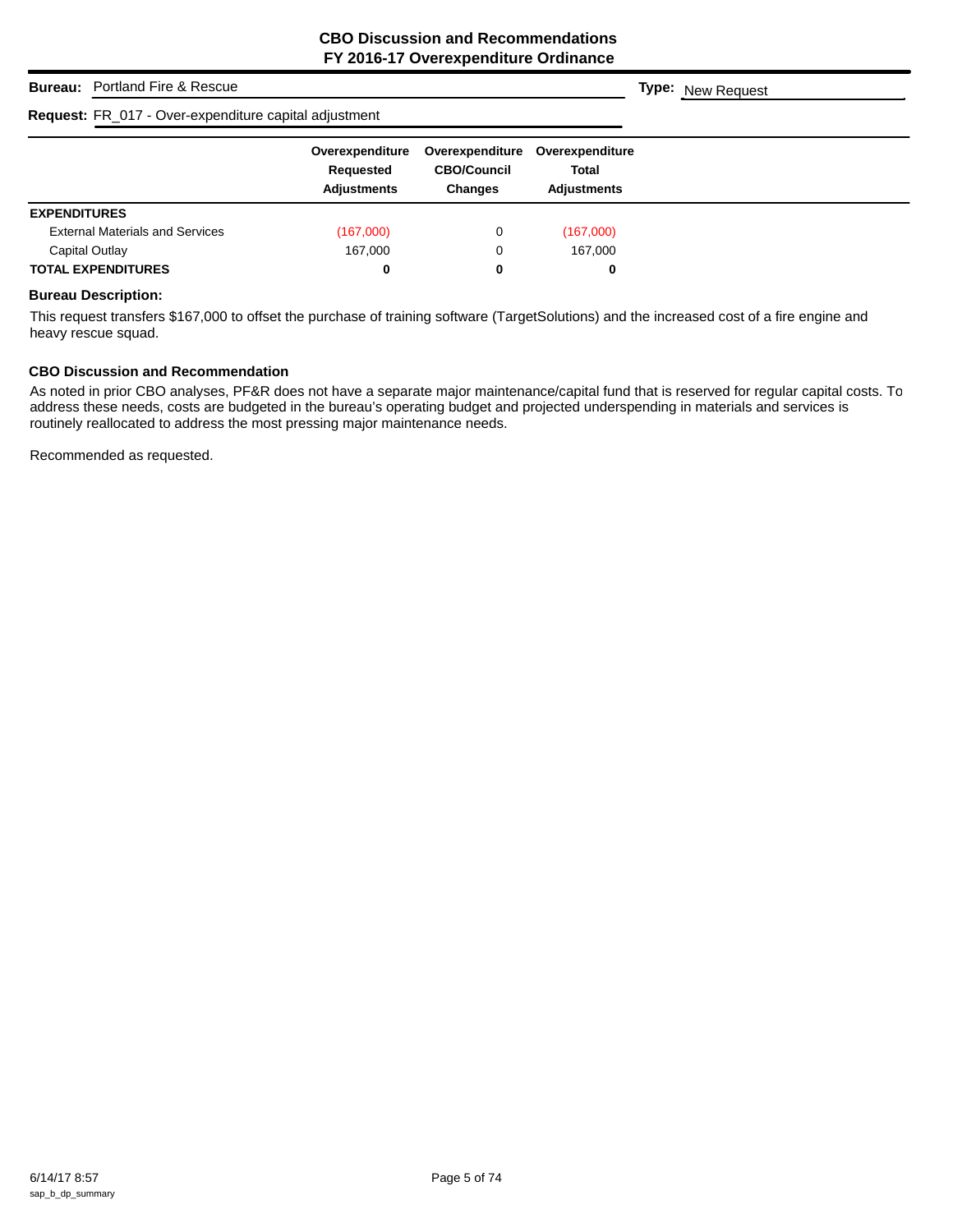|                     | <b>Bureau:</b> Office of Government Relations |                                                    |                                                         |                                                       | <b>Type:</b> Technical Adjustment |
|---------------------|-----------------------------------------------|----------------------------------------------------|---------------------------------------------------------|-------------------------------------------------------|-----------------------------------|
|                     | Request: GR_002 - Overexpenditures            |                                                    |                                                         |                                                       |                                   |
|                     |                                               | Overexpenditure<br>Requested<br><b>Adjustments</b> | Overexpenditure<br><b>CBO/Council</b><br><b>Changes</b> | Overexpenditure<br><b>Total</b><br><b>Adiustments</b> |                                   |
| <b>EXPENDITURES</b> |                                               |                                                    |                                                         |                                                       |                                   |
|                     | <b>External Materials and Services</b>        | (2,000)                                            | 0                                                       | (2,000)                                               |                                   |
|                     | Internal Materials and Services               | 2.000                                              | 0                                                       | 2,000                                                 |                                   |
|                     | <b>TOTAL EXPENDITURES</b>                     | 0                                                  | 0                                                       | 0                                                     |                                   |

Transfer \$2,000 from external materials & services to internal materials & services to prevent potential overexpenditures.

## **CBO Discussion and Recommendation**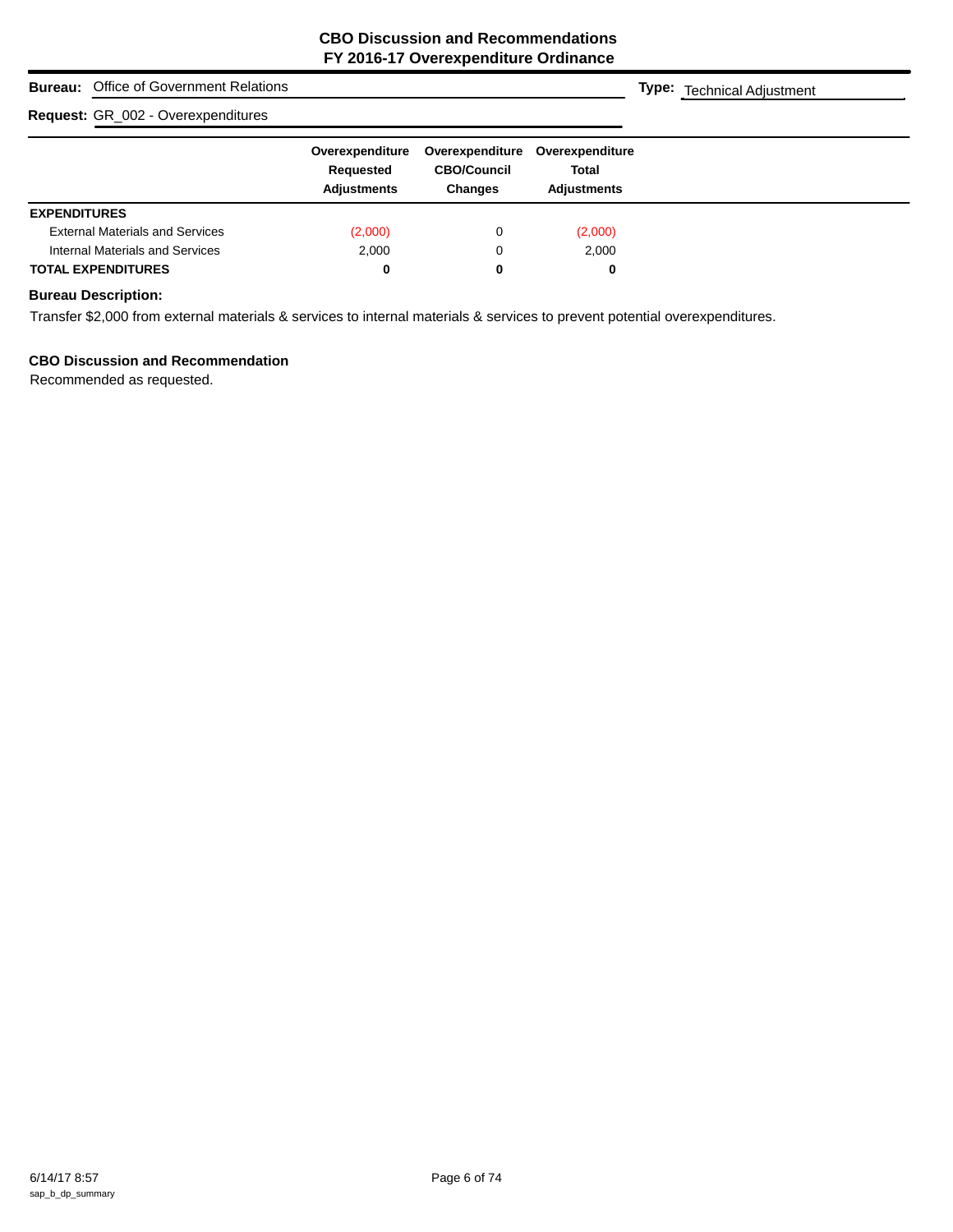## **Bureau:** Portland Housing Bureau

## **Request:** HC\_026 - Move Property Acquisition Costs to Capital Fund

**Type:** Technical Adjustment

|                                        | Overexpenditure<br>Requested<br><b>Adjustments</b> | Overexpenditure<br><b>CBO/Council</b><br><b>Changes</b> | Overexpenditure<br>Total<br><b>Adjustments</b> |  |
|----------------------------------------|----------------------------------------------------|---------------------------------------------------------|------------------------------------------------|--|
| <b>EXPENDITURES</b>                    |                                                    |                                                         |                                                |  |
| <b>External Materials and Services</b> | (275,000)                                          | 0                                                       | (275,000)                                      |  |
| Capital Outlay                         | 275,000                                            | 0                                                       | 275,000                                        |  |
| <b>Fund Transfers - Expense</b>        | 275,000                                            | 0                                                       | 275,000                                        |  |
| <b>TOTAL EXPENDITURES</b>              | 275,000                                            | 0                                                       | 275,000                                        |  |
| <b>REVENUES</b>                        |                                                    |                                                         |                                                |  |
| <b>Fund Transfers - Revenue</b>        | 275,000                                            | 0                                                       | 275,000                                        |  |
| <b>TOTAL REVENUES</b>                  | 275,000                                            | 0                                                       | 275,000                                        |  |

#### **Bureau Description:**

This request moves funding and costs for the acquisition of two properties to the Housing Capital Fund. The subfunds for these acquisitions had not been determined at the time for the spring BuMP. Acquisition of the properties is expected to occur in FY 17-18, using the Short Term Rental Bond.

## **CBO Discussion and Recommendation**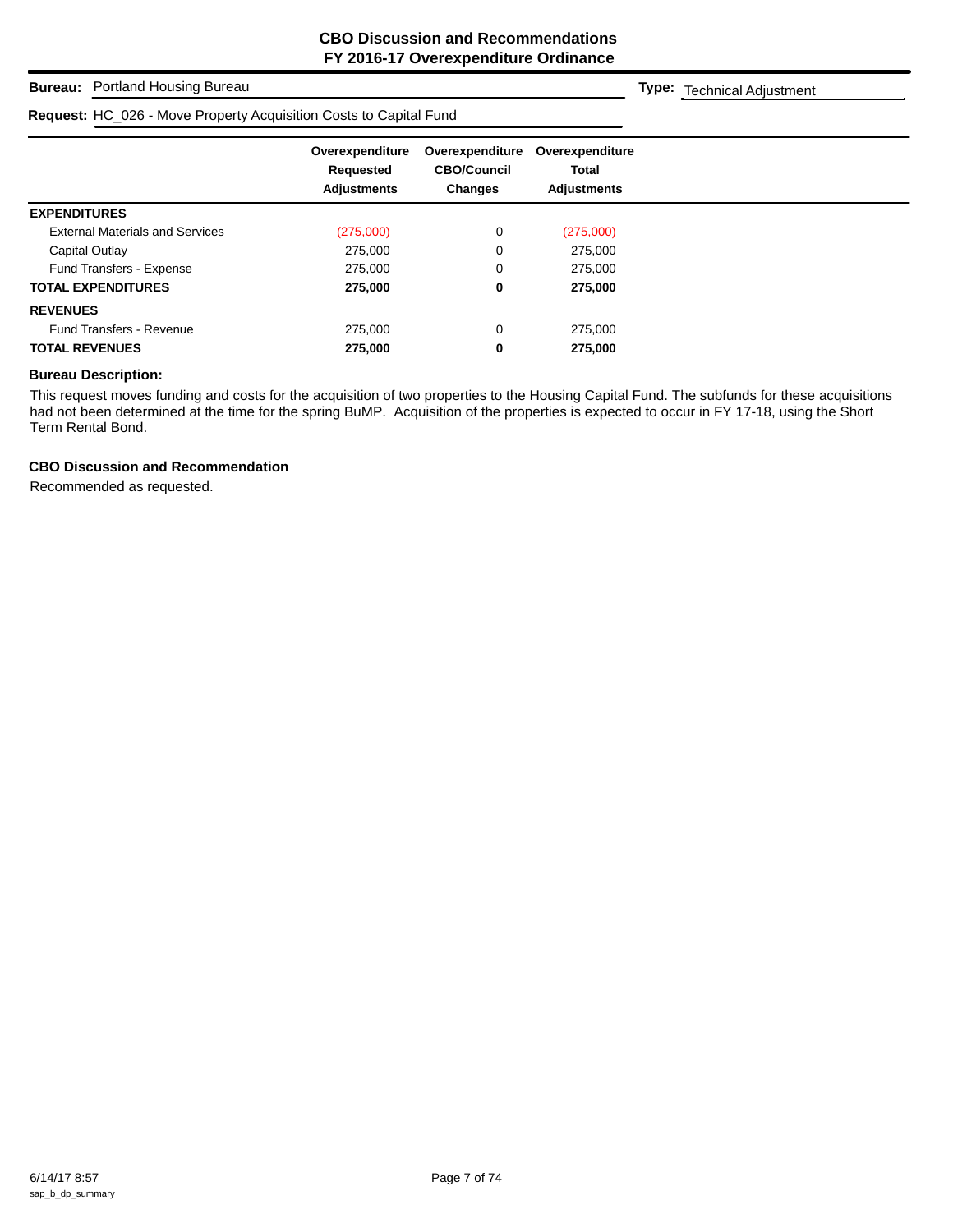## **Bureau:** Portland Housing Bureau

## **Request:** HC\_027 - Program Carryover - JOHS

**Type:** Program Carryover Request

|                                        | Overexpenditure<br>Requested<br><b>Adjustments</b> | Overexpenditure<br><b>CBO/Council</b><br><b>Changes</b> | Overexpenditure<br>Total<br><b>Adjustments</b> |
|----------------------------------------|----------------------------------------------------|---------------------------------------------------------|------------------------------------------------|
| <b>EXPENDITURES</b>                    |                                                    |                                                         |                                                |
| <b>External Materials and Services</b> | (750,000)                                          | 0                                                       | (750,000)                                      |
| <b>TOTAL EXPENDITURES</b>              | (750,000)                                          | 0                                                       | (750,000)                                      |
| <b>REVENUES</b>                        |                                                    |                                                         |                                                |
| General Fund Discretionary             | (750,000)                                          | 0                                                       | (750,000)                                      |
| <b>TOTAL REVENUES</b>                  | (750,000)                                          | 0                                                       | (750,000)                                      |

## **Bureau Description:**

This request is to reduce appropriations for the Joint Office of Homeless Services in order to carryover unspent program funding in FY 2017-18.

## **CBO Discussion and Recommendation**

Recommended as requested. PHB will continue to work closely with the Joint Office to monitor expenditures through year-end.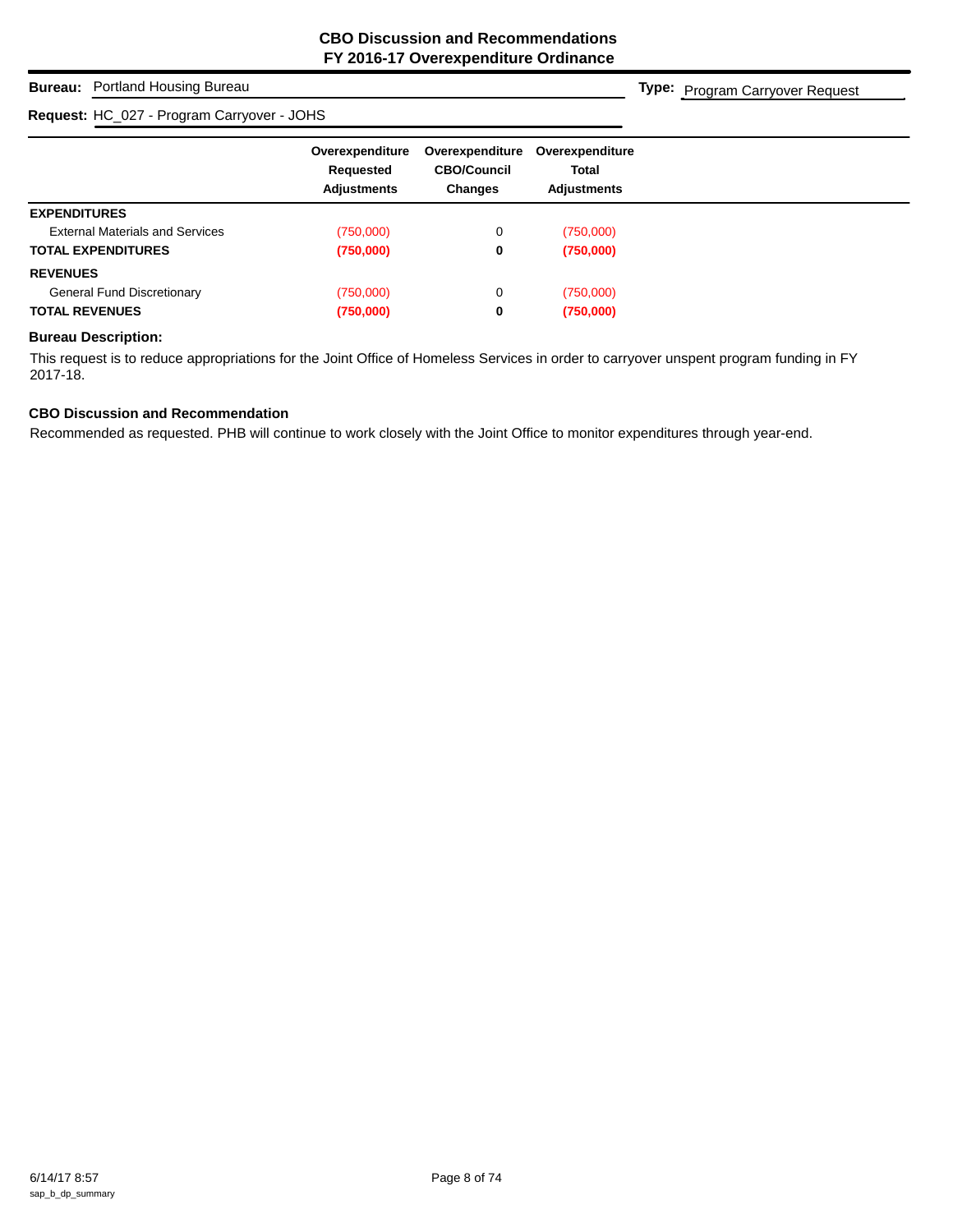**Type:** New Request

## **Bureau:** Portland Housing Bureau

## **Request:** HC\_028 - Rebudget housing project

|                                        | Overexpenditure<br>Requested<br><b>Adjustments</b> | Overexpenditure<br><b>CBO/Council</b><br><b>Changes</b> | Overexpenditure<br><b>Total</b><br><b>Adjustments</b> |
|----------------------------------------|----------------------------------------------------|---------------------------------------------------------|-------------------------------------------------------|
| <b>EXPENDITURES</b>                    |                                                    |                                                         |                                                       |
| <b>External Materials and Services</b> | .500,000                                           | 0                                                       | 1,500,000                                             |
| <b>TOTAL EXPENDITURES</b>              | 1,500,000                                          | 0                                                       | 1,500,000                                             |
| <b>REVENUES</b>                        |                                                    |                                                         |                                                       |
| Intergovernmental Revenues             | ,500,000                                           | 0                                                       | 1,500,000                                             |
| <b>TOTAL REVENUES</b>                  | 1,500,000                                          | 0                                                       | 1,500,000                                             |

## **Bureau Description:**

This request is to appropriate additional funds for the Beatrice Morrow housing development project. More funding is being disbursed in FY 2016-17 than was previously anticipated. There is no change to the overall budget for the project.

## **CBO Discussion and Recommendation**

Recommended as requested. Additional funding is required in FY 2016-17 due to a quicker-than-anticipated start to construction. An offsetting adjustment will be made in the Fall BMP.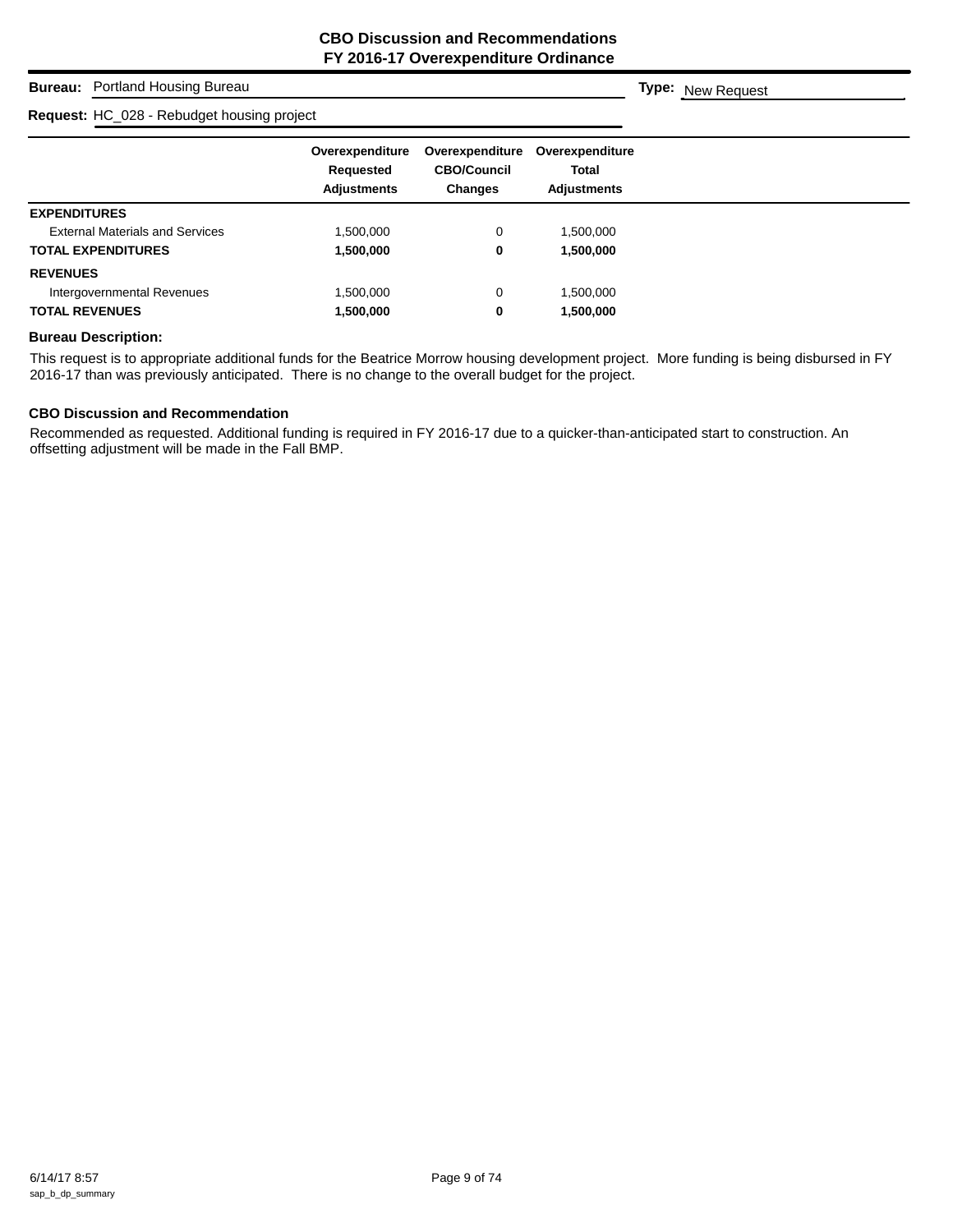## **Bureau:** Portland Housing Bureau

#### **Request:** HC\_029 - Adjustments to reflect Bond sale amount

**Type:** Technical Adjustment

|                                        | Overexpenditure<br>Requested<br><b>Adjustments</b> | Overexpenditure<br><b>CBO/Council</b><br><b>Changes</b> | Overexpenditure<br><b>Total</b><br><b>Adjustments</b> |
|----------------------------------------|----------------------------------------------------|---------------------------------------------------------|-------------------------------------------------------|
| <b>EXPENDITURES</b>                    |                                                    |                                                         |                                                       |
| <b>Personnel Services</b>              | 13,000                                             | 0                                                       | 13,000                                                |
| <b>External Materials and Services</b> | 79,263                                             | 0                                                       | 79,263                                                |
| <b>Bond Expenses</b>                   | 258,100                                            | 0                                                       | 258,100                                               |
| <b>TOTAL EXPENDITURES</b>              | 350,363                                            | 0                                                       | 350,363                                               |
| <b>REVENUES</b>                        |                                                    |                                                         |                                                       |
| Bond and Note                          | 362,363                                            | 0                                                       | 362,363                                               |
| <b>Miscellaneous</b>                   | (12,000)                                           | 0                                                       | (12,000)                                              |
| <b>TOTAL REVENUES</b>                  | 350,363                                            | 0                                                       | 350,363                                               |

## **Bureau Description:**

This request is a series of adjustments to true up the Ellington Apartment transaction. The primary change is recognizing the actual amount of bond proceeds to cover the bond issuance costs.

## **CBO Discussion and Recommendation**

Recommended as requested. These are technical adjustments to true-up bond proceeds; reflect correct acquisition expenses, closing costs, and interest earnings; and correct a sub-fund imbalance.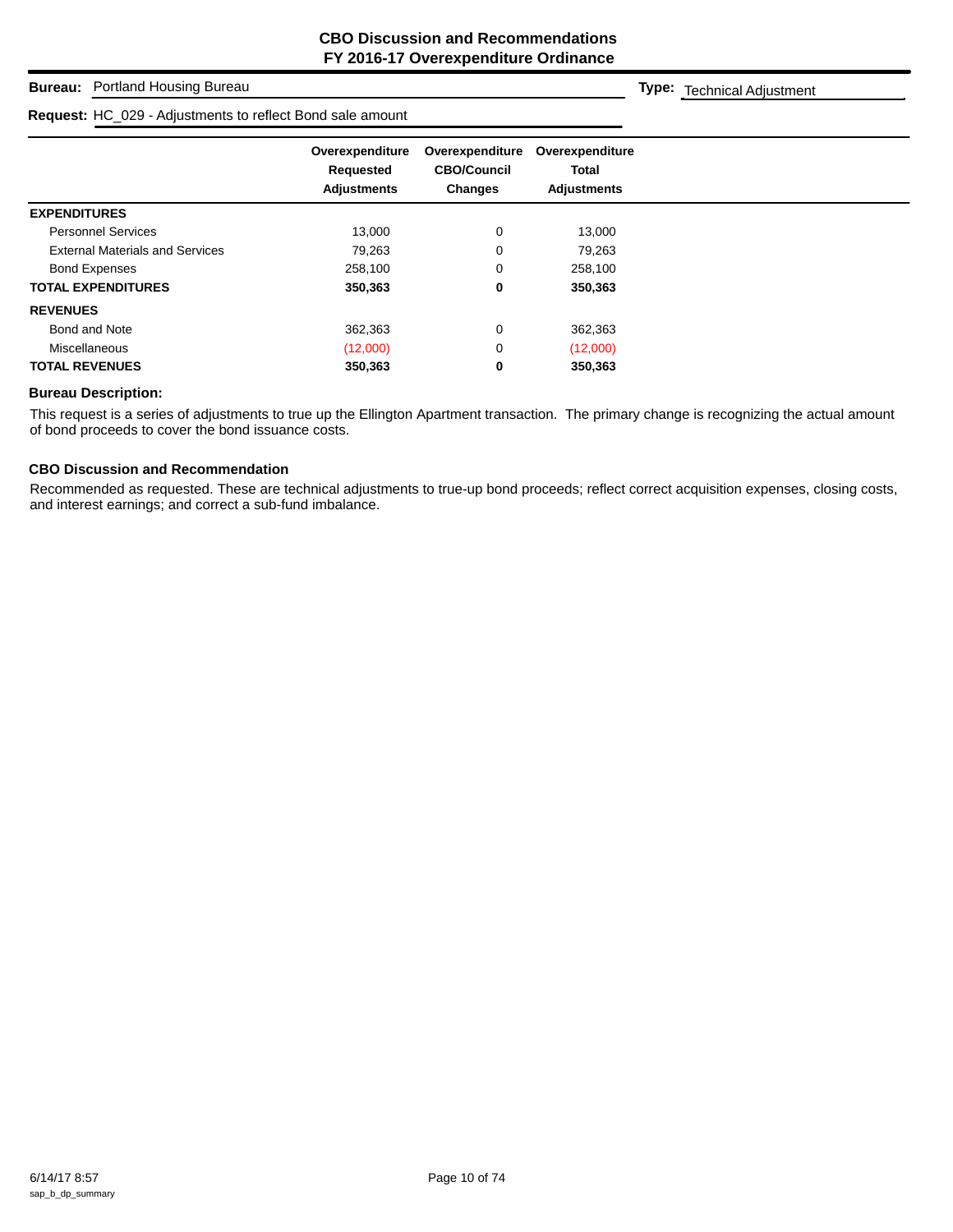## **Bureau:** Portland Housing Bureau

#### **Request:** HC\_030 - Miscellaneous Adjustments

**Type:** Technical Adjustment

|                                        | Overexpenditure<br>Requested<br><b>Adjustments</b> | Overexpenditure<br><b>CBO/Council</b><br><b>Changes</b> | Overexpenditure<br><b>Total</b><br><b>Adjustments</b> |
|----------------------------------------|----------------------------------------------------|---------------------------------------------------------|-------------------------------------------------------|
| <b>EXPENDITURES</b>                    |                                                    |                                                         |                                                       |
| <b>Personnel Services</b>              | 32,675                                             | 0                                                       | 32,675                                                |
| <b>External Materials and Services</b> | 106,700                                            | 0                                                       | 106,700                                               |
| Internal Materials and Services        | 9,000                                              | 0                                                       | 9,000                                                 |
| Fund Transfers - Expense               | 0                                                  | 0                                                       | 0                                                     |
| Contingency                            | (129,000)                                          | 0                                                       | (129,000)                                             |
| <b>TOTAL EXPENDITURES</b>              | 19,375                                             | 0                                                       | 19,375                                                |
| <b>REVENUES</b>                        |                                                    |                                                         |                                                       |
| <b>Budgeted Beginning Fund Balance</b> | 1,800                                              | 0                                                       | 1,800                                                 |
| <b>Charges for Services</b>            | 24,156                                             | 0                                                       | 24,156                                                |
| Intergovernmental Revenues             | (15,581)                                           | 0                                                       | (15,581)                                              |
| Interagency Revenue                    | 9,000                                              | 0                                                       | 9,000                                                 |
| <b>TOTAL REVENUES</b>                  | 19,375                                             | 0                                                       | 19,375                                                |

#### **Bureau Description:**

This request covers anumber of small, primarily technical adjustments, to align the PHB budget with expected expenditures through year-end. The most significant change is moving \$129,000 from contingency in the HIF to reflect the full pre-development disbursement amount for the Stark Street I & II project in FY 2016-17. Funding was put into contingency for this potential change. This adjustment does not change the total funding amount for the project.

## **CBO Discussion and Recommendation**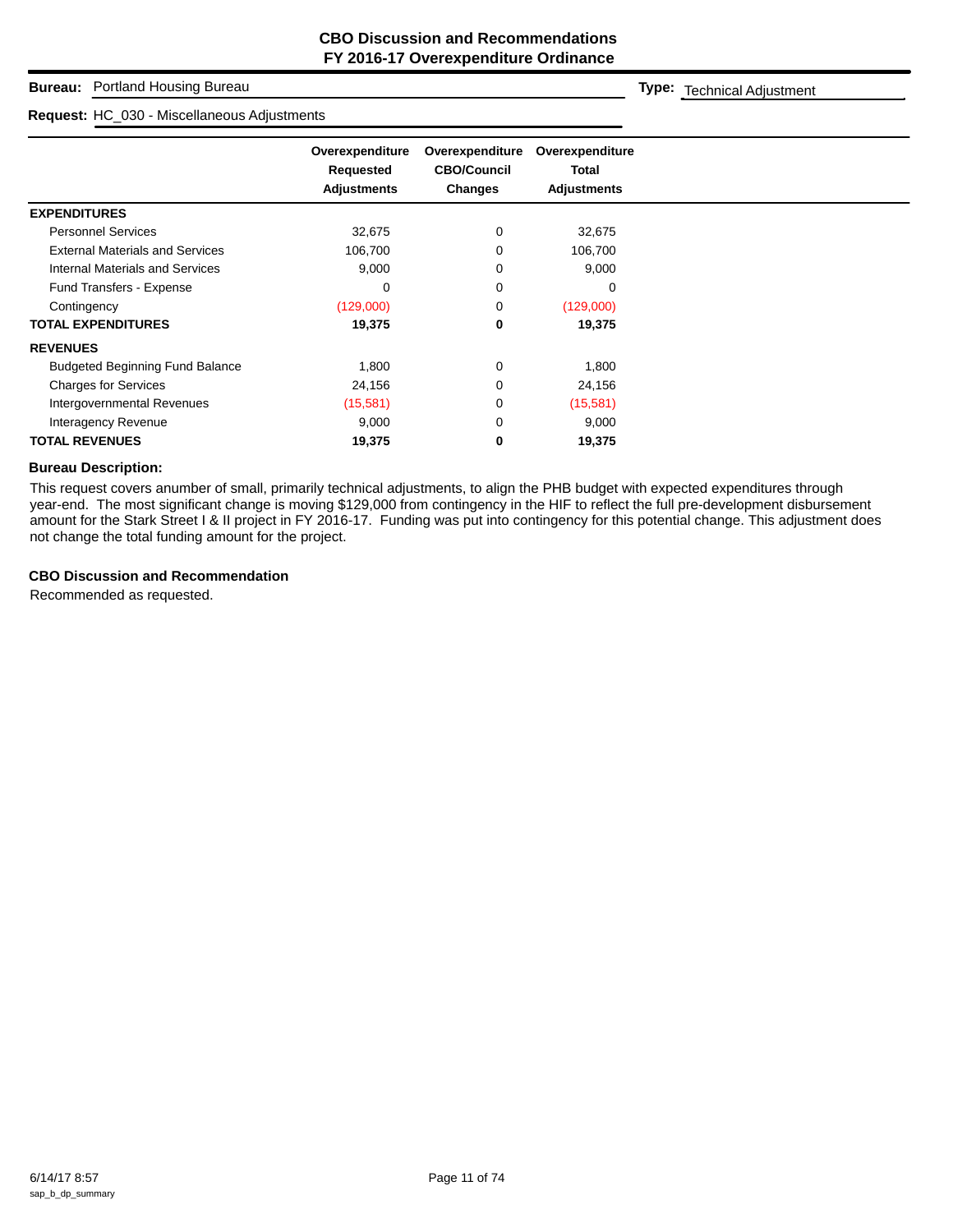**Type:** Technical Adjustment

## **Bureau:** Portland Housing Bureau

## **Request:** HC\_031 - Joyce Apartment Building

| R <b>equest:</b> HC_031 - Joyce Apartment Building |                                                    |                                                         |                                                |  |
|----------------------------------------------------|----------------------------------------------------|---------------------------------------------------------|------------------------------------------------|--|
|                                                    | Overexpenditure<br>Requested<br><b>Adjustments</b> | Overexpenditure<br><b>CBO/Council</b><br><b>Changes</b> | Overexpenditure<br>Total<br><b>Adjustments</b> |  |
| <b>EXPENDITURES</b>                                |                                                    |                                                         |                                                |  |
| <b>External Materials and Services</b>             | 141,000                                            | $\Omega$                                                | 141,000                                        |  |
| <b>TOTAL EXPENDITURES</b>                          | 141,000                                            | 0                                                       | 141,000                                        |  |
| <b>REVENUES</b>                                    |                                                    |                                                         |                                                |  |
| <b>Charges for Services</b>                        | 141,000                                            | 0                                                       | 141,000                                        |  |
| <b>TOTAL REVENUES</b>                              | 141,000                                            | 0                                                       | 141,000                                        |  |

### **Bureau Description:**

This request is to reflect appropriating revenues and expenditures for the gross, rather than net costs of the Joyce Apartment building in order to better align with accounting standards and best practices.

## **CBO Discussion and Recommendation**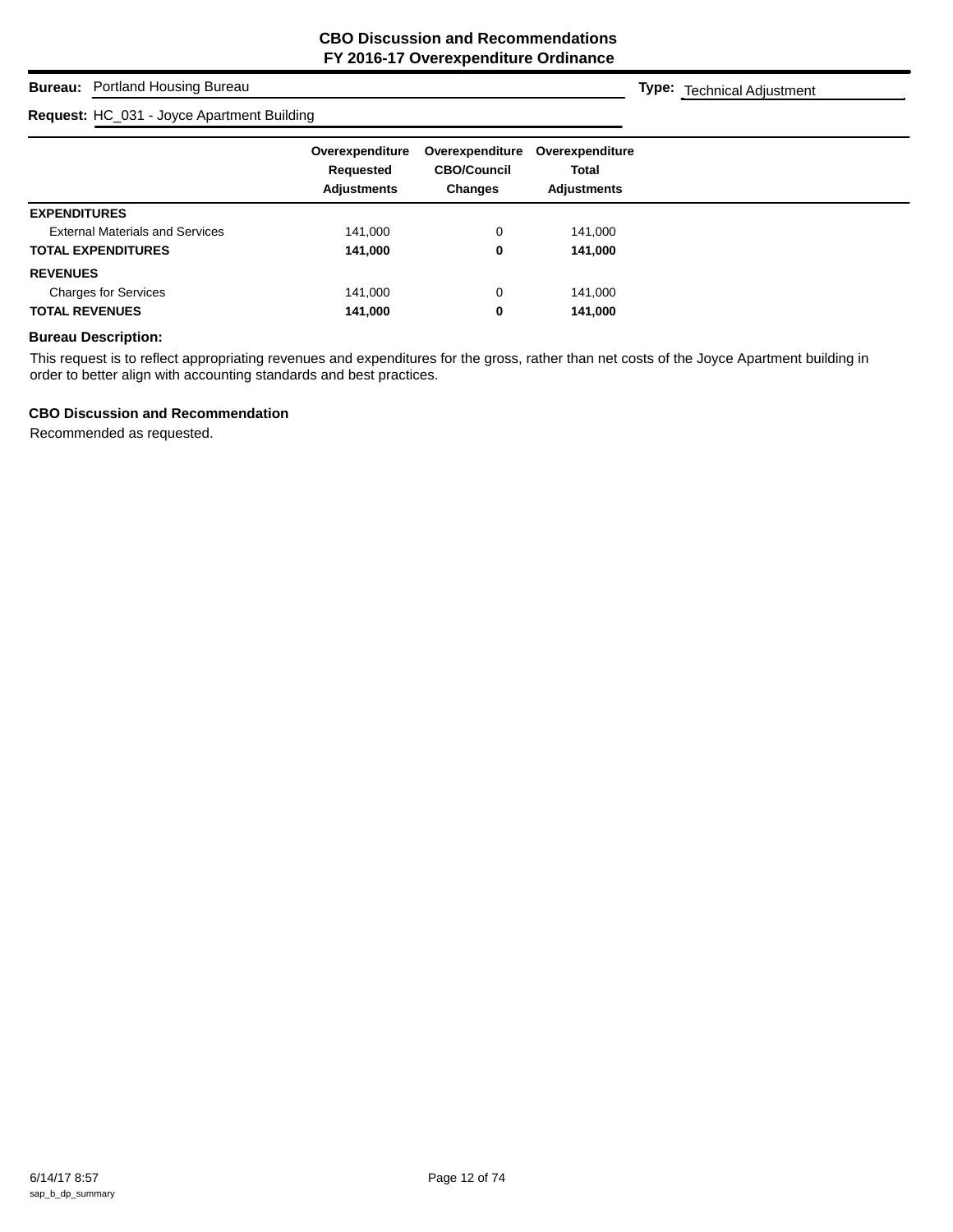|                                                              | <b>Bureau:</b> Office of Management & Finance |                                                    |                                                         |                                                       |  | <b>Type:</b> Technical Adjustment |  |  |
|--------------------------------------------------------------|-----------------------------------------------|----------------------------------------------------|---------------------------------------------------------|-------------------------------------------------------|--|-----------------------------------|--|--|
| <b>Request: MF_264 - BTS - Mobile Application Management</b> |                                               |                                                    |                                                         |                                                       |  |                                   |  |  |
|                                                              |                                               | Overexpenditure<br>Requested<br><b>Adjustments</b> | Overexpenditure<br><b>CBO/Council</b><br><b>Changes</b> | Overexpenditure<br><b>Total</b><br><b>Adjustments</b> |  |                                   |  |  |
| <b>EXPENDITURES</b>                                          |                                               |                                                    |                                                         |                                                       |  |                                   |  |  |
|                                                              | <b>External Materials and Services</b>        | (45,000)                                           | 0                                                       | (45,000)                                              |  |                                   |  |  |
| Capital Outlay                                               |                                               | 45,000                                             | 0                                                       | 45,000                                                |  |                                   |  |  |
|                                                              | <b>TOTAL EXPENDITURES</b>                     | 0                                                  | 0                                                       | 0                                                     |  |                                   |  |  |

This request is to reappropriate funds to correct an error made in the Spring BMP. The Spring BMP error resulted in negative appropriation in a capital account. This corrects that error and reduces appropriation in two external materials & services accounts.

## **CBO Discussion and Recommendation**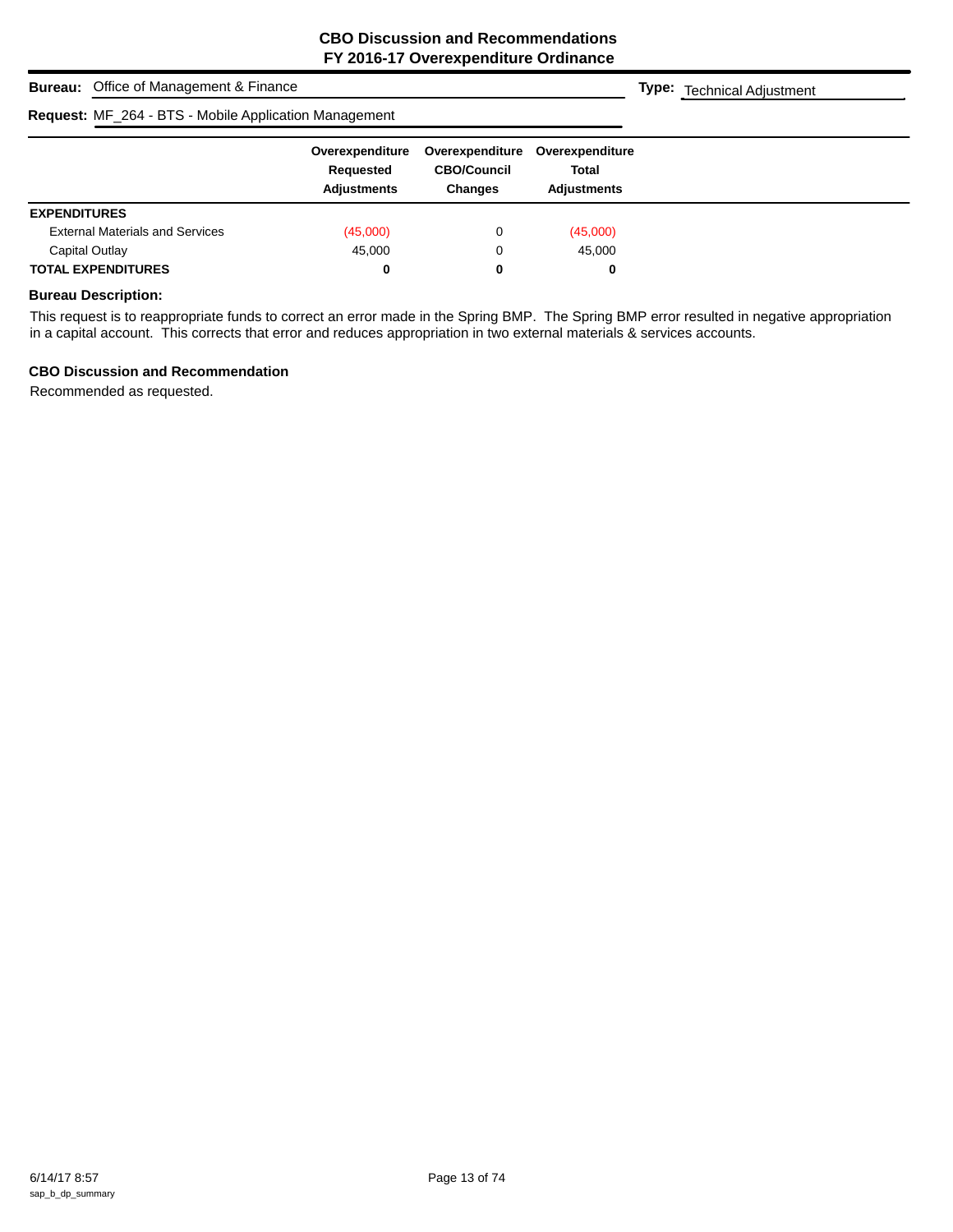|                     | <b>Bureau:</b> Office of Management & Finance                        | <b>Type:</b> New Request                           |                                                         |                                                |  |
|---------------------|----------------------------------------------------------------------|----------------------------------------------------|---------------------------------------------------------|------------------------------------------------|--|
|                     | <b>Request: MF_265 - BTS - GIS Infrastructure Technology Refresh</b> |                                                    |                                                         |                                                |  |
|                     |                                                                      | Overexpenditure<br>Requested<br><b>Adjustments</b> | Overexpenditure<br><b>CBO/Council</b><br><b>Changes</b> | Overexpenditure<br>Total<br><b>Adjustments</b> |  |
| <b>EXPENDITURES</b> |                                                                      |                                                    |                                                         |                                                |  |
| Capital Outlay      |                                                                      | 152.186                                            | 0                                                       | 152,186                                        |  |
| Contingency         |                                                                      | (152, 186)                                         | 0                                                       | (152, 186)                                     |  |
|                     | <b>TOTAL EXPENDITURES</b>                                            | 0                                                  | 0                                                       | 0                                              |  |

This request is to appropriate funds for the GIS Infrastrructure Technology Refresh which were removed in the Spring BMP. This project was not expected to incur any expenses, but BTS managers later changed their mind and made project purchases. This appropriation wil cover anticipated FY 2016-17 purchases.

## **CBO Discussion and Recommendation**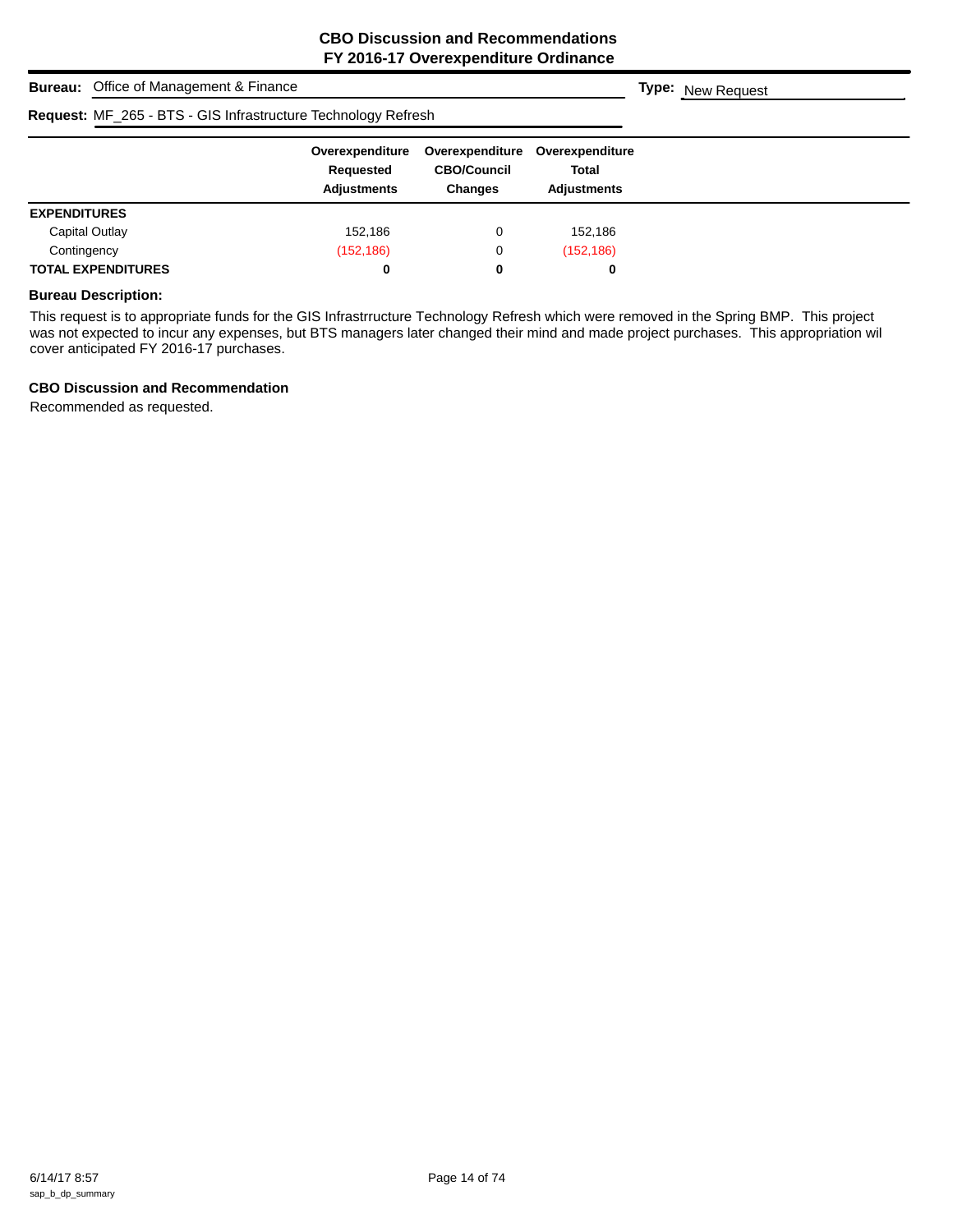| <b>Bureau:</b> Office of Management & Finance                            |                                                    |                                                         | <b>Type:</b> New Request                       |  |  |  |  |  |  |
|--------------------------------------------------------------------------|----------------------------------------------------|---------------------------------------------------------|------------------------------------------------|--|--|--|--|--|--|
| <b>Request:</b> MF_266 - BTS - E-Government Infrastructure Tech. Refresh |                                                    |                                                         |                                                |  |  |  |  |  |  |
|                                                                          | Overexpenditure<br>Requested<br><b>Adjustments</b> | Overexpenditure<br><b>CBO/Council</b><br><b>Changes</b> | Overexpenditure<br>Total<br><b>Adjustments</b> |  |  |  |  |  |  |
| <b>EXPENDITURES</b>                                                      |                                                    |                                                         |                                                |  |  |  |  |  |  |
| Capital Outlay                                                           | 151.825                                            | 0                                                       | 151.825                                        |  |  |  |  |  |  |
| Contingency                                                              | (151, 825)                                         | 0                                                       | (151, 825)                                     |  |  |  |  |  |  |
| <b>TOTAL EXPENDITURES</b>                                                | 0                                                  | 0                                                       | 0                                              |  |  |  |  |  |  |

This request is to reappropriate funds for the E-Government Infrastructure Technology Refresh project. Funding was removed in the Spring BMP at the request of BTS managers. They later determined that project purchases would take place before year-end. This appropriation will cover those purchases.

## **CBO Discussion and Recommendation**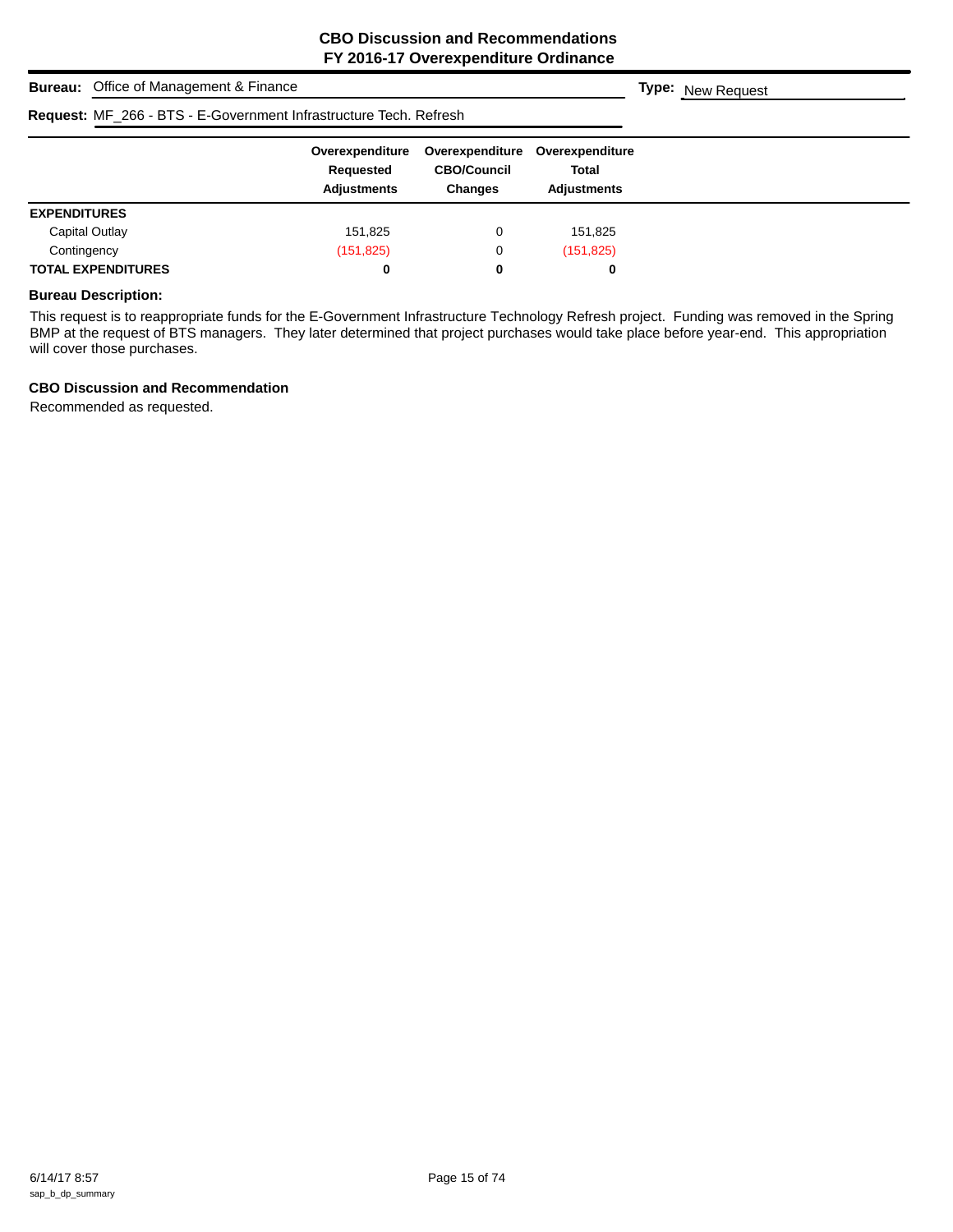| <b>Bureau:</b> Office of Management & Finance                | <b>Type:</b> New Request                           |                                                         |                                                |  |  |  |  |
|--------------------------------------------------------------|----------------------------------------------------|---------------------------------------------------------|------------------------------------------------|--|--|--|--|
| Request: MF_267 - BTS - IA Increase with Facilities Services |                                                    |                                                         |                                                |  |  |  |  |
|                                                              | Overexpenditure<br>Requested<br><b>Adjustments</b> | Overexpenditure<br><b>CBO/Council</b><br><b>Changes</b> | Overexpenditure<br>Total<br><b>Adjustments</b> |  |  |  |  |
| <b>EXPENDITURES</b>                                          |                                                    |                                                         |                                                |  |  |  |  |
| Internal Materials and Services                              | 100.000                                            | 0                                                       | 100,000                                        |  |  |  |  |
| Contingency                                                  | (100,000)                                          | 0                                                       | (100,000)                                      |  |  |  |  |
| <b>TOTAL EXPENDITURES</b>                                    | 0                                                  | 0                                                       | 0                                              |  |  |  |  |

This request is to appropriate an additional \$100,000 with Facilities Services. The year's final projection of internal services expenses indicates additional funds might be needed to prevent overexpending.

## **CBO Discussion and Recommendation**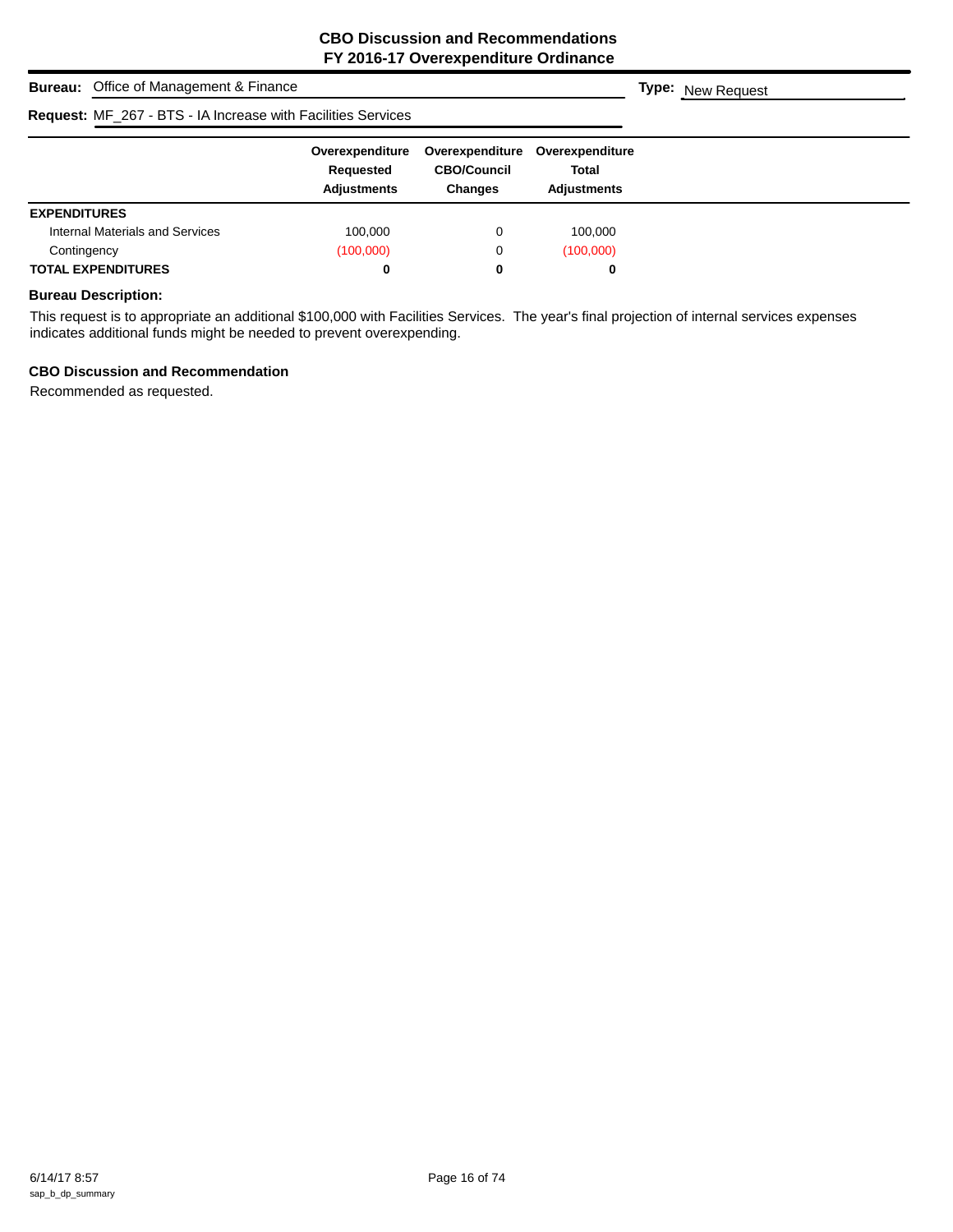## **Bureau:** Office of Management & Finance **Request:** MF\_268 - BTS - Facilities Services IA Increase

**Type:** New Request

|                                        | Overexpenditure    | Overexpenditure    | Overexpenditure    |
|----------------------------------------|--------------------|--------------------|--------------------|
|                                        | Requested          | <b>CBO/Council</b> | <b>Total</b>       |
|                                        | <b>Adjustments</b> | <b>Changes</b>     | <b>Adjustments</b> |
| <b>EXPENDITURES</b>                    |                    |                    |                    |
| <b>External Materials and Services</b> | 30,000             | 0                  | 30,000             |
| Contingency                            | 50,000             | 0                  | 50,000             |
| <b>TOTAL EXPENDITURES</b>              | 80,000             | 0                  | 80,000             |
| <b>REVENUES</b>                        |                    |                    |                    |
| Interagency Revenue                    | 80,000             | 0                  | 80,000             |
| <b>TOTAL REVENUES</b>                  | 80,000             | 0                  | 80,000             |

## **Bureau Description:**

Facilities Services has requested an increase in their interagency with BTS to cover additional Radio & Video Billable and Strategic Technology Billable expenses.

## **CBO Discussion and Recommendation**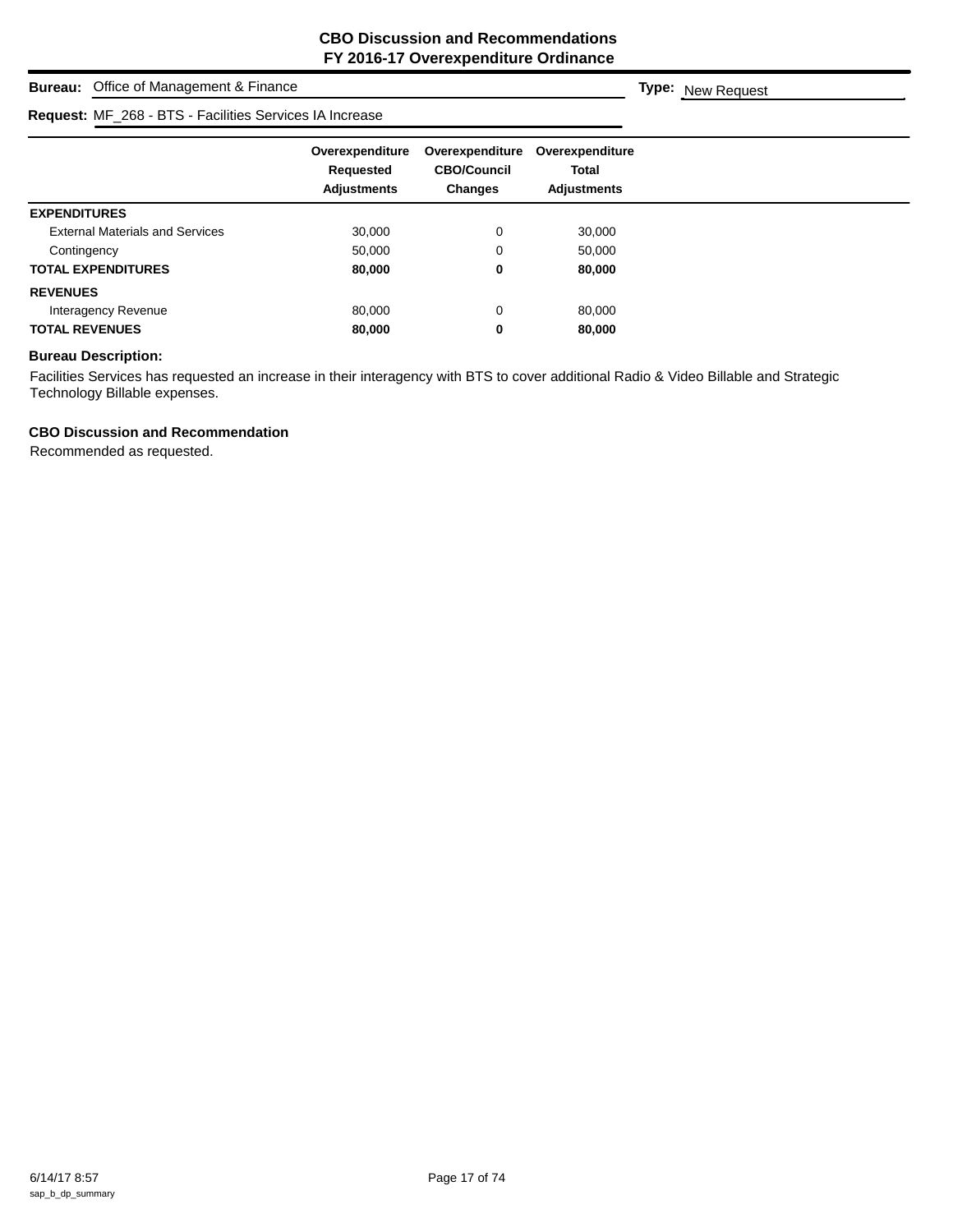**Type:** New Request

## **Bureau:** Office of Management & Finance

| <b>Request: MF_269 - BTS - Government Relations IA Increase</b> |                                                    |                                                         |                                                       |  |  |
|-----------------------------------------------------------------|----------------------------------------------------|---------------------------------------------------------|-------------------------------------------------------|--|--|
|                                                                 | Overexpenditure<br>Requested<br><b>Adjustments</b> | Overexpenditure<br><b>CBO/Council</b><br><b>Changes</b> | Overexpenditure<br><b>Total</b><br><b>Adjustments</b> |  |  |
| <b>EXPENDITURES</b>                                             |                                                    |                                                         |                                                       |  |  |
| Contingency                                                     | 2,000                                              | 0                                                       | 2,000                                                 |  |  |
| <b>TOTAL EXPENDITURES</b>                                       | 2,000                                              | 0                                                       | 2,000                                                 |  |  |
| <b>REVENUES</b>                                                 |                                                    |                                                         |                                                       |  |  |
| Interagency Revenue                                             | 2.000                                              | 0                                                       | 2,000                                                 |  |  |
| <b>TOTAL REVENUES</b>                                           | 2,000                                              | 0                                                       | 2,000                                                 |  |  |

## **Bureau Description:**

Government Relations has requested an increase in their interagency with BTS to cover additional Desktop Support expenses.

## **CBO Discussion and Recommendation**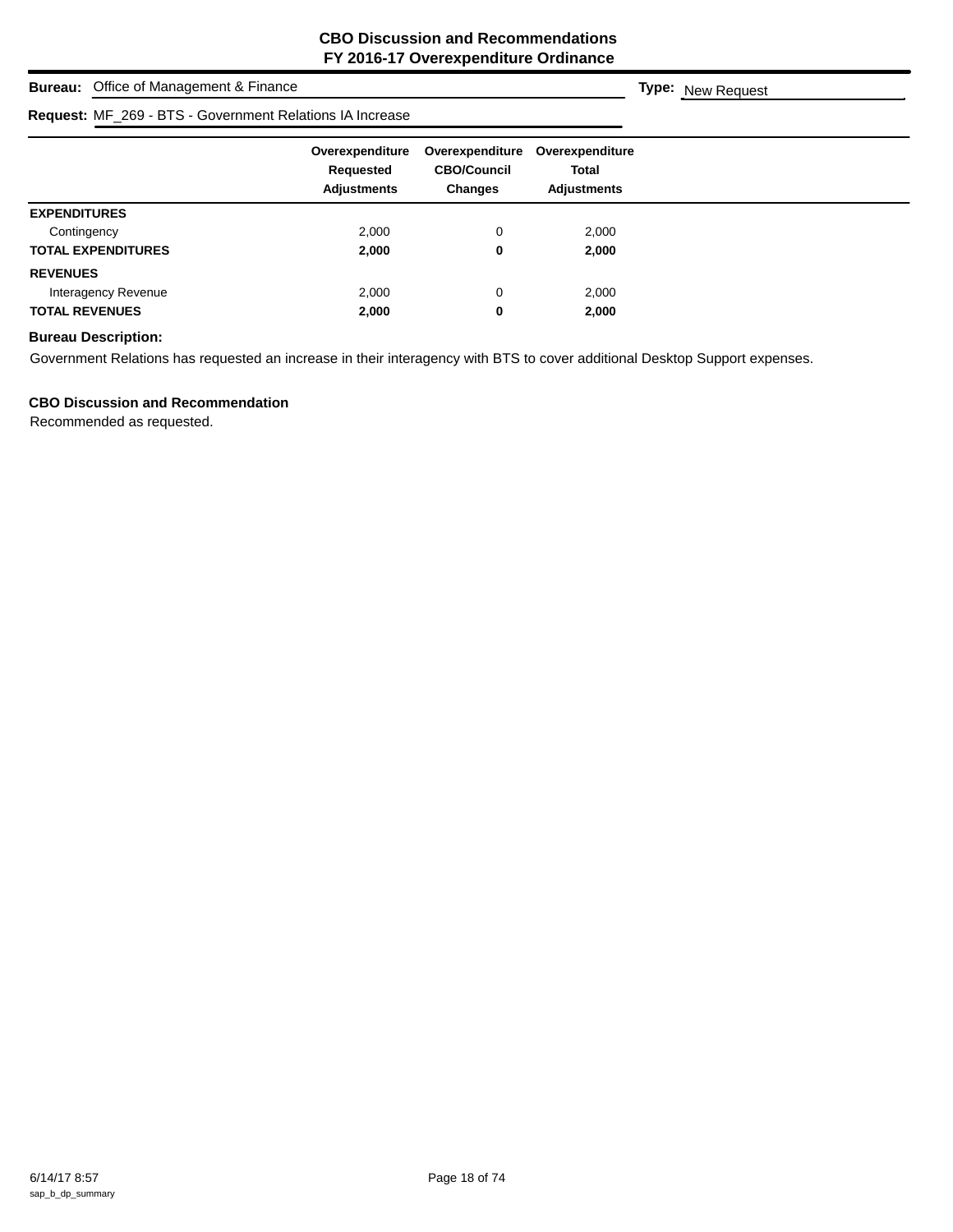**Type:** New Request

## **Bureau:** Office of Management & Finance

## **Request:** MF\_270 - BTS - OMF IA Changes

| Request: $MF_2/0 - B1S - OMF 1A Changes$ |                                                    |                                                         |                                                       |  |
|------------------------------------------|----------------------------------------------------|---------------------------------------------------------|-------------------------------------------------------|--|
|                                          | Overexpenditure<br>Requested<br><b>Adjustments</b> | Overexpenditure<br><b>CBO/Council</b><br><b>Changes</b> | Overexpenditure<br><b>Total</b><br><b>Adjustments</b> |  |
| <b>EXPENDITURES</b>                      |                                                    |                                                         |                                                       |  |
| <b>External Materials and Services</b>   | 52,500                                             | 0                                                       | 52,500                                                |  |
| Contingency                              | 56,000                                             | 0                                                       | 56,000                                                |  |
| <b>TOTAL EXPENDITURES</b>                | 108,500                                            | 0                                                       | 108,500                                               |  |
| <b>REVENUES</b>                          |                                                    |                                                         |                                                       |  |
| Interagency Revenue                      | 108,500                                            | 0                                                       | 108,500                                               |  |
| <b>TOTAL REVENUES</b>                    | 108,500                                            | 0                                                       | 108,500                                               |  |

## **Bureau Description:**

OMF has requested various interagency adjustments with BTS to cover increased spending in Telecomm Service, Cellular Phones, Telecomm Billable, Desktop Support, and Operations Passthrough. Also included in these changes is a decrease in spending for Server Support.

## **CBO Discussion and Recommendation**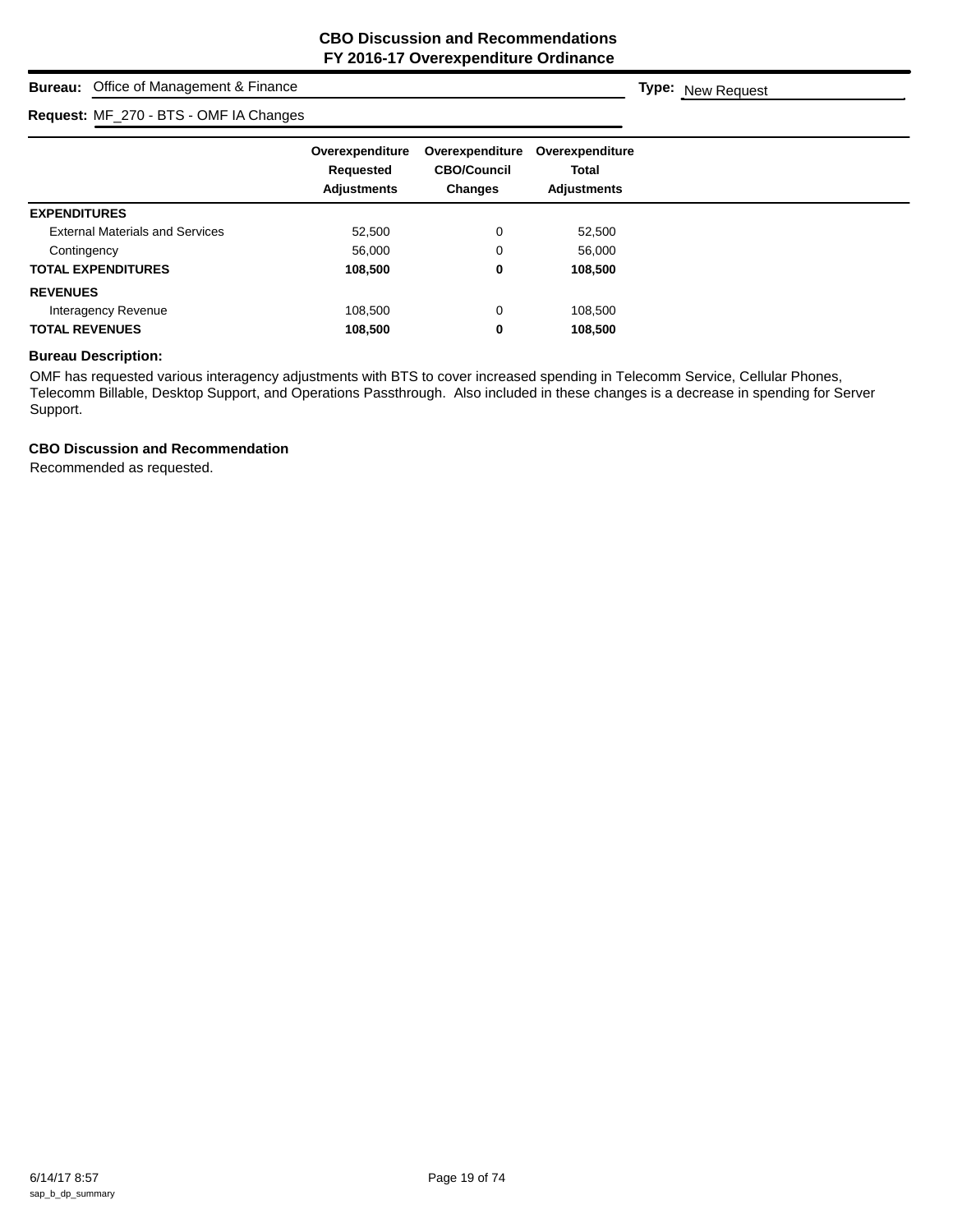**Type:** Mid-Year Reductions

## **Bureau:** Office of Management & Finance

## **Request:** MF\_271 - Facilities - Return SWC Unused General Funds

| R <b>equest:</b> MF_271 - Facilities - Return SWC Unused General Funds |                                                    |                                                         |                                                       |  |
|------------------------------------------------------------------------|----------------------------------------------------|---------------------------------------------------------|-------------------------------------------------------|--|
|                                                                        | Overexpenditure<br>Requested<br><b>Adjustments</b> | Overexpenditure<br><b>CBO/Council</b><br><b>Changes</b> | Overexpenditure<br><b>Total</b><br><b>Adiustments</b> |  |
| <b>EXPENDITURES</b>                                                    |                                                    |                                                         |                                                       |  |
| <b>External Materials and Services</b>                                 | (32, 882)                                          | 32,882                                                  | 0                                                     |  |
| <b>TOTAL EXPENDITURES</b>                                              | (32, 882)                                          | 32.882                                                  | 0                                                     |  |
| <b>REVENUES</b>                                                        |                                                    |                                                         |                                                       |  |
| <b>Fund Transfers - Revenue</b>                                        | (32, 882)                                          | 32.882                                                  | 0                                                     |  |
| <b>TOTAL REVENUES</b>                                                  | (32, 882)                                          | 32,882                                                  | 0                                                     |  |

## **Bureau Description:**

In the FY 2016-17 Fall BMP, Facilities received \$150,000 from the General Fund for a campsite cleanup effort on the Spring Water Corridor. Of that amount, \$117,118 was utilized for the cleanup. This package returns unused General Funds in the amount of \$32,882.

## **CBO Discussion and Recommendation**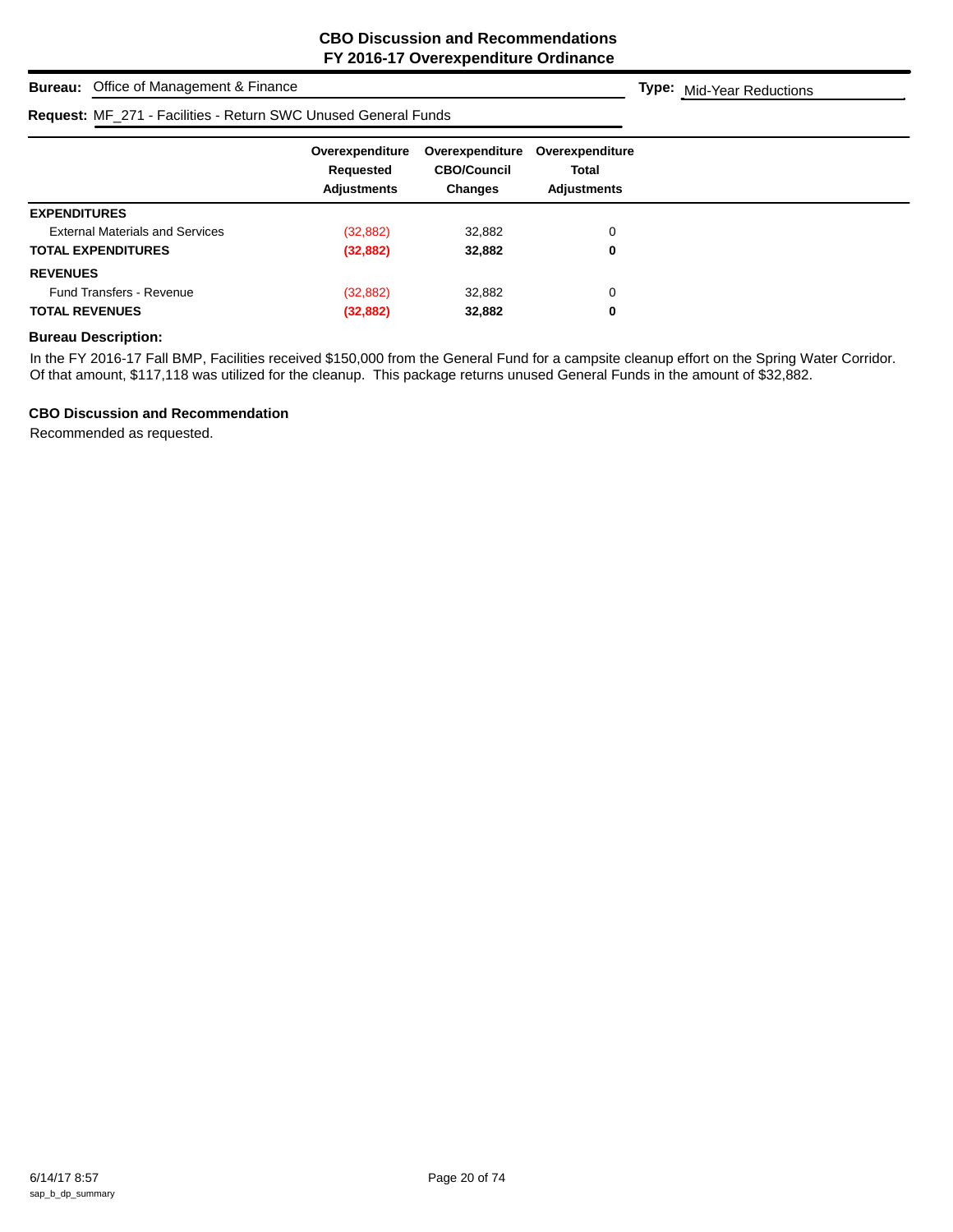| <b>Bureau:</b> Office of Management & Finance                    | <b>Type:</b> New Request                           |                                                         |                                                       |  |
|------------------------------------------------------------------|----------------------------------------------------|---------------------------------------------------------|-------------------------------------------------------|--|
| Request: MF_272 - Facilities - Budget \$30,000 for Debt Issuance |                                                    |                                                         |                                                       |  |
|                                                                  | Overexpenditure<br>Requested<br><b>Adjustments</b> | Overexpenditure<br><b>CBO/Council</b><br><b>Changes</b> | Overexpenditure<br><b>Total</b><br><b>Adiustments</b> |  |
| <b>EXPENDITURES</b>                                              |                                                    |                                                         |                                                       |  |
| <b>External Materials and Services</b>                           | (30,000)                                           | (12,000)                                                | (42,000)                                              |  |
| <b>Bond Expenses</b>                                             | 30,000                                             | 12.000                                                  | 42.000                                                |  |
| <b>TOTAL EXPENDITURES</b>                                        | 0                                                  | 0                                                       | 0                                                     |  |

This package budgets \$30,000 for the cost of debt issuance, related to the Portland Building Reconstruction project.

\*\*Per the request of Facilities Services, CBO has increased this package to \$42,000, and updated the package narrative as follows: This package budgets \$42,000 for the cost of debt issuance related to the Portland Building Reconstruction project, and Archives debt refinancing.\*\*

## **CBO Discussion and Recommendation**

Recommended as requested. Per the request of Facilities Services, CBO has increased this package to \$42,000 to include costs for refinancing debt on the Archives building.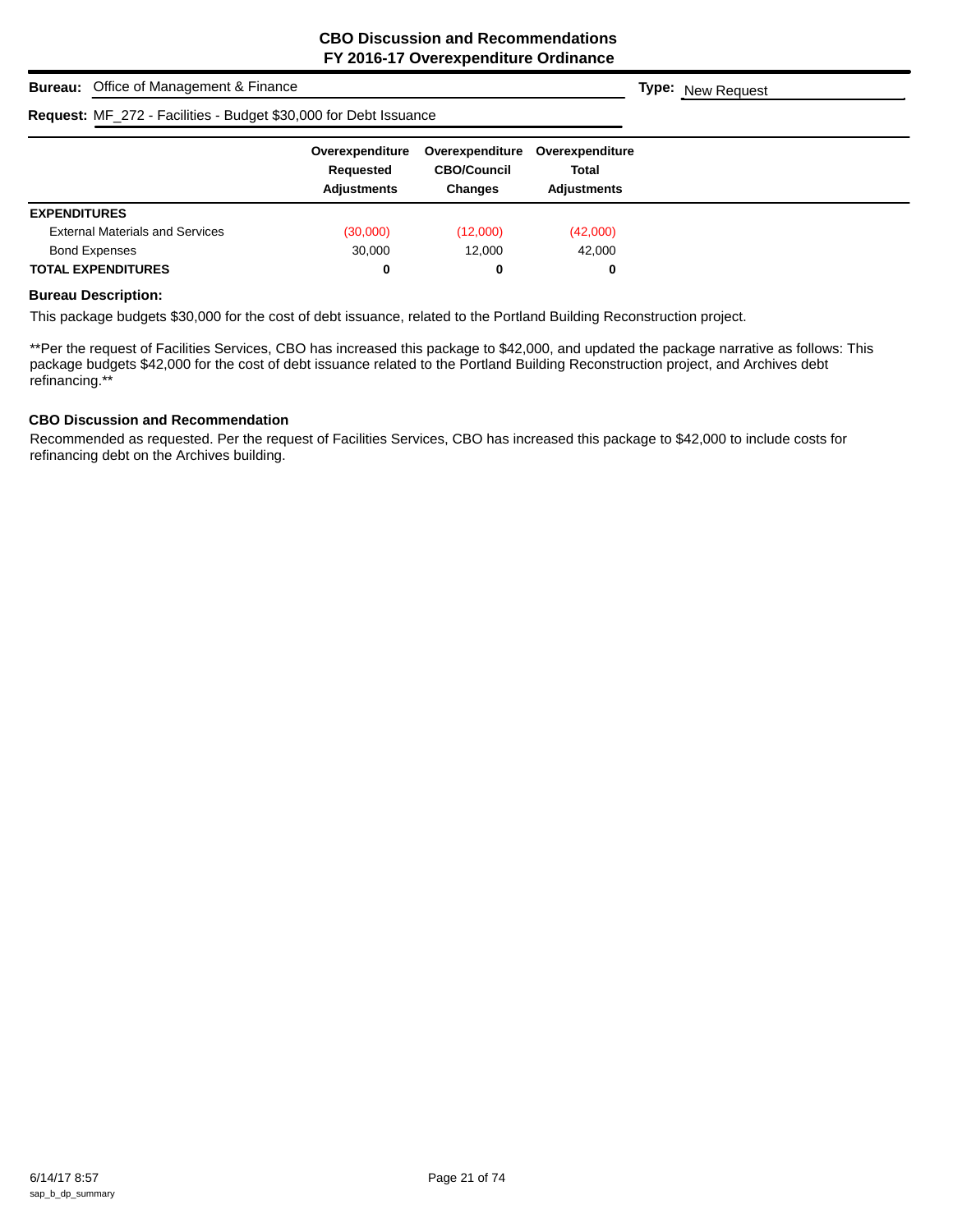|                           | <b>Bureau:</b> Office of Management & Finance                          | <b>Type:</b> New Request                           |                                                         |                                                |  |
|---------------------------|------------------------------------------------------------------------|----------------------------------------------------|---------------------------------------------------------|------------------------------------------------|--|
|                           | <b>Request:</b> MF_273 - Facilities - Increase IA with BTS as Provider |                                                    |                                                         |                                                |  |
|                           |                                                                        | Overexpenditure<br>Requested<br><b>Adjustments</b> | Overexpenditure<br><b>CBO/Council</b><br><b>Changes</b> | Overexpenditure<br>Total<br><b>Adiustments</b> |  |
| <b>EXPENDITURES</b>       |                                                                        |                                                    |                                                         |                                                |  |
|                           | <b>External Materials and Services</b>                                 | (80,000)                                           | 0                                                       | (80,000)                                       |  |
|                           | Internal Materials and Services                                        | 80.000                                             | 0                                                       | 80.000                                         |  |
| <b>TOTAL EXPENDITURES</b> |                                                                        | 0                                                  | 0                                                       | 0                                              |  |

This package requests to increase the IA between Facilities and BTS, where BTS is the provider, in order to ensure enough budget in variable services for any potential unforseen expenses through year-end.

## **CBO Discussion and Recommendation**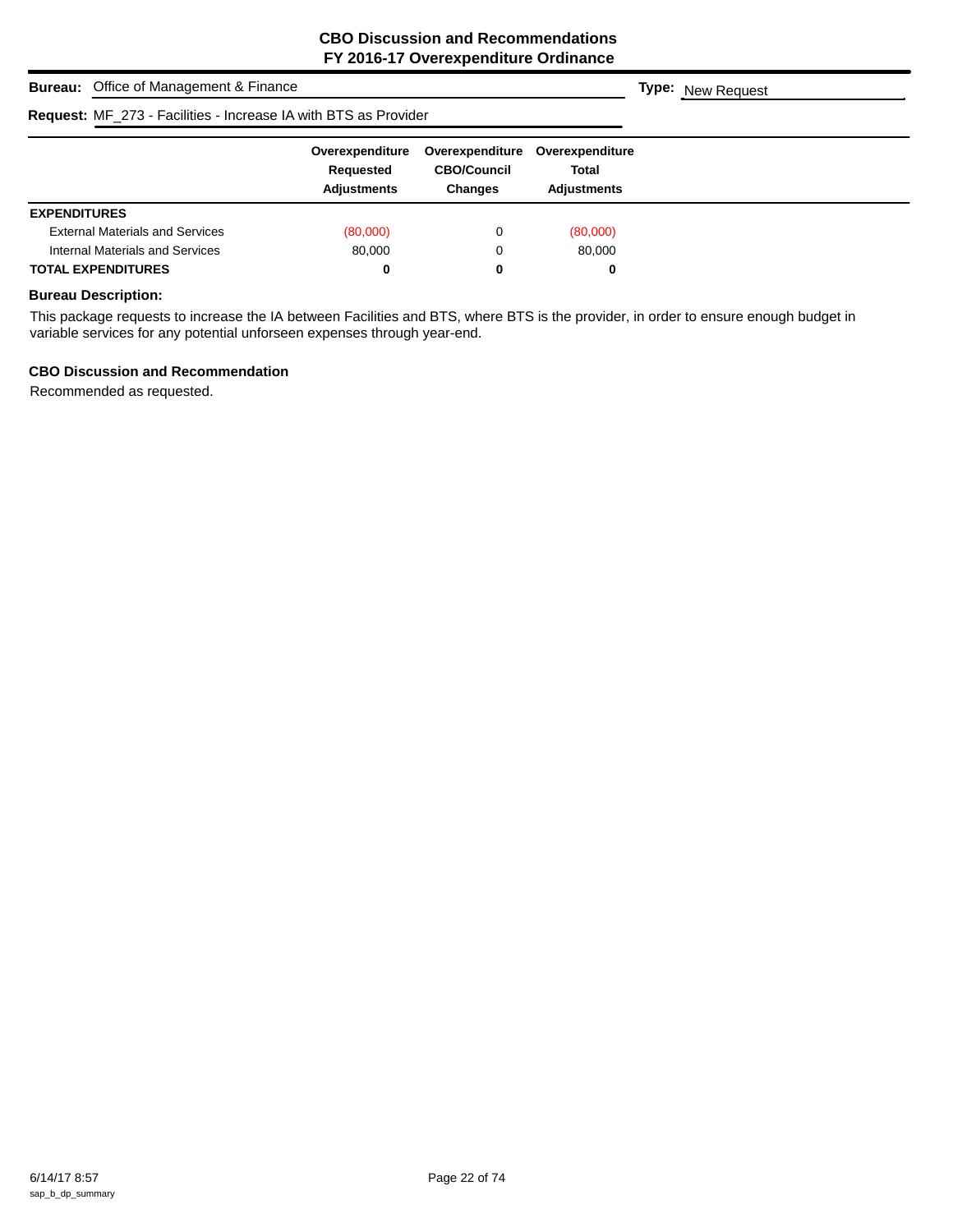| <b>Bureau:</b> Office of Management & Finance                              | <b>Type:</b> New Request                           |                                                         |                                                       |  |
|----------------------------------------------------------------------------|----------------------------------------------------|---------------------------------------------------------|-------------------------------------------------------|--|
| <b>Request:</b> MF_274 - Facilities - Increase IA with P&D as the Provider |                                                    |                                                         |                                                       |  |
|                                                                            | Overexpenditure<br>Requested<br><b>Adjustments</b> | Overexpenditure<br><b>CBO/Council</b><br><b>Changes</b> | Overexpenditure<br><b>Total</b><br><b>Adiustments</b> |  |
| <b>EXPENDITURES</b>                                                        |                                                    |                                                         |                                                       |  |
| <b>External Materials and Services</b>                                     | (10,000)                                           | 0                                                       | (10,000)                                              |  |
| Internal Materials and Services                                            | 10.000                                             | 0                                                       | 10.000                                                |  |
| <b>TOTAL EXPENDITURES</b>                                                  | 0                                                  | 0                                                       | 0                                                     |  |

This package requests to increase the IA between Facilities and P&D, where P&D is the provider, in order to ensure enough budget in variable services for any potential unforseen expenses through year-end.

## **CBO Discussion and Recommendation**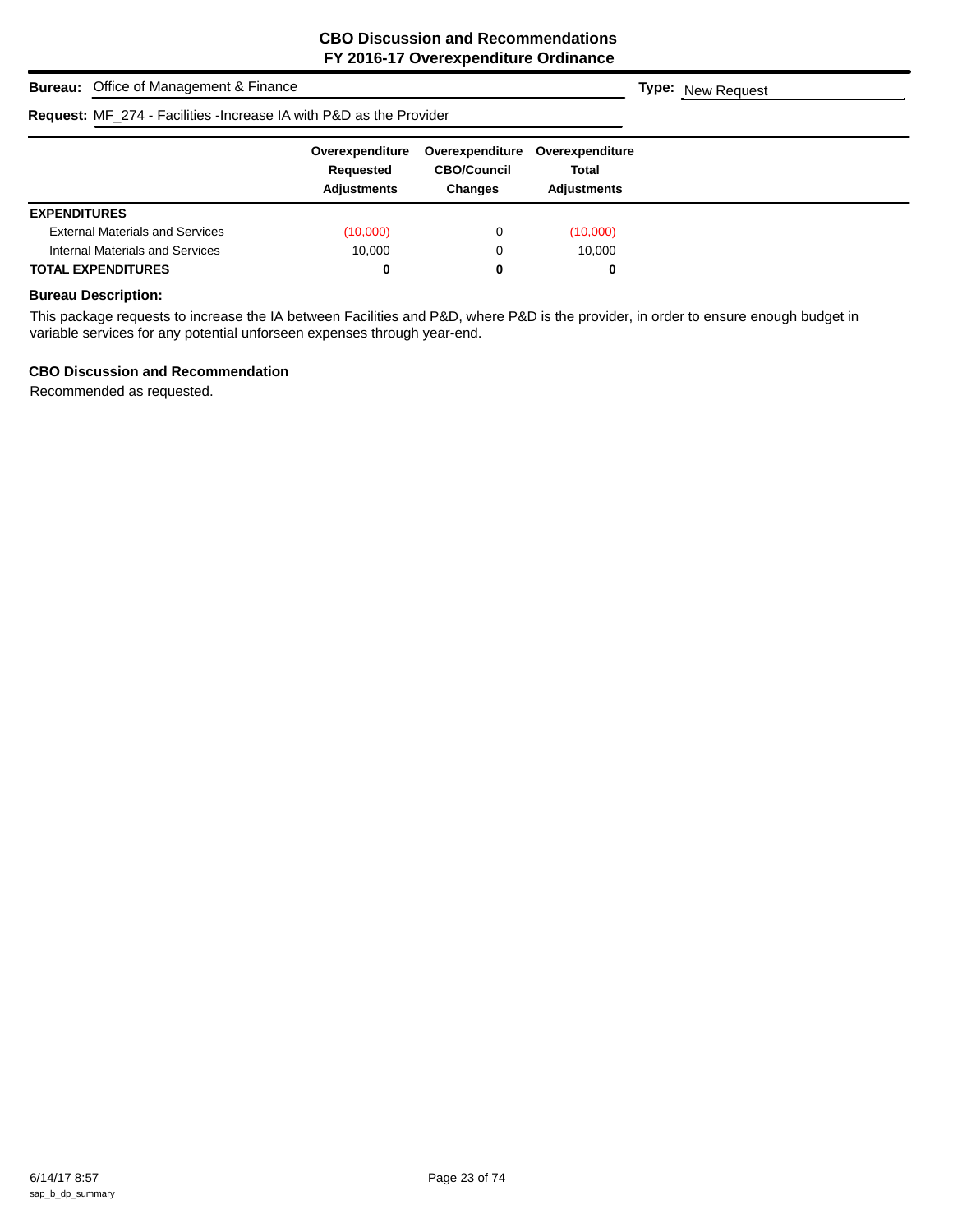## **Bureau:** Office of Management & Finance **Overexpenditure Overexpenditure Overexpenditure Requested CBO/Council Total Adjustments Changes Adjustments Type:** New Request **Request:** MF\_275 - Facilities - Match BTS IA Increase Request **EXPENDITURES** External Materials and Services 100,000 0 100,000 **TOTAL EXPENDITURES 100,000 0 100,000 REVENUES** Interagency Revenue 100,000 100,000 0 100,000 0 100,000 100,000 0 100,000 100,000 0 100,000 100,000 100,000 10 **TOTAL REVENUES 100,000 0 100,000**

## **Bureau Description:**

This request is to match an IA increase at the request of BTS.

## **CBO Discussion and Recommendation**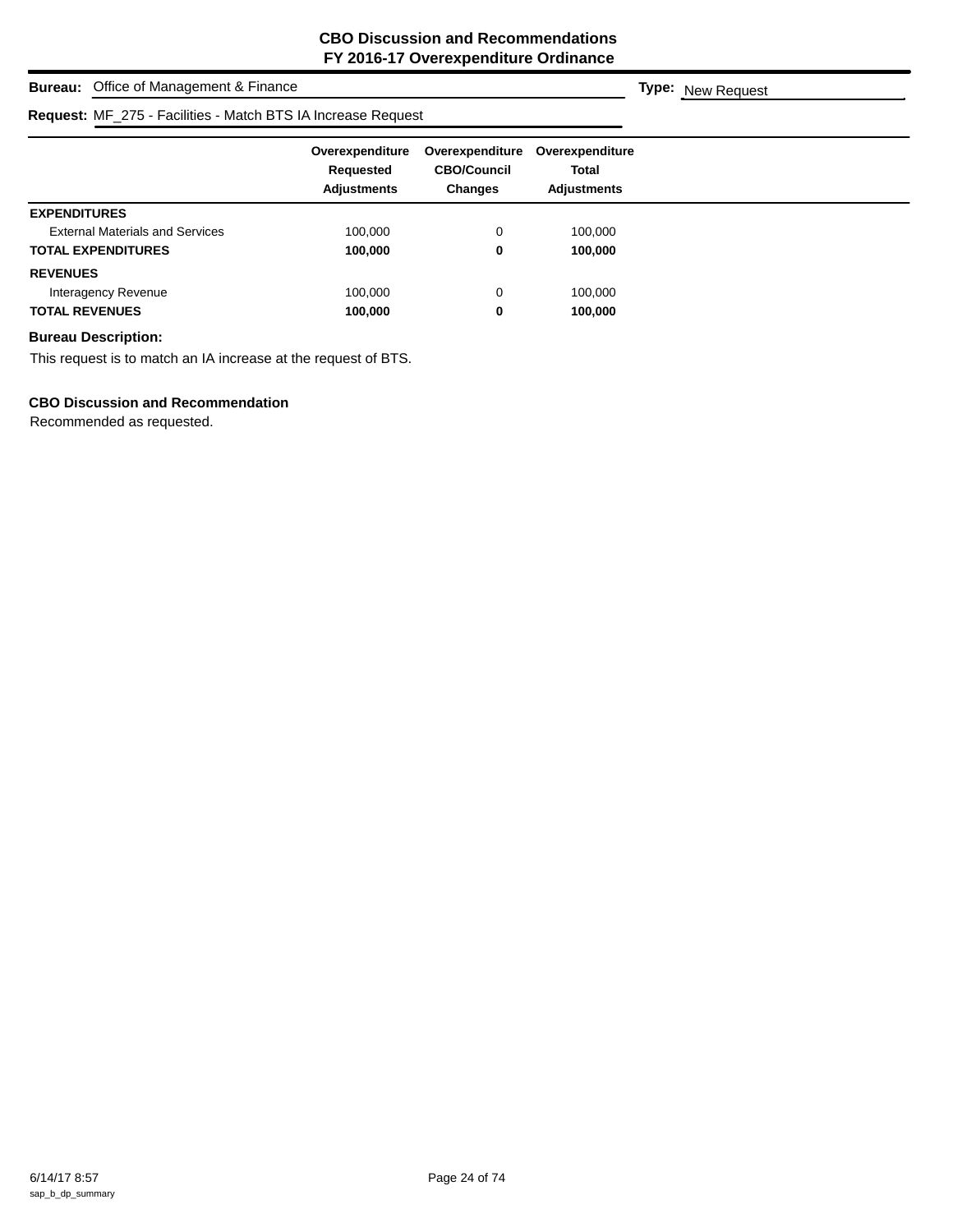| Office of Management & Finance<br><b>Bureau:</b>                     | <b>Type:</b> New Request                           |                                                  |                                                |  |
|----------------------------------------------------------------------|----------------------------------------------------|--------------------------------------------------|------------------------------------------------|--|
| <b>Request: MF_276 - Facilities - Match BRFS IA Increase Request</b> |                                                    |                                                  |                                                |  |
|                                                                      | Overexpenditure<br>Requested<br><b>Adjustments</b> | Overexpenditure<br><b>CBO/Council</b><br>Changes | Overexpenditure<br>Total<br><b>Adjustments</b> |  |
| <b>EXPENDITURES</b>                                                  |                                                    |                                                  |                                                |  |
| <b>External Materials and Services</b>                               | 10.000                                             | 0                                                | 10.000                                         |  |
| <b>TOTAL EXPENDITURES</b>                                            | 10,000                                             | 0                                                | 10,000                                         |  |
| <b>REVENUES</b>                                                      |                                                    |                                                  |                                                |  |
| Interagency Revenue                                                  | 10.000                                             | 0                                                | 10.000                                         |  |
| <b>TOTAL REVENUES</b>                                                | 10.000                                             | 0                                                | 10,000                                         |  |

This package is to match an IA increase requested by BRFS.

## **CBO Discussion and Recommendation**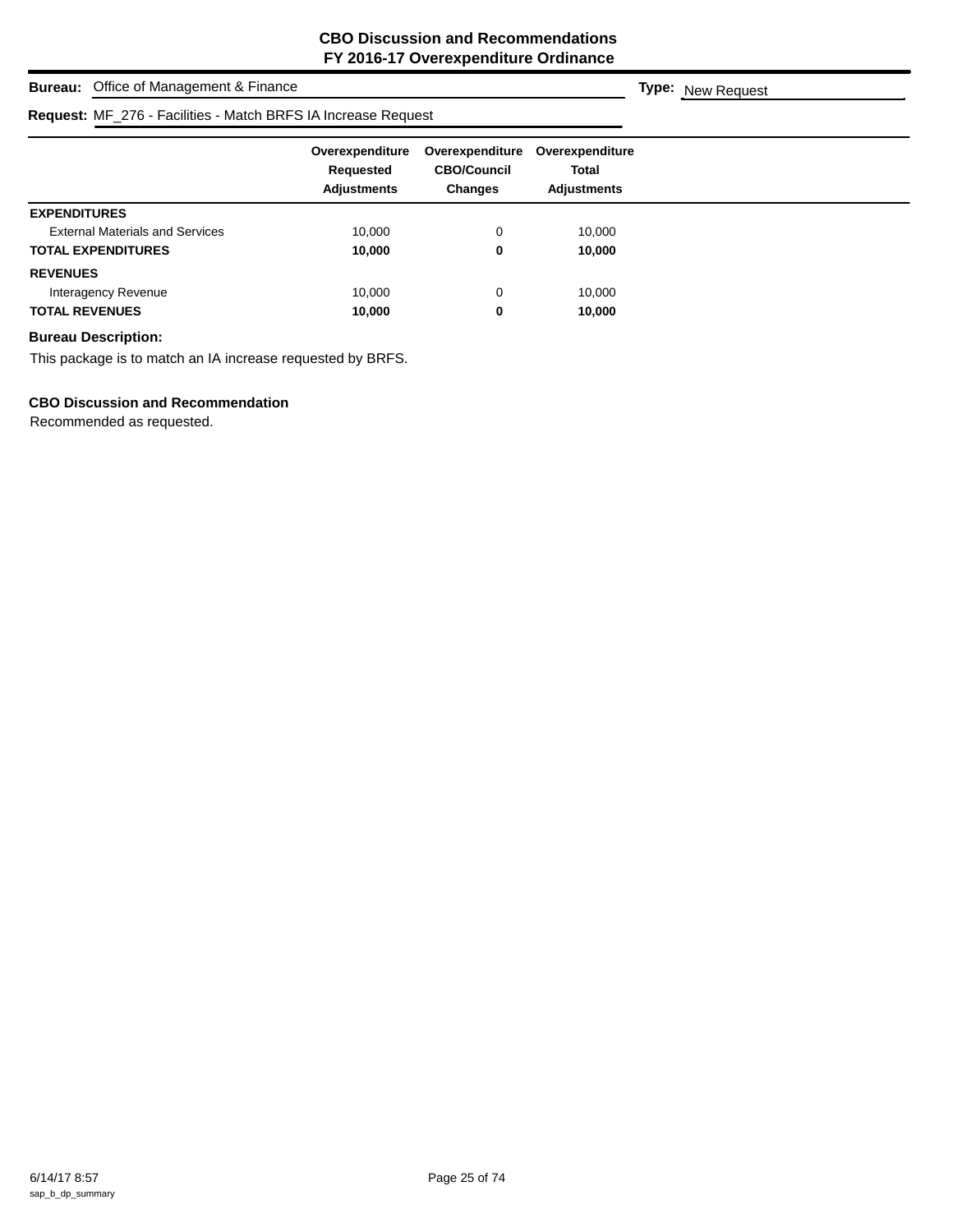**Type:** Mid-Year Reductions

## **Bureau:** Office of Management & Finance

| <b>Request: MF_277 - BRFS - Revenue Division Multco Revenue Reduction</b> |                                                    |                                                         |                                                       |  |
|---------------------------------------------------------------------------|----------------------------------------------------|---------------------------------------------------------|-------------------------------------------------------|--|
|                                                                           | Overexpenditure<br>Requested<br><b>Adjustments</b> | Overexpenditure<br><b>CBO/Council</b><br><b>Changes</b> | Overexpenditure<br><b>Total</b><br><b>Adjustments</b> |  |
| <b>EXPENDITURES</b>                                                       |                                                    |                                                         |                                                       |  |
| <b>Personnel Services</b>                                                 | (24, 795)                                          | 0                                                       | (24, 795)                                             |  |
| <b>External Materials and Services</b>                                    | 0                                                  | 0                                                       | 0                                                     |  |
| <b>TOTAL EXPENDITURES</b>                                                 | (24, 795)                                          | 0                                                       | (24, 795)                                             |  |
| <b>REVENUES</b>                                                           |                                                    |                                                         |                                                       |  |
| Intergovernmental Revenues                                                | (24, 795)                                          | 0                                                       | (24, 795)                                             |  |
| <b>TOTAL REVENUES</b>                                                     | (24, 795)                                          | 0                                                       | (24, 795)                                             |  |

## **Bureau Description:**

This decision package reduces the BRFS Revenue Division personnel services budget by \$28,932. This is necessary due to an adjustment to decision package MF\_31 ("Support Revenue Collection") which requested 3 FTE in the FY 2016-17 budget process. The CBO recommended that "a portion of the funding source be intergovernmental revenues from the County" for the 1 FTE requested for the Unregistered Compliance Team (responsible for obtaining business license tax compliance from unregistered businesses). BRFS could not realize this revenue assumption in FY 2016-17, given that the multi-year City-County intergovernmental agreement is not up for renewal and renegotiation until June 30, 2019.

### **CBO Discussion and Recommendation**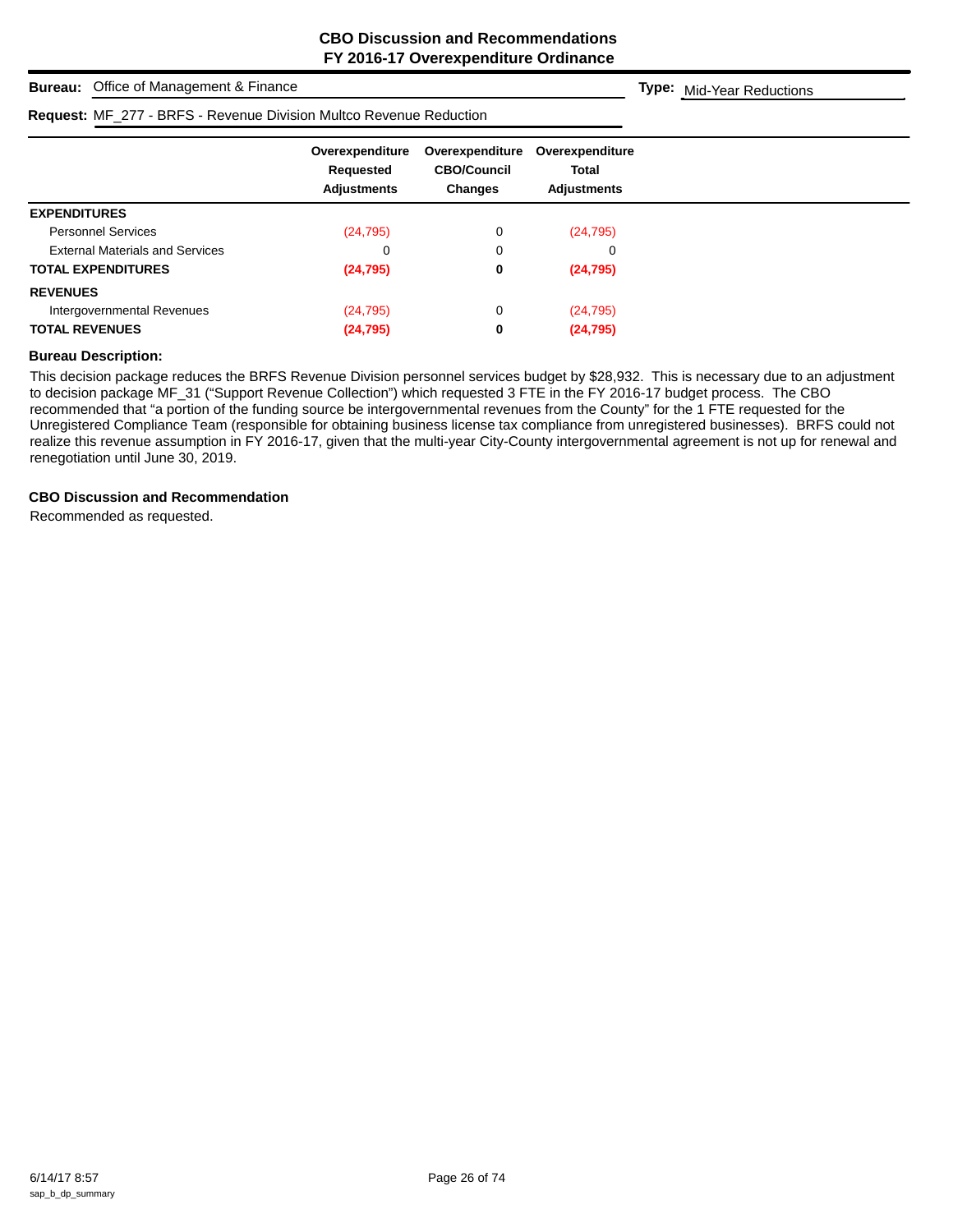## **Bureau:** Office of Management & Finance

#### **Request:** MF\_278 - BRFS - Technical Adjustments

**Overexpenditure Overexpenditure Overexpenditure Requested CBO/Council Total Adjustments Changes Adjustments Type:** Technical Adjustment **EXPENDITURES** Personnel Services (218,140) 0 (218,140) External Materials and Services 158,640 158,640 0 158,640 Internal Materials and Services 69,500 0 59,500 59,500 Capital Outlay 0 0 0 **TOTAL EXPENDITURES 0 0 0 REVENUES** General Fund Discretionary and the control of the control of the control of the control of the control of the control of the control of the control of the control of the control of the control of the control of the control **TOTAL REVENUES 0 0 0**

## **Bureau Description:**

This request includes technical adjustments within multiple divisions and between major object code levels in order to better align budget with projected spending and ensure against overspending major object categories. One technical adjustment includes a \$10,000 transfer from the Accounting Division to the Grants Division to cover the unanticipated cost of restating a Federal financial reporting requirement. The remaining adjustments are made within division budgets.

#### **CBO Discussion and Recommendation**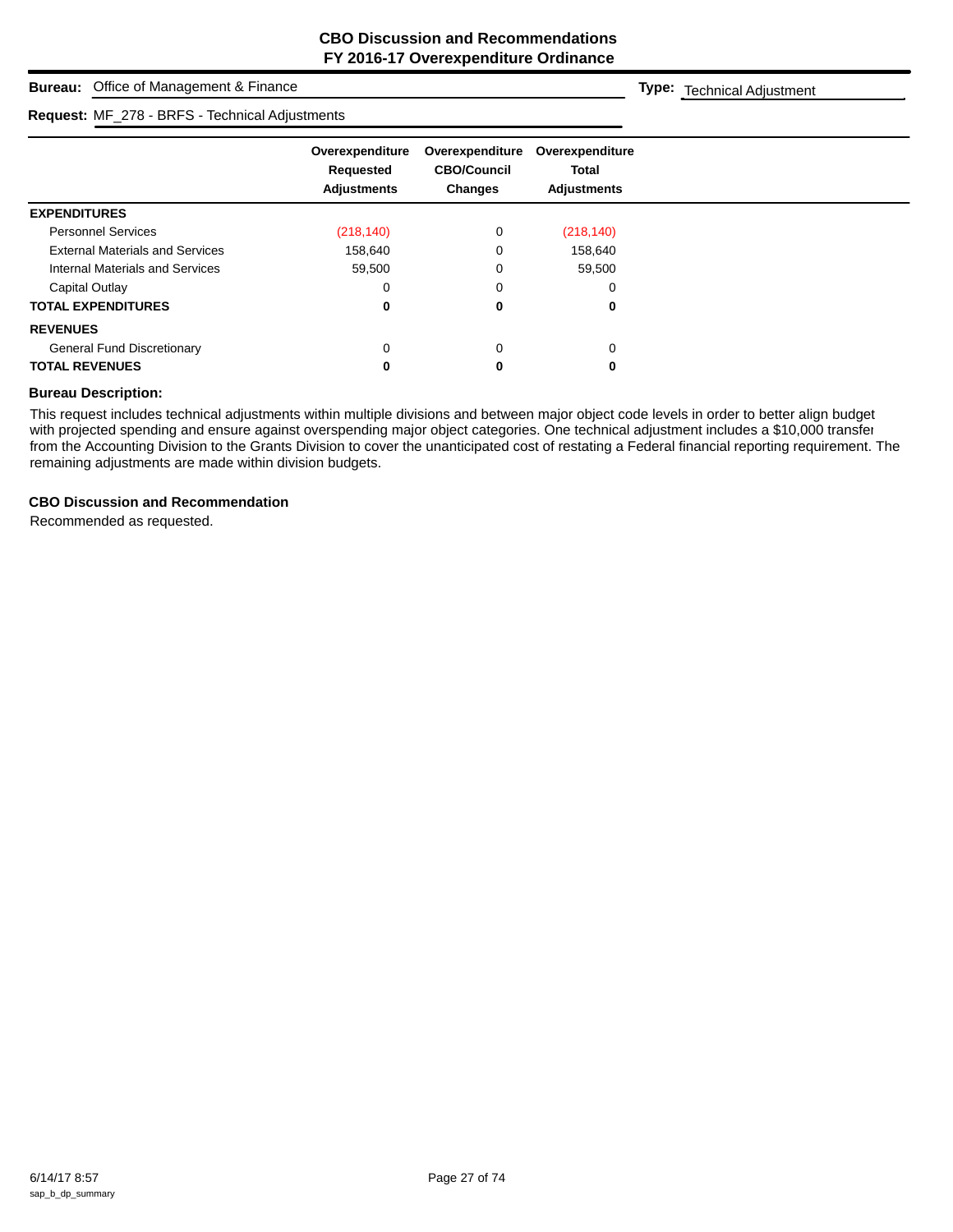**Type:** Technical Adjustment

## **Bureau:** Office of Management & Finance

## **Request:** MF\_279 - Bus Ops-Technical Adjustments

|                                        | Overexpenditure<br>Requested<br><b>Adjustments</b> | Overexpenditure<br><b>CBO/Council</b><br><b>Changes</b> | Overexpenditure<br><b>Total</b><br><b>Adjustments</b> |  |
|----------------------------------------|----------------------------------------------------|---------------------------------------------------------|-------------------------------------------------------|--|
| <b>EXPENDITURES</b>                    |                                                    |                                                         |                                                       |  |
| <b>Personnel Services</b>              | 45.000                                             |                                                         | 45.000                                                |  |
| <b>External Materials and Services</b> | (95,000)                                           |                                                         | (95,000)                                              |  |
| Internal Materials and Services        | 50,000                                             |                                                         | 50,000                                                |  |
| <b>TOTAL EXPENDITURES</b>              | 0                                                  | $\bf{0}$                                                |                                                       |  |

## **Bureau Description:**

This request moves \$95,000 from External Materials and Services into Internal Materials and Services (\$50,000) and Personnel Services (\$45,000) to better align budget with projected spending.

## **CBO Discussion and Recommendation**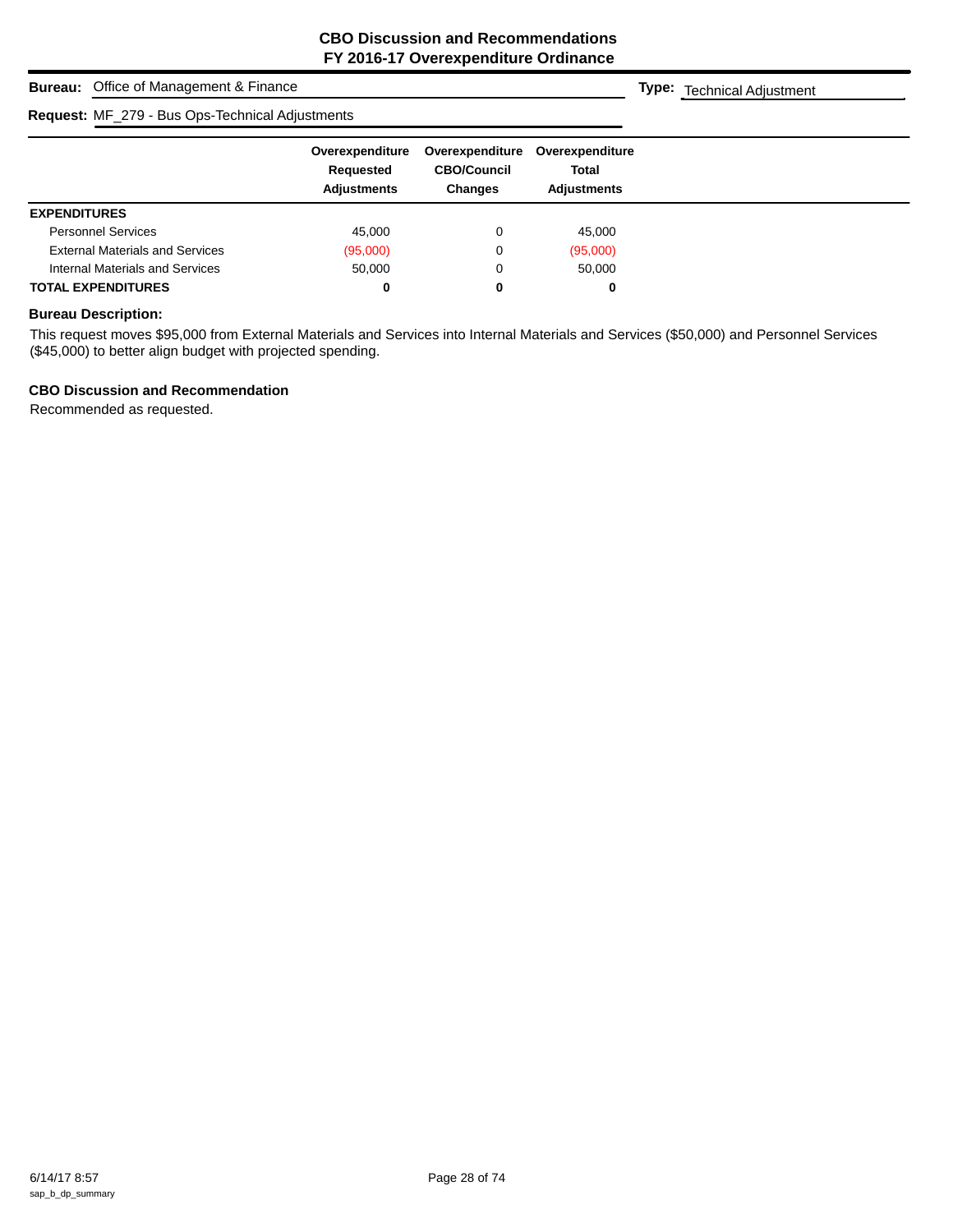## **Bureau:** Office of Management & Finance **Overexpenditure Overexpenditure Overexpenditure Requested CBO/Council Total Adjustments Changes Adjustments Type:** New Request **Request:** MF\_280 - BTS - Business Operations IA Increase

| <b>EXPENDITURES</b>       |        |   |        |  |
|---------------------------|--------|---|--------|--|
| Contingency               | 35,000 | O | 35.000 |  |
| <b>TOTAL EXPENDITURES</b> | 35,000 |   | 35,000 |  |
| <b>REVENUES</b>           |        |   |        |  |
| Interagency Revenue       | 35.000 | 0 | 35.000 |  |
| <b>TOTAL REVENUES</b>     | 35,000 |   | 35,000 |  |

### **Bureau Description:**

OMF Business Operations has requested an increase to their interagency with BTS to cover additional Operations Passthrough and Desktop Support expenses.

## **CBO Discussion and Recommendation**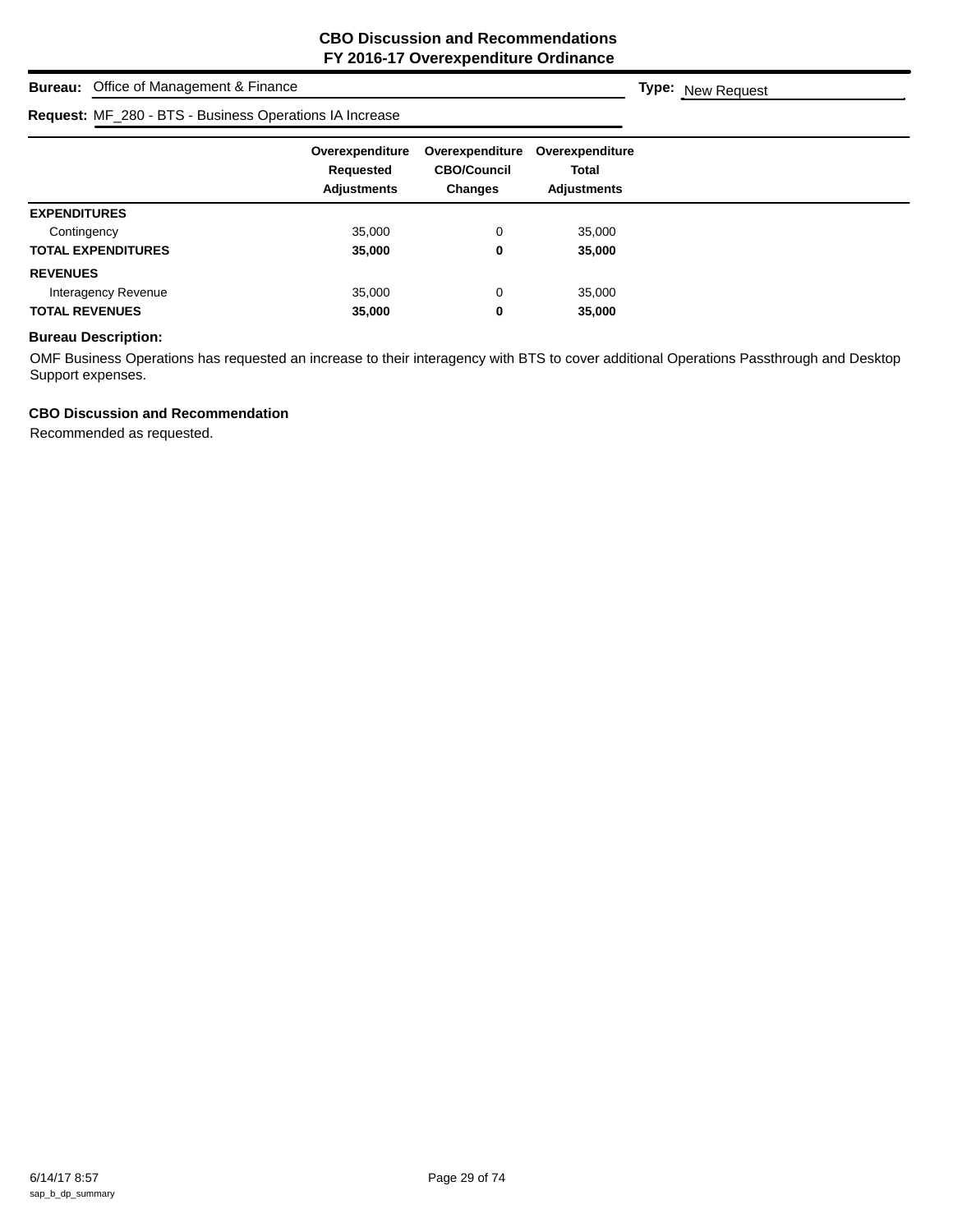**Type:** New Request

## **Bureau:** Office of Management & Finance

## **Request:** MF\_281 - Facilities - Match BusOps IA Increase Request

| R <b>equest:</b> MF_281 - Facilities - Match BusOps IA Increase Request |                                                    |                                                         |                                                       |  |
|-------------------------------------------------------------------------|----------------------------------------------------|---------------------------------------------------------|-------------------------------------------------------|--|
|                                                                         | Overexpenditure<br>Requested<br><b>Adjustments</b> | Overexpenditure<br><b>CBO/Council</b><br><b>Changes</b> | Overexpenditure<br><b>Total</b><br><b>Adjustments</b> |  |
| <b>EXPENDITURES</b>                                                     |                                                    |                                                         |                                                       |  |
| <b>External Materials and Services</b>                                  | 15,000                                             |                                                         | 15,000                                                |  |
| TOTAL EXPENDITURES                                                      | 15,000                                             | 0                                                       | 15,000                                                |  |
| <b>REVENUES</b>                                                         |                                                    |                                                         |                                                       |  |
| Interagency Revenue                                                     | 15.000                                             | 0                                                       | 15,000                                                |  |
| <b>TOTAL REVENUES</b>                                                   | 15.000                                             | 0                                                       | 15.000                                                |  |

## **Bureau Description:**

This package is to match an IA increase requested by OMF Business Operations.

## **CBO Discussion and Recommendation**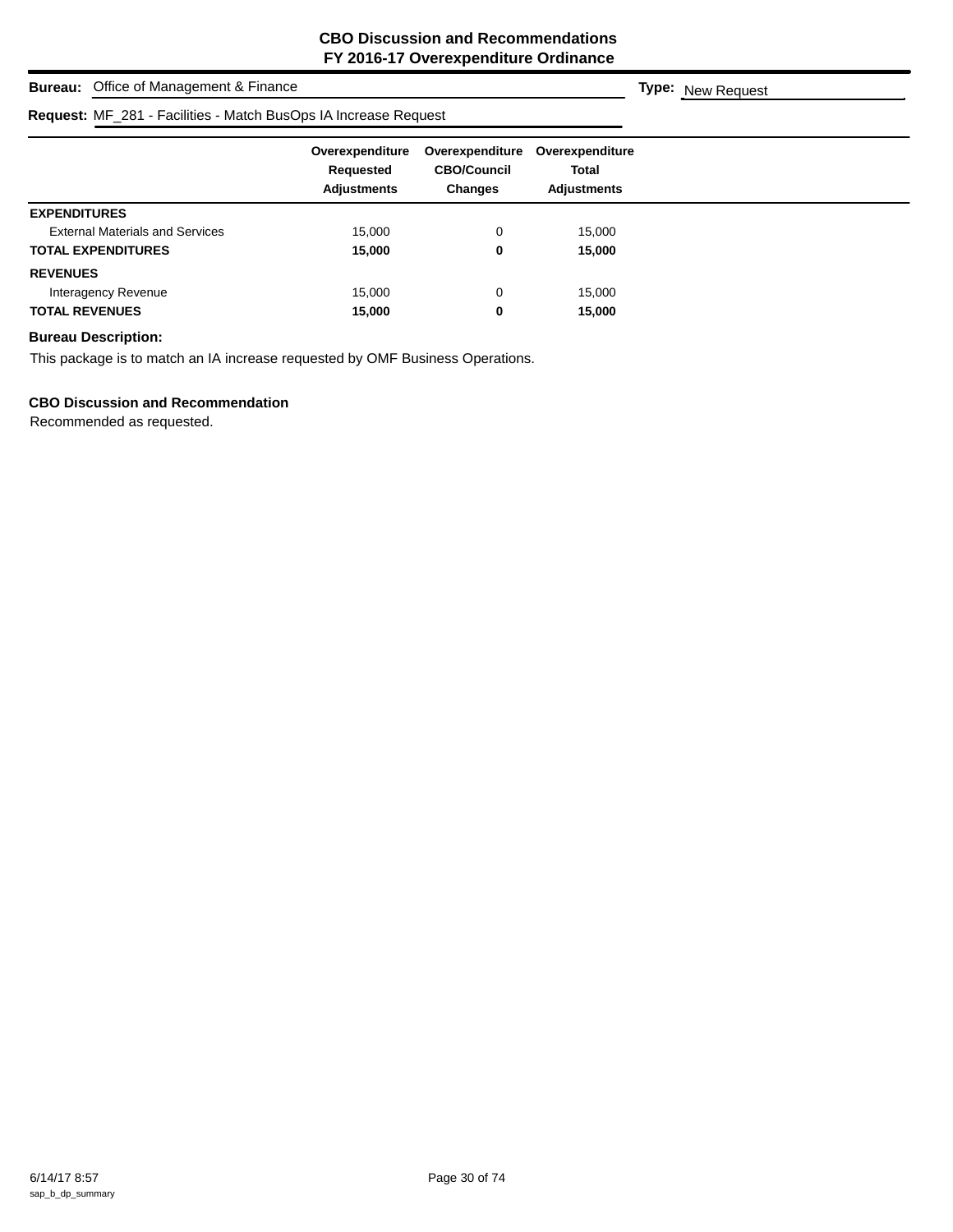| <b>Bureau:</b> Office of Management & Finance                            | <b>Type:</b> New Request                           |                                                         |                                                |  |
|--------------------------------------------------------------------------|----------------------------------------------------|---------------------------------------------------------|------------------------------------------------|--|
| <b>Request: MF_282 - EBS - Personnel Services Appropriation Increase</b> |                                                    |                                                         |                                                |  |
|                                                                          | Overexpenditure<br>Requested<br><b>Adjustments</b> | Overexpenditure<br><b>CBO/Council</b><br><b>Changes</b> | Overexpenditure<br>Total<br><b>Adiustments</b> |  |
| <b>EXPENDITURES</b>                                                      |                                                    |                                                         |                                                |  |
| <b>Personnel Services</b>                                                | 75.000                                             | 0                                                       | 75,000                                         |  |
| Contingency                                                              | (75,000)                                           | 0                                                       | (75,000)                                       |  |
| <b>TOTAL EXPENDITURES</b>                                                | 0                                                  | 0                                                       | 0                                              |  |

This request is to increase EBS personnel services appropriation. The appropriation increase is funded by operating contingency. The primary drivers of this change are unbudgeted pay increase and payout. This appropriation will cover the remaining FY 2016-17 expenses.

## **CBO Discussion and Recommendation**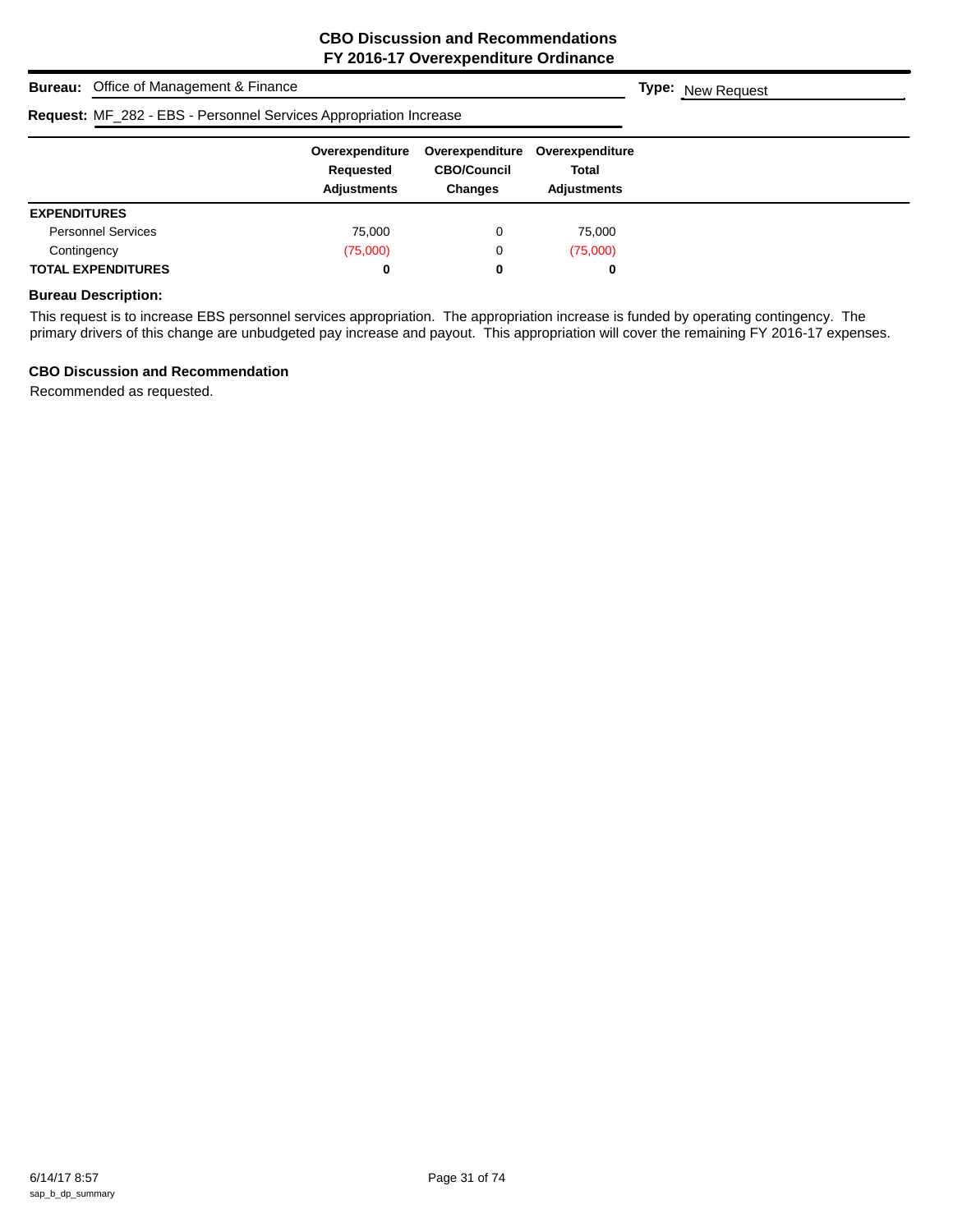| Office of Management & Finance<br><b>Bureau:</b>         |                                             |                                                  |                                                |  | <b>Type:</b> New Request |
|----------------------------------------------------------|---------------------------------------------|--------------------------------------------------|------------------------------------------------|--|--------------------------|
| Request: MF_283 - BRFS - Revenue Division Interfund Loan |                                             |                                                  |                                                |  |                          |
|                                                          | Overexpenditure<br>Requested<br>Adjustments | Overexpenditure<br><b>CBO/Council</b><br>Changes | Overexpenditure<br>Total<br><b>Adjustments</b> |  |                          |
| <b>EXPENDITURES</b>                                      |                                             |                                                  |                                                |  |                          |
| <b>Bond Expenses</b>                                     | 10,000                                      | 0                                                | 10,000                                         |  |                          |
| Contingency                                              | 0                                           | 0                                                | 0                                              |  |                          |
| <b>TOTAL EXPENDITURES</b>                                | 10,000                                      | 0                                                | 10,000                                         |  |                          |
| <b>REVENUES</b>                                          |                                             |                                                  |                                                |  |                          |
| Bond and Note                                            | 10,000                                      | 0                                                | 10,000                                         |  |                          |
| <b>TOTAL REVENUES</b>                                    | 10,000                                      | 0                                                | 10,000                                         |  |                          |

This request will appropriate an interfund loan from the Arts Education & Access Fund and the Recreational Marijuana Tax Fund. This is necessary in order for OMF to remain in compliance with City policy concerning fiscal year end fund cash position. The Recreational Marijuana Tax Fund will soon receive its first disbursement of tax revenues from the State of Oregon, but given that the payment may not be received by June 30th, the budget authority to execute an interfund loan is necessary to allow OMF to maintain a positive cash position in the fund at fiscal year-end. If the loan is executed, it will be repaid early in FY 2017-18.

## **CBO Discussion and Recommendation**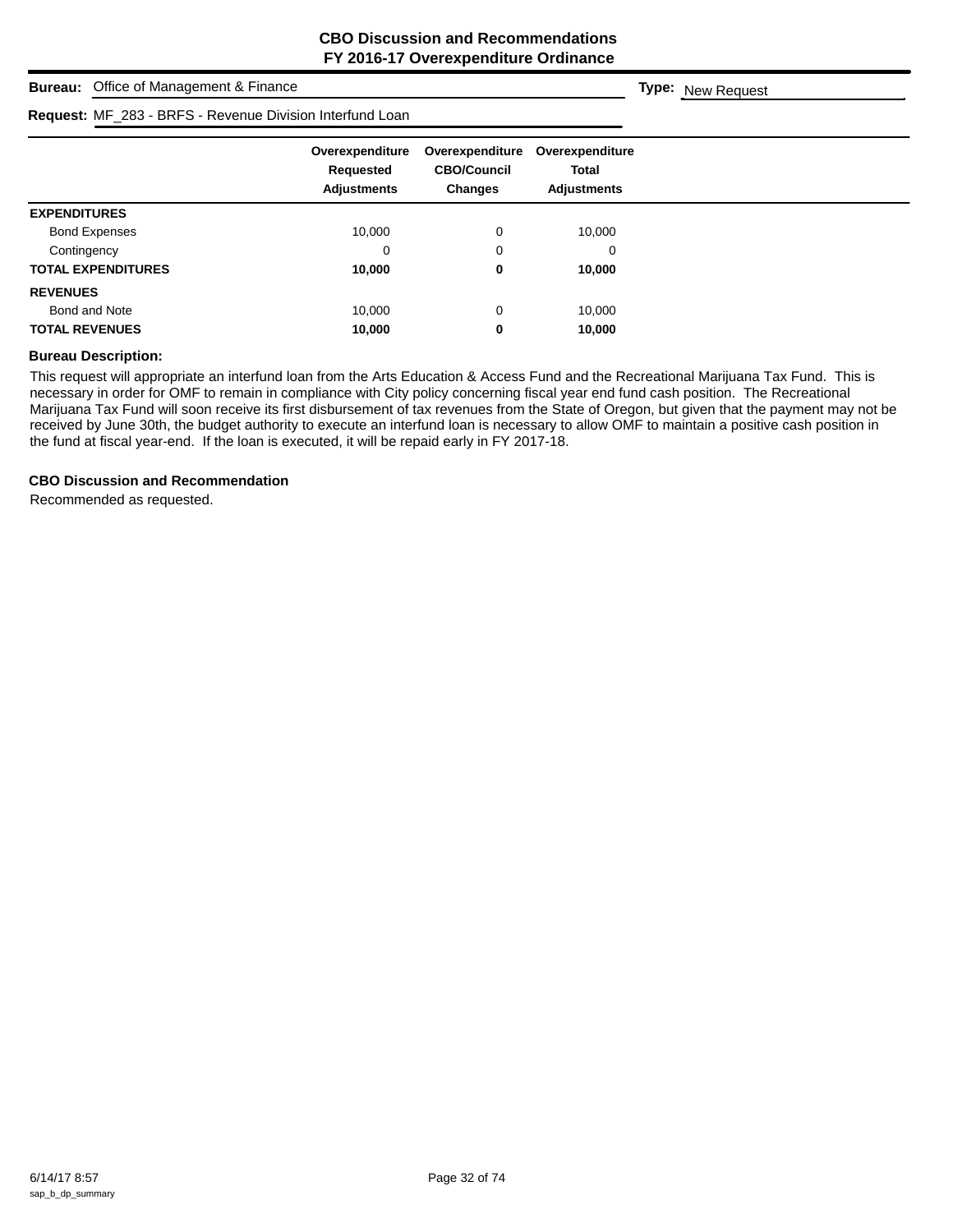**Type:** New Request

## **Bureau:** Office of Management & Finance

## **Request:** MF\_284 - BRFS - Revenue Division Arts Tax Increase

|                                        | Overexpenditure<br>Requested<br><b>Adjustments</b> | Overexpenditure<br><b>CBO/Council</b><br><b>Changes</b> | Overexpenditure<br><b>Total</b><br><b>Adjustments</b> |
|----------------------------------------|----------------------------------------------------|---------------------------------------------------------|-------------------------------------------------------|
| <b>EXPENDITURES</b>                    |                                                    |                                                         |                                                       |
| <b>Personnel Services</b>              | (50,000)                                           | 0                                                       | (50,000)                                              |
| <b>External Materials and Services</b> | (50,000)                                           | 0                                                       | (50,000)                                              |
| Internal Materials and Services        | 215,000                                            | 0                                                       | 215,000                                               |
| <b>TOTAL EXPENDITURES</b>              | 115,000                                            | 0                                                       | 115,000                                               |
| <b>REVENUES</b>                        |                                                    |                                                         |                                                       |
| Interagency Revenue                    | 115,000                                            | 0                                                       | 115,000                                               |
| <b>TOTAL REVENUES</b>                  | 115,000                                            | 0                                                       | 115,000                                               |

### **Bureau Description:**

This request will increase budget for arts tax collection activities by \$100,000. Expenditures are projected to exceed budget for two reasons. First, the program uses a lockbox service for incoming payment processing and did so for the entire fiscal year (as opposed to only a partial year during the last fiscal year). Second, printing & distribution costs included final demand letters for the first time this fiscal year which amounted to over 100,000 pieces of mail.

#### **CBO Discussion and Recommendation**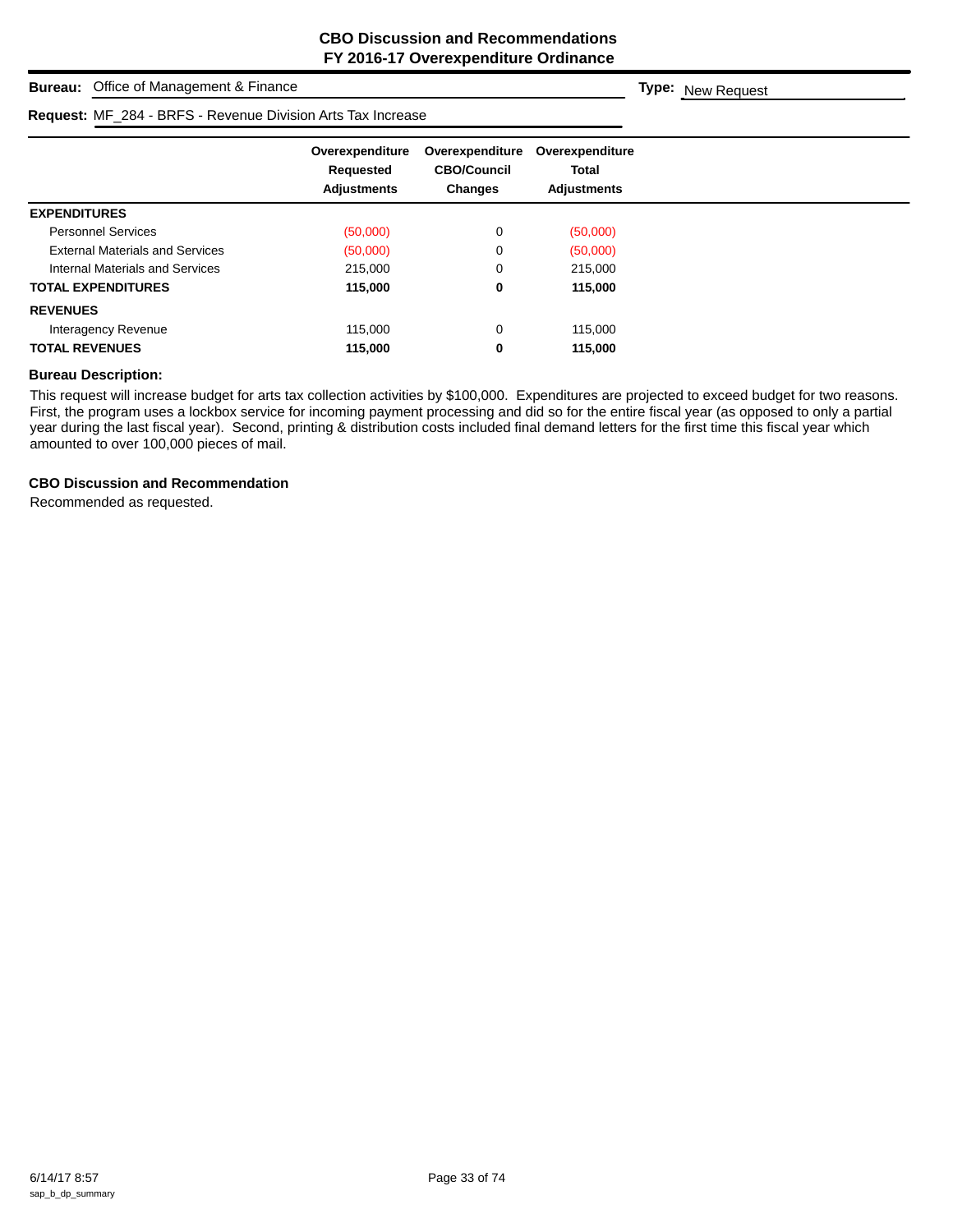| <b>Bureau:</b> Office of Management & Finance                             |                                                    |                                                         |                                                       | <b>Type:</b> New Request |
|---------------------------------------------------------------------------|----------------------------------------------------|---------------------------------------------------------|-------------------------------------------------------|--------------------------|
| <b>Request: MF_285 - PSSRP - Facilities Services IA Reduce with PSSRP</b> |                                                    |                                                         |                                                       |                          |
|                                                                           | Overexpenditure<br>Requested<br><b>Adjustments</b> | Overexpenditure<br><b>CBO/Council</b><br><b>Changes</b> | Overexpenditure<br><b>Total</b><br><b>Adjustments</b> |                          |
| <b>EXPENDITURES</b>                                                       |                                                    |                                                         |                                                       |                          |
| Internal Materials and Services                                           | (22,500)                                           | 0                                                       | (22,500)                                              |                          |
| Contingency                                                               | 22,500                                             | 0                                                       | 22.500                                                |                          |
| <b>TOTAL EXPENDITURES</b>                                                 | 0                                                  | 0                                                       | 0                                                     |                          |

This request is to increase the contingency account and to reduce Facilities Services IA by \$22,500 because PSSRP moved and is no longer using the rented space in the 1900 Building.

## **CBO Discussion and Recommendation**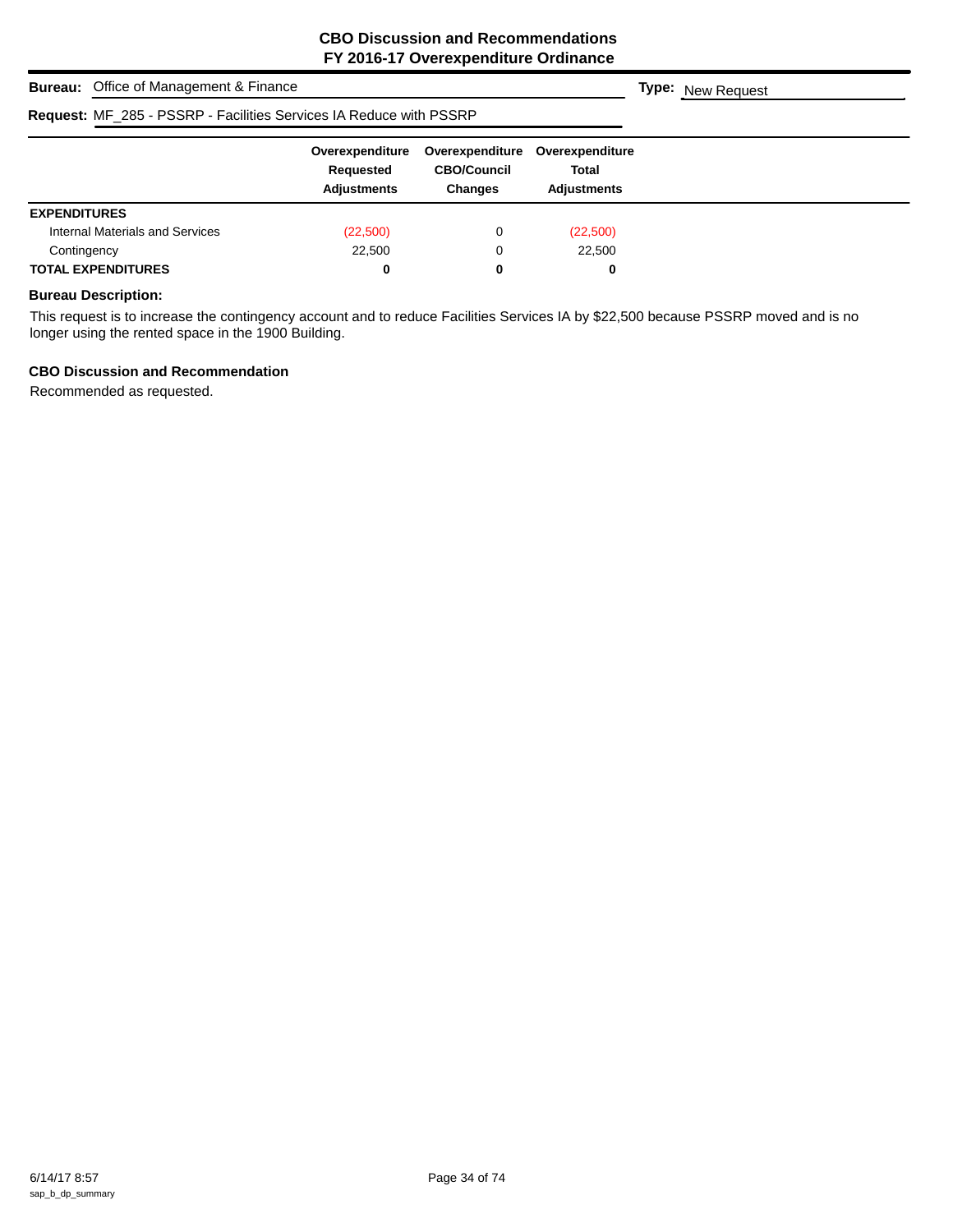| <b>Bureau:</b> Office of Management & Finance       | <b>Type:</b> New Request                           |                                                         |                                                       |  |
|-----------------------------------------------------|----------------------------------------------------|---------------------------------------------------------|-------------------------------------------------------|--|
| Request: MF_286 - PSSRP - Operating Budget Increase |                                                    |                                                         |                                                       |  |
|                                                     | Overexpenditure<br>Requested<br><b>Adjustments</b> | Overexpenditure<br><b>CBO/Council</b><br><b>Changes</b> | Overexpenditure<br><b>Total</b><br><b>Adjustments</b> |  |
| <b>EXPENDITURES</b>                                 |                                                    |                                                         |                                                       |  |
| <b>Personnel Services</b>                           | 15.000                                             | 0                                                       | 15.000                                                |  |
| <b>External Materials and Services</b>              | 7.500                                              | 0                                                       | 7,500                                                 |  |
| Contingency                                         | (22,500)                                           | 0                                                       | (22,500)                                              |  |
| <b>TOTAL EXPENDITURES</b>                           | 0                                                  | 0                                                       | 0                                                     |  |

This request is to reappropriate funds totaling \$22,500 to increase Personal Services and External Material & Services to cover anticipated expenses.

## **CBO Discussion and Recommendation**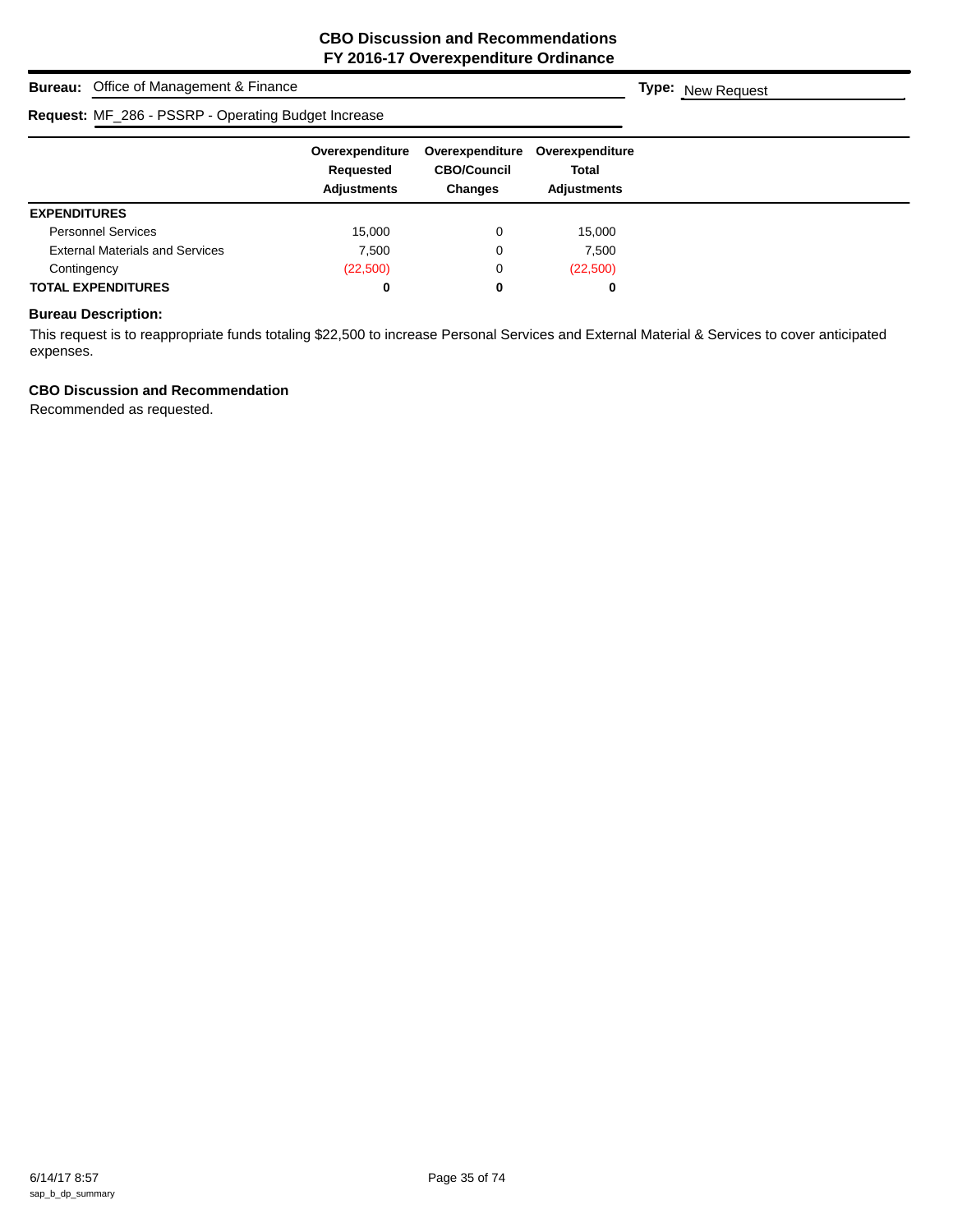## **Bureau:** Office of Management & Finance

#### **Request:** MF\_287 - Facilities - Reduce PSSRP Rent at 1900 Bldg

| <b>Request:</b> MF_287 - Facilities - Reduce PSSRP Rent at 1900 Bldg |                                                    |                                                         |                                                |
|----------------------------------------------------------------------|----------------------------------------------------|---------------------------------------------------------|------------------------------------------------|
|                                                                      | Overexpenditure<br>Requested<br><b>Adjustments</b> | Overexpenditure<br><b>CBO/Council</b><br><b>Changes</b> | Overexpenditure<br>Total<br><b>Adiustments</b> |
| <b>EXPENDITURES</b>                                                  |                                                    |                                                         |                                                |
| <b>External Materials and Services</b>                               | (22,500)                                           | 0                                                       | (22,500)                                       |
| <b>TOTAL EXPENDITURES</b>                                            | (22,500)                                           | 0                                                       | (22,500)                                       |
| <b>REVENUES</b>                                                      |                                                    |                                                         |                                                |
| Interagency Revenue                                                  | (22,500)                                           | 0                                                       | (22,500)                                       |
| <b>TOTAL REVENUES</b>                                                | (22,500)                                           | 0                                                       | (22,500)                                       |

#### **Bureau Description:**

This package is to reduce PSSRP's rent by \$22,500 for their move out of the 1900 Building.

#### **CBO Discussion and Recommendation**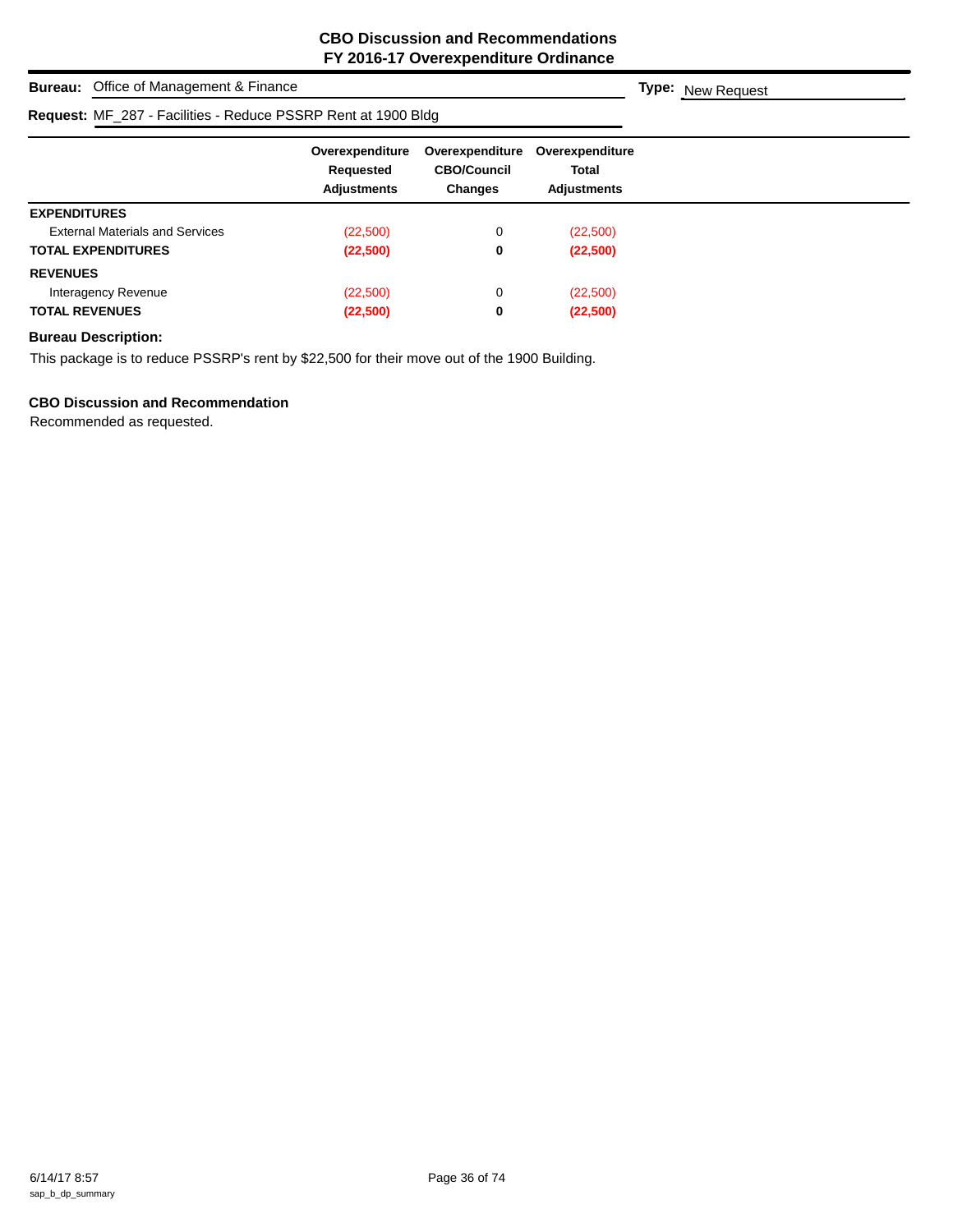## **Bureau:** Office of Management & Finance

## **Request:** MF\_288 - BTS - CBO IA Increase

| Request: MF_200 - DTS - CDU IA INCIEDSE |                                                    |                                                         |                                                       |
|-----------------------------------------|----------------------------------------------------|---------------------------------------------------------|-------------------------------------------------------|
|                                         | Overexpenditure<br>Requested<br><b>Adjustments</b> | Overexpenditure<br><b>CBO/Council</b><br><b>Changes</b> | Overexpenditure<br><b>Total</b><br><b>Adjustments</b> |
| <b>EXPENDITURES</b>                     |                                                    |                                                         |                                                       |
| Contingency                             | 14,000                                             | 0                                                       | 14,000                                                |
| <b>TOTAL EXPENDITURES</b>               | 14,000                                             | 0                                                       | 14,000                                                |
| <b>REVENUES</b>                         |                                                    |                                                         |                                                       |
| Interagency Revenue                     | 14,000                                             | 0                                                       | 14,000                                                |
| <b>TOTAL REVENUES</b>                   | 14,000                                             | 0                                                       | 14,000                                                |

#### **Bureau Description:**

The City Budget Office has requested an increase in their interagency with BTS to cover additional expenses in various accounts. The additional funds will be appropriated in Operations Passthrough.

#### **CBO Discussion and Recommendation**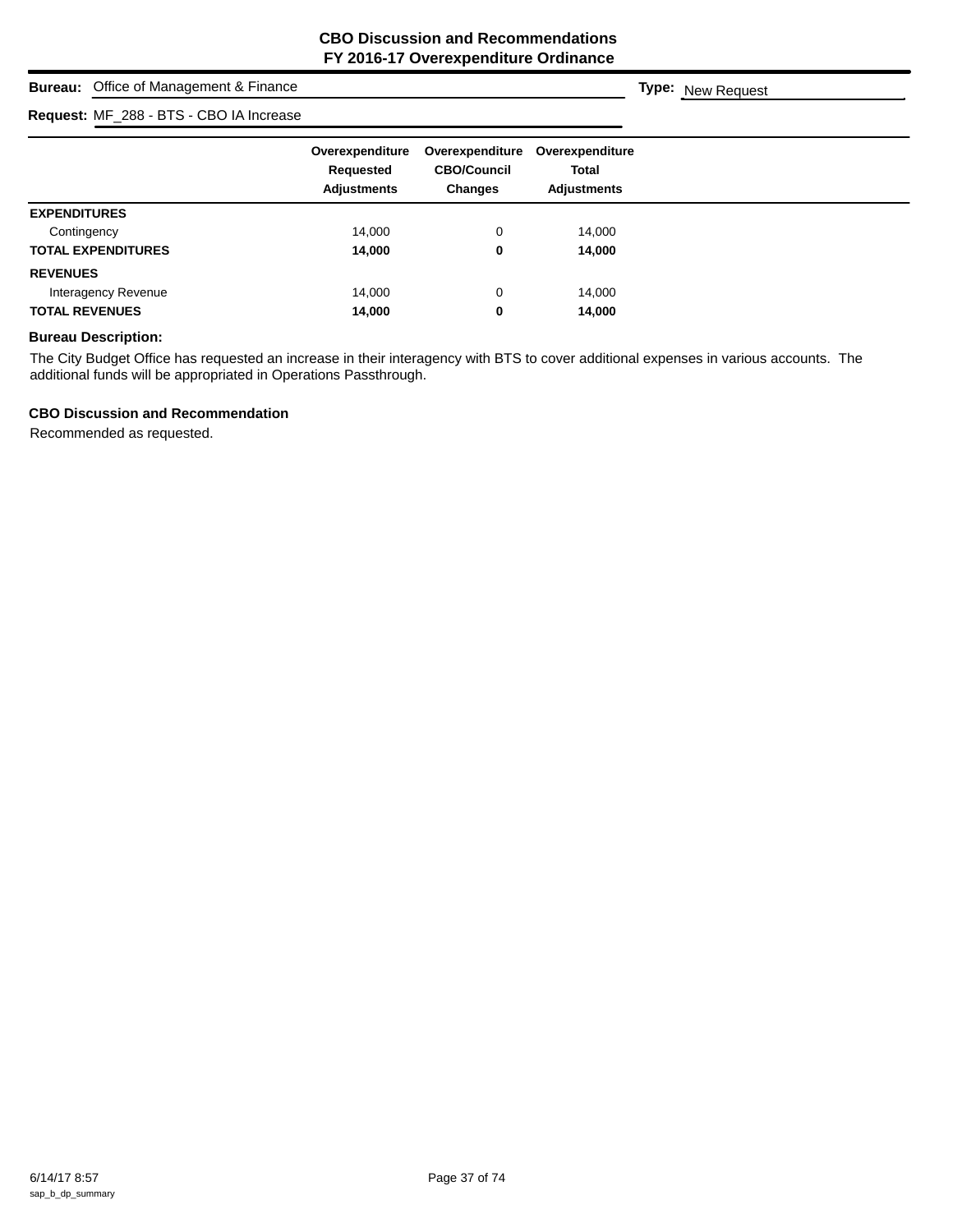## **Bureau:** Office of Management & Finance

## **Request:** MF\_289 - BTS - Comm. PA IA Increase

|                                        | Overexpenditure<br>Requested<br><b>Adjustments</b> | Overexpenditure<br><b>CBO/Council</b><br><b>Changes</b> | Overexpenditure<br><b>Total</b><br><b>Adjustments</b> |
|----------------------------------------|----------------------------------------------------|---------------------------------------------------------|-------------------------------------------------------|
| <b>EXPENDITURES</b>                    |                                                    |                                                         |                                                       |
| <b>External Materials and Services</b> | 3,000                                              | 0                                                       | 3,000                                                 |
| <b>TOTAL EXPENDITURES</b>              | 3,000                                              | 0                                                       | 3,000                                                 |
| <b>REVENUES</b>                        |                                                    |                                                         |                                                       |
| Interagency Revenue                    | 3,000                                              | 0                                                       | 3,000                                                 |
| <b>TOTAL REVENUES</b>                  | 3,000                                              | 0                                                       | 3,000                                                 |

## **Bureau Description:**

The Commissioner of Public Affairs office has requested an increase in their interagency with BTS to cover additional cellular phone expenses.

#### **CBO Discussion and Recommendation**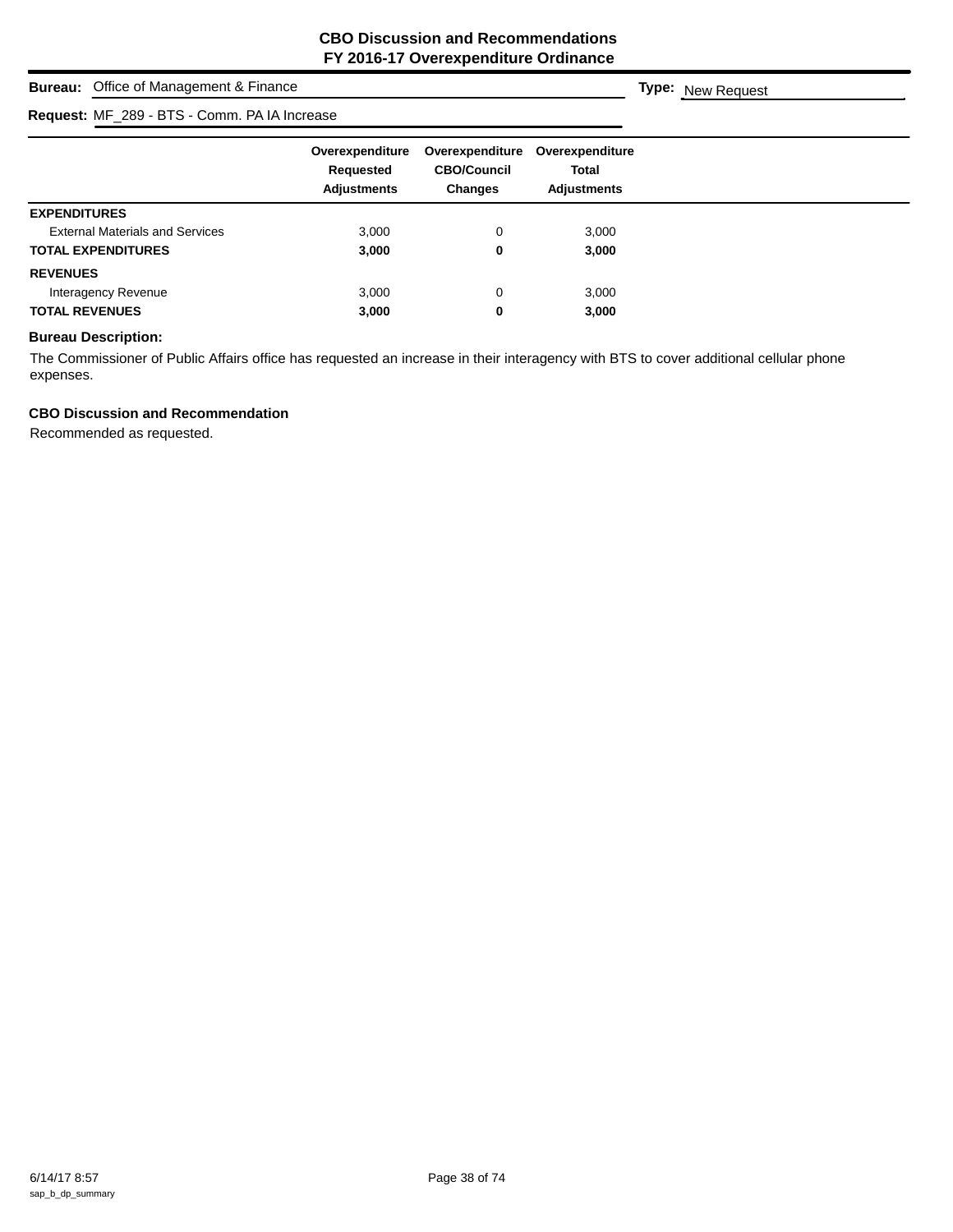| <b>Bureau:</b> Office of Management & Finance  |                                                    |                                                         |                                                       | <b>Type:</b> Technical Adjustment |
|------------------------------------------------|----------------------------------------------------|---------------------------------------------------------|-------------------------------------------------------|-----------------------------------|
| Request: MF_290 - BHR GF-Technical Adjustments |                                                    |                                                         |                                                       |                                   |
|                                                | Overexpenditure<br>Requested<br><b>Adjustments</b> | Overexpenditure<br><b>CBO/Council</b><br><b>Changes</b> | Overexpenditure<br><b>Total</b><br><b>Adjustments</b> |                                   |
| <b>EXPENDITURES</b>                            |                                                    |                                                         |                                                       |                                   |
| <b>Personnel Services</b>                      | (20,000)                                           | 0                                                       | (20,000)                                              |                                   |
| Internal Materials and Services                | 20,000                                             | 0                                                       | 20,000                                                |                                   |
| <b>TOTAL EXPENDITURES</b>                      | 0                                                  | 0                                                       | 0                                                     |                                   |

#### **Bureau Description:**

This request moves \$20,000 from Personnel Services into Internal Materials and Services to better align budget with projected spending.

## **CBO Discussion and Recommendation**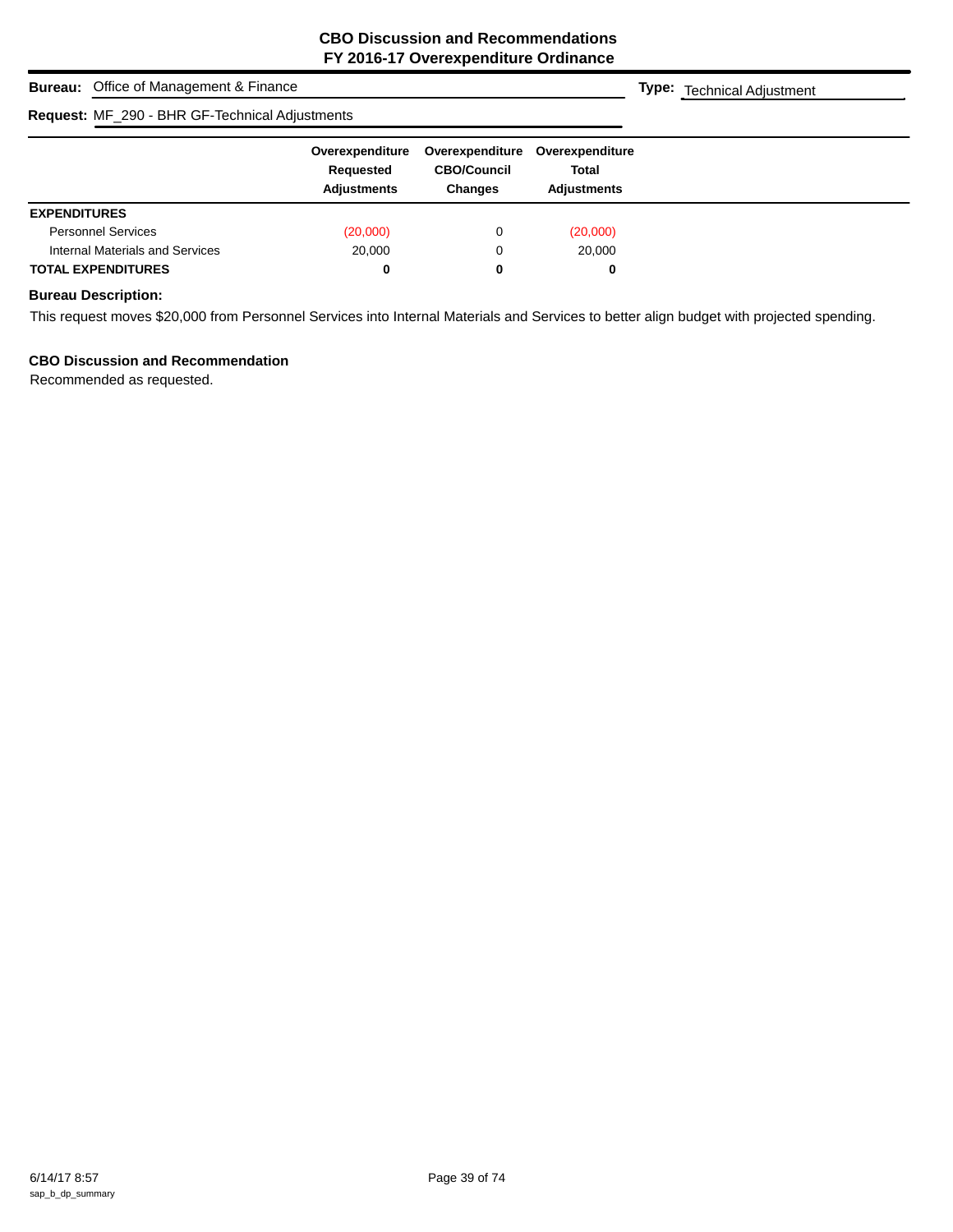## **Bureau:** Office of Management & Finance

## **Request:** MF\_291 - BTS - BHR IA Increase

| <b>Request:</b> MF_291 - DTO - DHR IA INCREASE |                                                    |                                                         |                                                |
|------------------------------------------------|----------------------------------------------------|---------------------------------------------------------|------------------------------------------------|
|                                                | Overexpenditure<br>Requested<br><b>Adjustments</b> | Overexpenditure<br><b>CBO/Council</b><br><b>Changes</b> | Overexpenditure<br>Total<br><b>Adjustments</b> |
| <b>EXPENDITURES</b>                            |                                                    |                                                         |                                                |
| Contingency                                    | 20,000                                             | 0                                                       | 20,000                                         |
| <b>TOTAL EXPENDITURES</b>                      | 20,000                                             | 0                                                       | 20,000                                         |
| <b>REVENUES</b>                                |                                                    |                                                         |                                                |
| Interagency Revenue                            | 20,000                                             | 0                                                       | 20,000                                         |
| <b>TOTAL REVENUES</b>                          | 20,000                                             | 0                                                       | 20,000                                         |

#### **Bureau Description:**

The Bureau of Human Resources has requested an increase in their interagency to cover additional Enterprise Server and Desktop Support expenses.

## **CBO Discussion and Recommendation**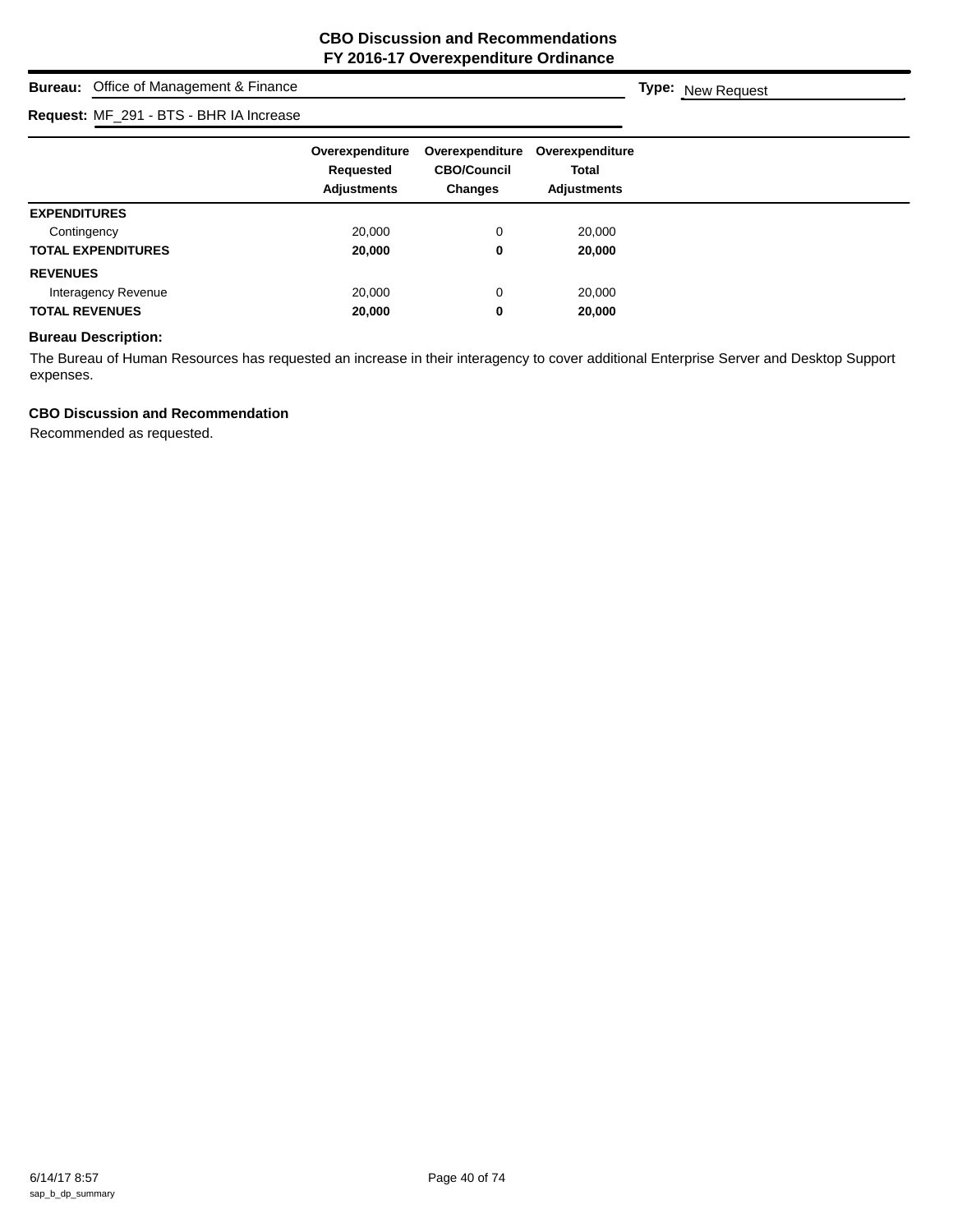#### **Bureau:** Office of Management & Finance

## **Request:** MF\_292 - Bus Ops-Recognize Charitable Campaign Revenue

|                           | Overexpenditure<br>Requested<br><b>Adjustments</b> | Overexpenditure<br><b>CBO/Council</b><br><b>Changes</b> | Overexpenditure<br>Total<br><b>Adjustments</b> |
|---------------------------|----------------------------------------------------|---------------------------------------------------------|------------------------------------------------|
| <b>EXPENDITURES</b>       |                                                    |                                                         |                                                |
| <b>Personnel Services</b> | 16,605                                             | 0                                                       | 16,605                                         |
| <b>TOTAL EXPENDITURES</b> | 16,605                                             | 0                                                       | 16,605                                         |
| <b>REVENUES</b>           |                                                    |                                                         |                                                |
| <b>Miscellaneous</b>      | 16,605                                             | 0                                                       | 16,605                                         |
| <b>TOTAL REVENUES</b>     | 16,605                                             | 0                                                       | 16,605                                         |

#### **Bureau Description:**

This request recognizes \$16,605 in charitable campaign revenue within the Business Operations budget. This revenue funds a portion of a Management Analyst to coordinate and monitor the Citywide Charitable Campaign. The personnel services account will be increased by the above amount to balance the request.

#### **CBO Discussion and Recommendation**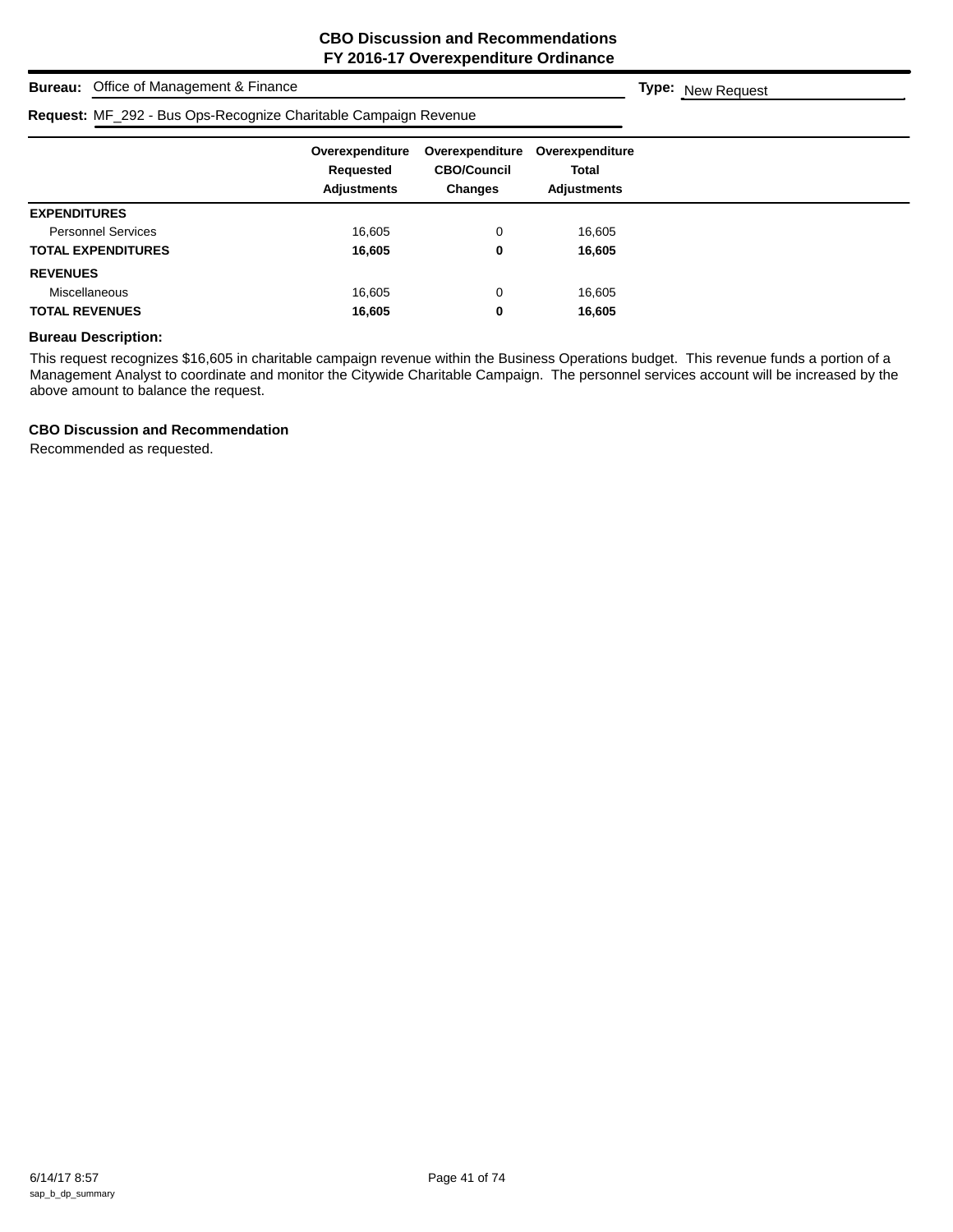## **Bureau:** Office of Management & Finance

# **Request:** MF 293 - Facilities - Match Special Approps IA In

| R <b>equest:</b> MF_293 - Facilities - Match Special Approps IA Increase |                                                    |                                                         |                                                |  |
|--------------------------------------------------------------------------|----------------------------------------------------|---------------------------------------------------------|------------------------------------------------|--|
|                                                                          | Overexpenditure<br>Requested<br><b>Adjustments</b> | Overexpenditure<br><b>CBO/Council</b><br><b>Changes</b> | Overexpenditure<br>Total<br><b>Adjustments</b> |  |
| <b>EXPENDITURES</b>                                                      |                                                    |                                                         |                                                |  |
| <b>External Materials and Services</b>                                   | 14,000                                             | $\Omega$                                                | 14,000                                         |  |
| TOTAL EXPENDITURES                                                       | 14,000                                             | 0                                                       | 14,000                                         |  |
| <b>REVENUES</b>                                                          |                                                    |                                                         |                                                |  |
| Interagency Revenue                                                      | 14.000                                             | 0                                                       | 14.000                                         |  |
| <b>TOTAL REVENUES</b>                                                    | 14,000                                             | 0                                                       | 14,000                                         |  |
|                                                                          |                                                    |                                                         |                                                |  |

#### **Bureau Description:**

This package matches an IA increase requested by Special Appropriations for requested services.

## **CBO Discussion and Recommendation**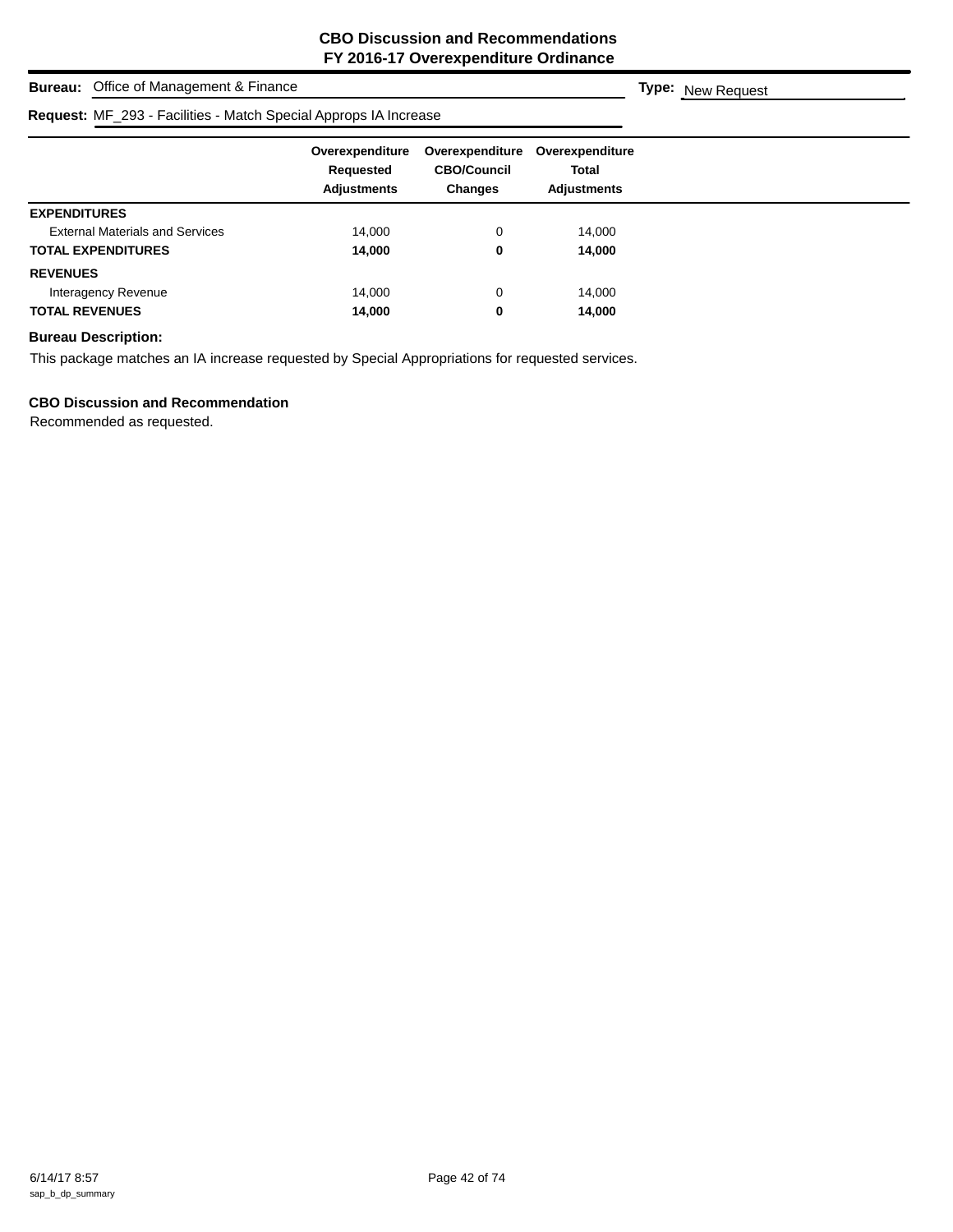## **Bureau:** Office of Management & Finance

# **Request:** ME\_204 - BTS - Special Appropriations IA In

| <b>Request:</b> MF_294 - BTS - Special Appropriations IA Increase |                                                    |                                                         |                                                       |  |
|-------------------------------------------------------------------|----------------------------------------------------|---------------------------------------------------------|-------------------------------------------------------|--|
|                                                                   | Overexpenditure<br>Requested<br><b>Adjustments</b> | Overexpenditure<br><b>CBO/Council</b><br><b>Changes</b> | Overexpenditure<br><b>Total</b><br><b>Adjustments</b> |  |
| <b>EXPENDITURES</b>                                               |                                                    |                                                         |                                                       |  |
| Contingency                                                       | 2,000                                              | 0                                                       | 2,000                                                 |  |
| <b>TOTAL EXPENDITURES</b>                                         | 2,000                                              | 0                                                       | 2,000                                                 |  |
| <b>REVENUES</b>                                                   |                                                    |                                                         |                                                       |  |
| Interagency Revenue                                               | 2,000                                              | 0                                                       | 2,000                                                 |  |
| <b>TOTAL REVENUES</b>                                             | 2,000                                              | 0                                                       | 2,000                                                 |  |

## **Bureau Description:**

Special Appropriations has requested an increase in their interagency with BTS to cover additional Radio & Video Billable expenses.

#### **CBO Discussion and Recommendation**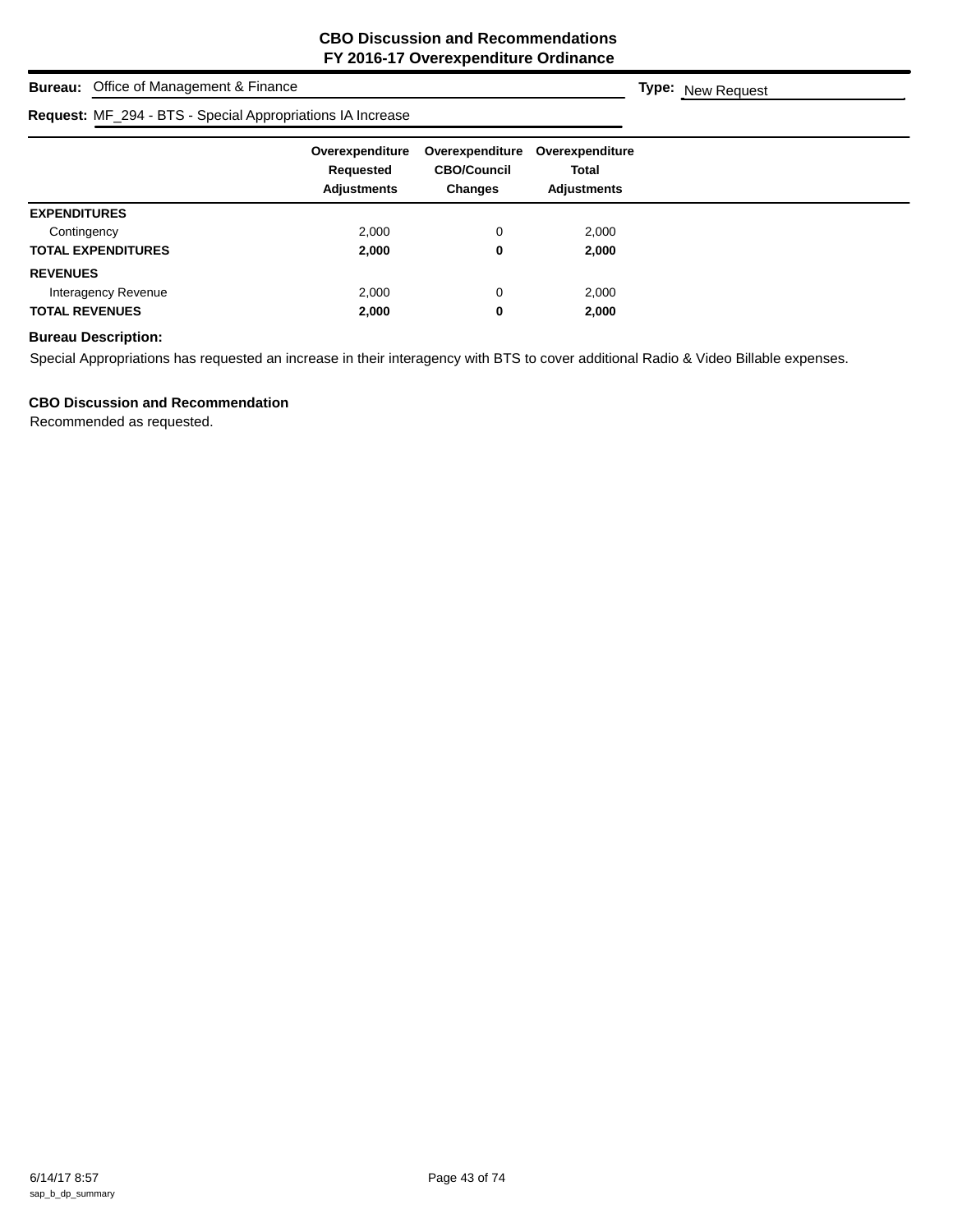**Type:** Program Carryover Request

#### **Bureau:** Office of Management & Finance

#### **Request:** MF\_295 - BHR-Programmatic Carryover

|                                   | Overexpenditure<br>Requested<br><b>Adjustments</b> | Overexpenditure<br><b>CBO/Council</b><br><b>Changes</b> | Overexpenditure<br><b>Total</b><br><b>Adjustments</b> |
|-----------------------------------|----------------------------------------------------|---------------------------------------------------------|-------------------------------------------------------|
| <b>EXPENDITURES</b>               |                                                    |                                                         |                                                       |
| <b>Personnel Services</b>         | (100,000)                                          | 0                                                       | (100,000)                                             |
| <b>TOTAL EXPENDITURES</b>         | (100,000)                                          | 0                                                       | (100,000)                                             |
| <b>REVENUES</b>                   |                                                    |                                                         |                                                       |
| <b>General Fund Discretionary</b> | (100,000)                                          | 0                                                       | (100,000)                                             |
| <b>TOTAL REVENUES</b>             | (100,000)                                          | 0                                                       | (100,000)                                             |

#### **Bureau Description:**

The Bureau of Human Resources (BHR)-General Fund is requesting a \$100,000 programmatic carryover for records management costs in preparation for the Portland Building move. This request will be funded by vacancy savings within the General Fund portion of BHR.

#### **CBO Discussion and Recommendation**

CBO typically only recommends program carryovers for discrete projects with clearly defined scope, timelines and budgets. These projects are often appropriated or begun in one year but require carryover into subsequent years to be completed.

As this carryover request does not appear to meet this criteria, CBO finds the approval of this carryover to be a policy decision for Council. As the FY 2017-18 Adopted budget has already been filed for Council approval, should this carryover be approved, the package will need to be re-submitted and reappropriated in the FY 2017-18 budget during the Fall BMP process.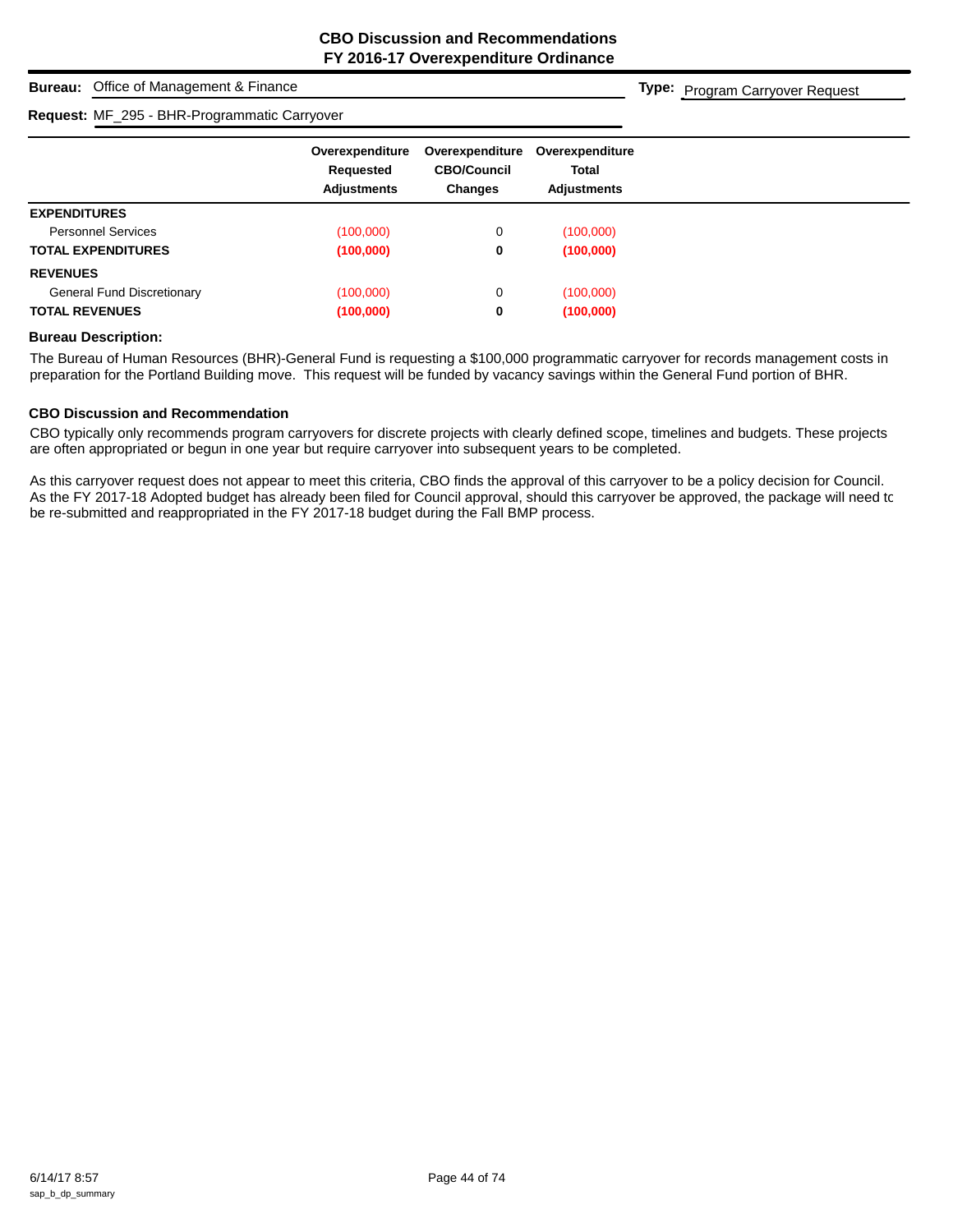## **Bureau:** Office of Management & Finance

## **Request:** MF\_296 - P&D - Match Mayor IA Increase

|                                        | <b>Request:</b> $W_2 = 290 - R_1 = 0$ indictionary to the increase |                                                         |                                                       |  |
|----------------------------------------|--------------------------------------------------------------------|---------------------------------------------------------|-------------------------------------------------------|--|
|                                        | Overexpenditure<br>Requested<br><b>Adjustments</b>                 | Overexpenditure<br><b>CBO/Council</b><br><b>Changes</b> | Overexpenditure<br><b>Total</b><br><b>Adjustments</b> |  |
| <b>EXPENDITURES</b>                    |                                                                    |                                                         |                                                       |  |
| <b>External Materials and Services</b> | 10,000                                                             | 0                                                       | 10,000                                                |  |
| <b>TOTAL EXPENDITURES</b>              | 10,000                                                             | 0                                                       | 10,000                                                |  |
| <b>REVENUES</b>                        |                                                                    |                                                         |                                                       |  |
| Interagency Revenue                    | 10,000                                                             | 0                                                       | 10,000                                                |  |
| <b>TOTAL REVENUES</b>                  | 10,000                                                             | 0                                                       | 10,000                                                |  |

#### **Bureau Description:**

The Mayor's office has requested an increase in their interagency to cover additional printing services.

#### **CBO Discussion and Recommendation**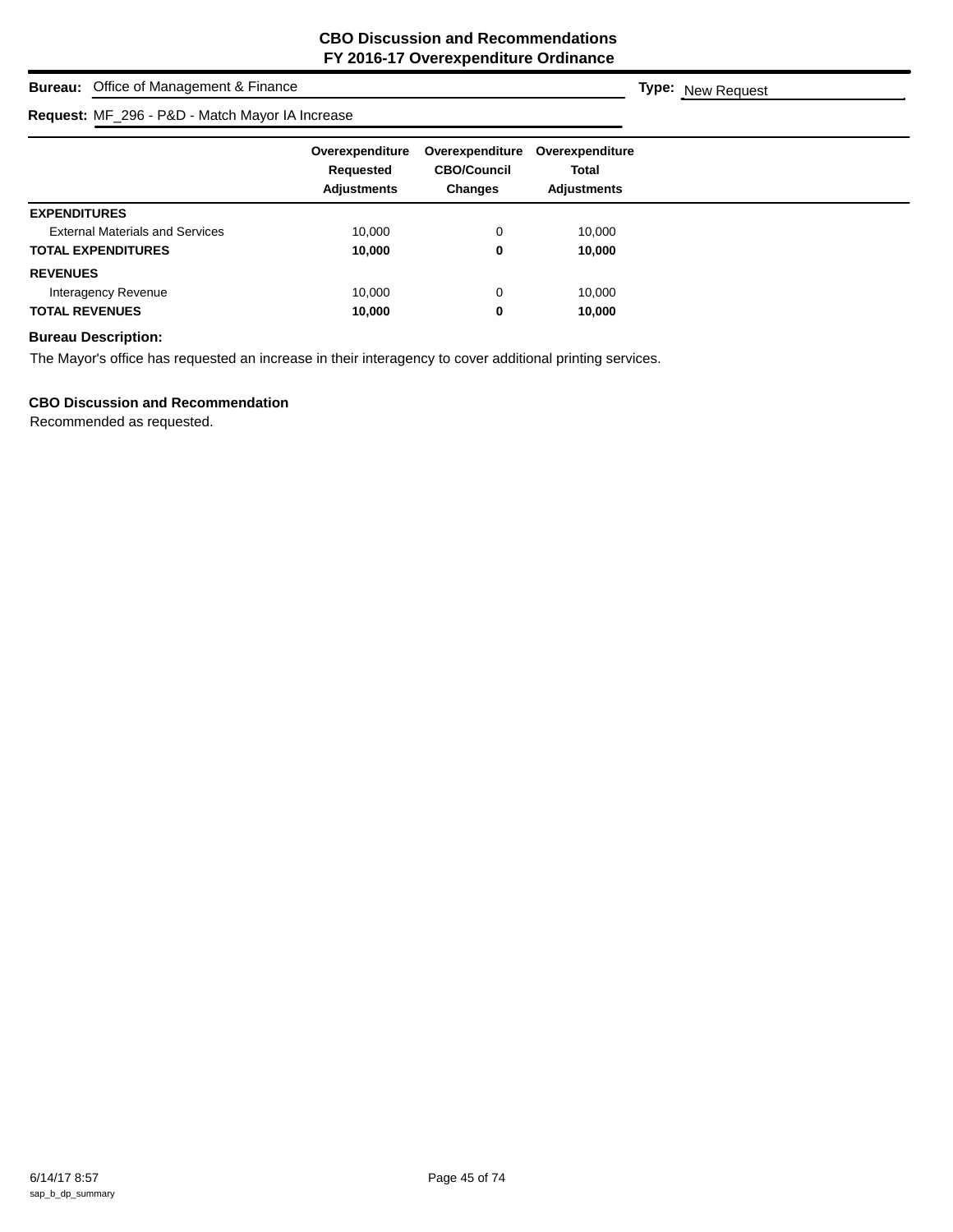## **Bureau:** Office of Management & Finance

# **Request:** MF\_297 - P&D - Match Special Appropriations IA Increase

| Overexpenditure<br>Requested<br><b>Adjustments</b> | Overexpenditure<br><b>CBO/Council</b><br><b>Changes</b> | Overexpenditure<br><b>Total</b><br>Adjustments |  |
|----------------------------------------------------|---------------------------------------------------------|------------------------------------------------|--|
|                                                    |                                                         |                                                |  |
| 6,000                                              | 0                                                       | 6,000                                          |  |
| 6,000                                              | 0                                                       | 6,000                                          |  |
|                                                    |                                                         |                                                |  |
| 6,000                                              | $\Omega$                                                | 6,000                                          |  |
| 6,000                                              | 0                                                       | 6,000                                          |  |
|                                                    |                                                         |                                                |  |

#### **Bureau Description:**

Special Appropriations has requested an increase in their interagency to cover additional printing services.

#### **CBO Discussion and Recommendation**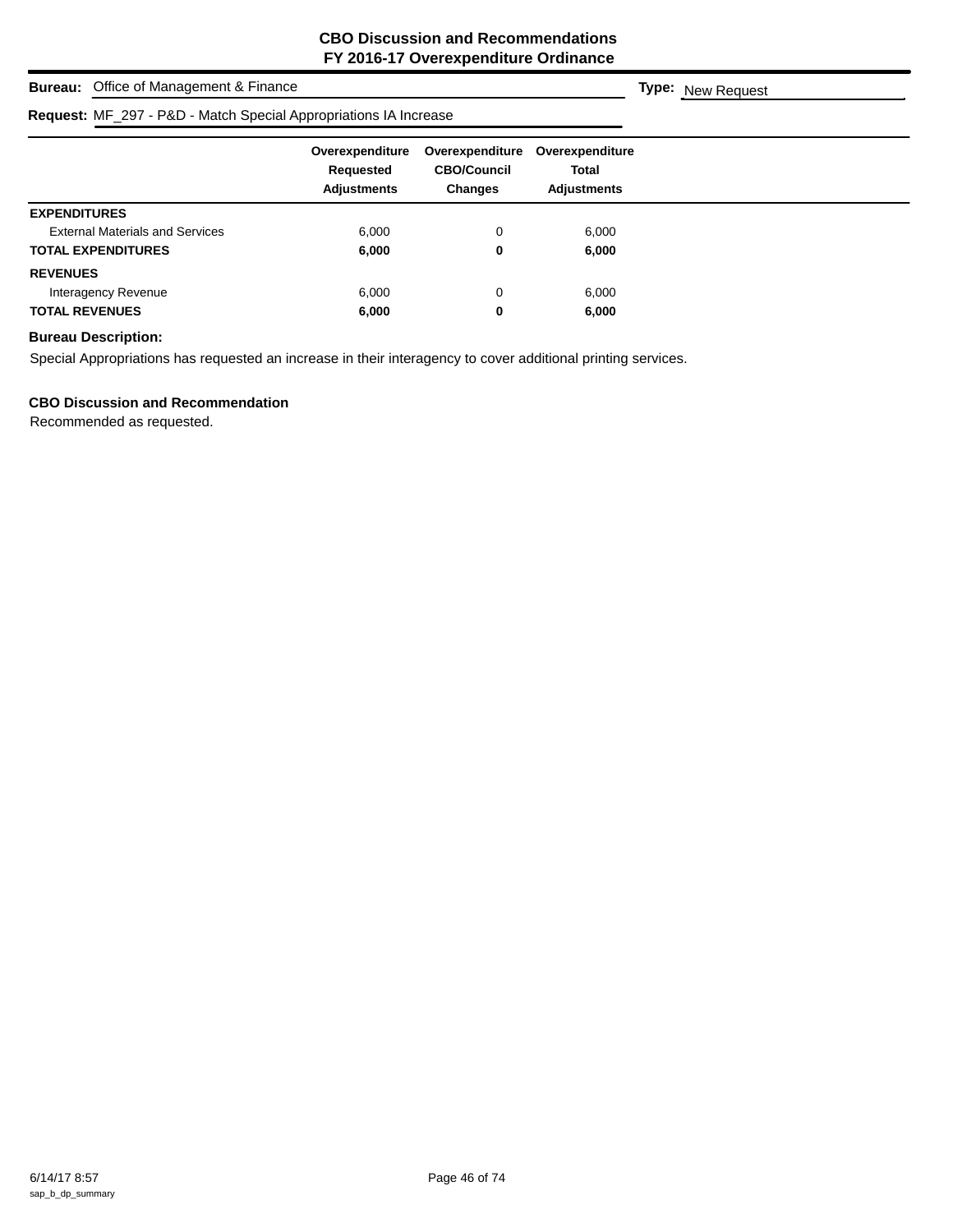## **Bureau:** Office of Management & Finance

# **Request:** MF\_298 - P&D - Match Facilties IA In

| R <b>equest:</b> MF_298 - P&D - Match Facilties IA Increase |                                                    |                                                         |                                                       |  |
|-------------------------------------------------------------|----------------------------------------------------|---------------------------------------------------------|-------------------------------------------------------|--|
|                                                             | Overexpenditure<br>Requested<br><b>Adjustments</b> | Overexpenditure<br><b>CBO/Council</b><br><b>Changes</b> | Overexpenditure<br><b>Total</b><br><b>Adjustments</b> |  |
| <b>EXPENDITURES</b>                                         |                                                    |                                                         |                                                       |  |
| <b>External Materials and Services</b>                      | 10,000                                             | 0                                                       | 10,000                                                |  |
| <b>TOTAL EXPENDITURES</b>                                   | 10,000                                             | 0                                                       | 10,000                                                |  |
| <b>REVENUES</b>                                             |                                                    |                                                         |                                                       |  |
| Interagency Revenue                                         | 10,000                                             | $\Omega$                                                | 10,000                                                |  |
| <b>TOTAL REVENUES</b>                                       | 10,000                                             | 0                                                       | 10,000                                                |  |

#### **Bureau Description:**

Facilties has requested an increase in their interagency to cover additional printing services.

#### **CBO Discussion and Recommendation**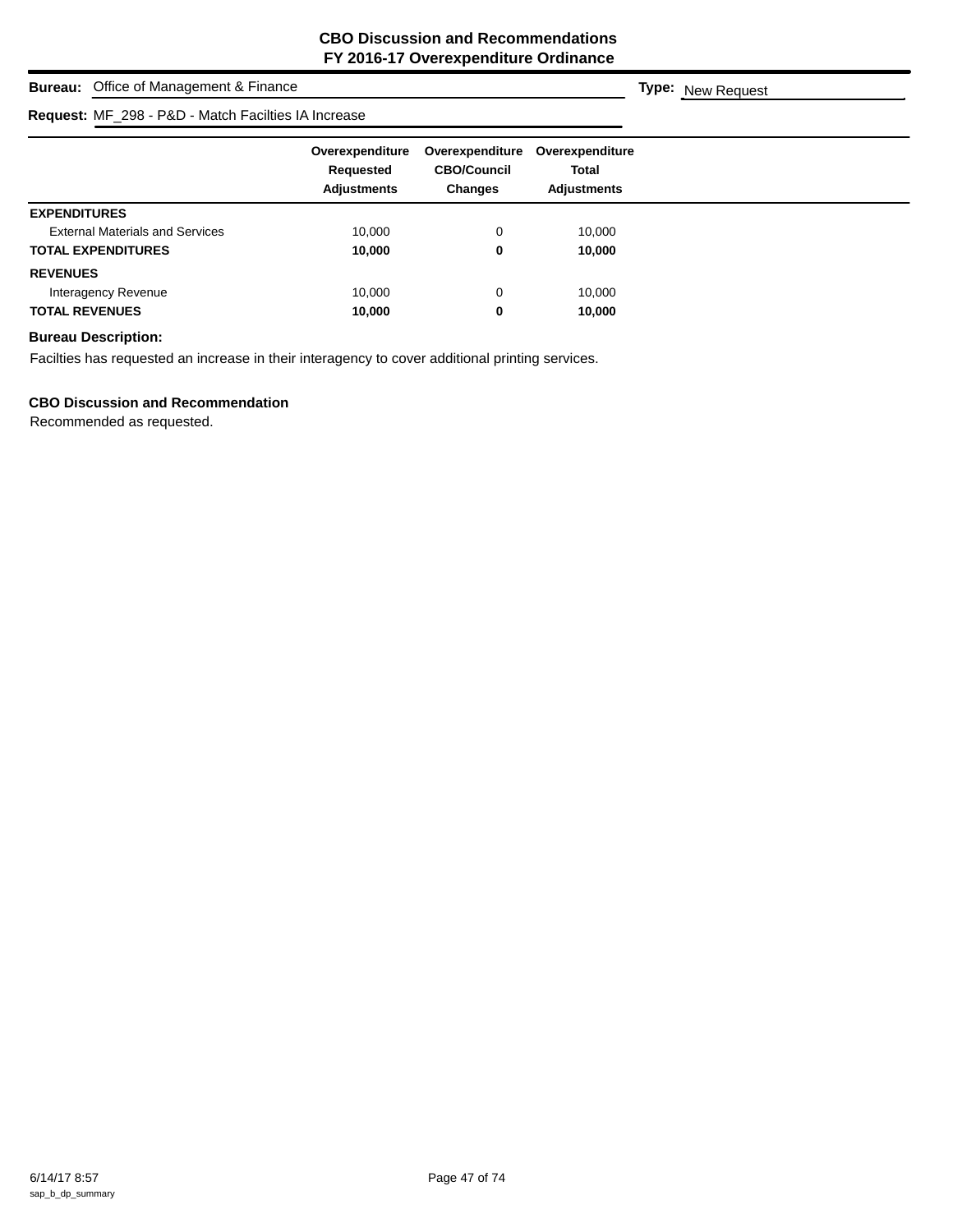## **Bureau:** Office of Management & Finance

# **Request:** MF\_299 - P&D - Match BRFS IA Increase

|                                        | Overexpenditure<br>Requested<br><b>Adjustments</b> | Overexpenditure<br><b>CBO/Council</b><br><b>Changes</b> | Overexpenditure<br><b>Total</b><br><b>Adjustments</b> |
|----------------------------------------|----------------------------------------------------|---------------------------------------------------------|-------------------------------------------------------|
| <b>EXPENDITURES</b>                    |                                                    |                                                         |                                                       |
| <b>External Materials and Services</b> | 41.000                                             | 0                                                       | 41,000                                                |
| <b>TOTAL EXPENDITURES</b>              | 41,000                                             | 0                                                       | 41,000                                                |
| <b>REVENUES</b>                        |                                                    |                                                         |                                                       |
| Interagency Revenue                    | 41,000                                             | 0                                                       | 41,000                                                |
| <b>TOTAL REVENUES</b>                  | 41,000                                             | 0                                                       | 41,000                                                |

#### **Bureau Description:**

BRFS has requested an increase in their interagency to cover additional copier services and postage costs.

#### **CBO Discussion and Recommendation**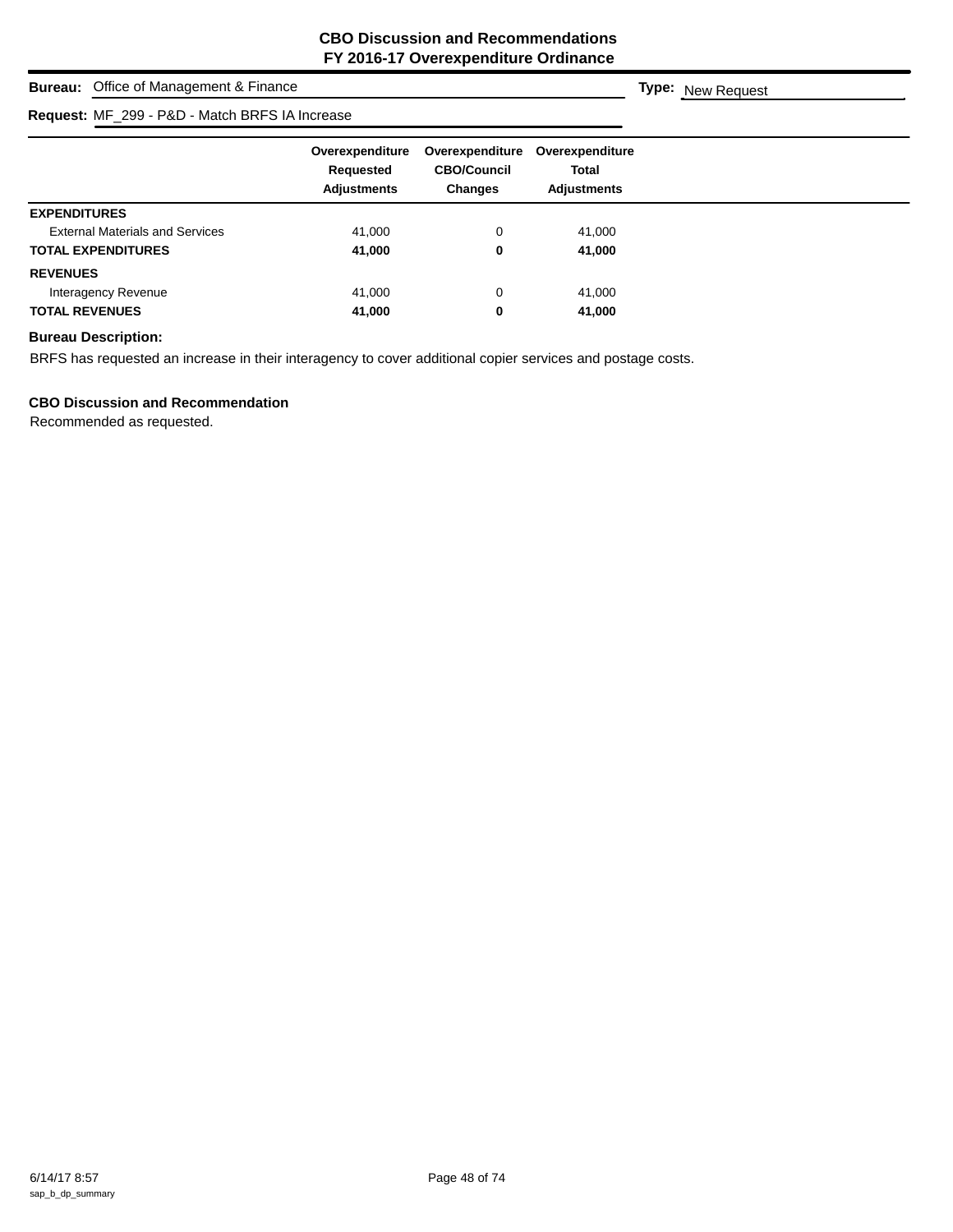## **Bureau:** Office of Management & Finance

## **Request:** MF\_300 - BTS - Housing IA Increase

| Request. Mr _300 - B TO - Housing IA Increase |                                                    |                                                         |                                                       |
|-----------------------------------------------|----------------------------------------------------|---------------------------------------------------------|-------------------------------------------------------|
|                                               | Overexpenditure<br>Requested<br><b>Adjustments</b> | Overexpenditure<br><b>CBO/Council</b><br><b>Changes</b> | Overexpenditure<br><b>Total</b><br><b>Adjustments</b> |
| <b>EXPENDITURES</b>                           |                                                    |                                                         |                                                       |
| Contingency                                   | 9,000                                              | 0                                                       | 9,000                                                 |
| <b>TOTAL EXPENDITURES</b>                     | 9,000                                              | 0                                                       | 9,000                                                 |
| <b>REVENUES</b>                               |                                                    |                                                         |                                                       |
| Interagency Revenue                           | 9,000                                              | 0                                                       | 9,000                                                 |
| <b>TOTAL REVENUES</b>                         | 9,000                                              | 0                                                       | 9,000                                                 |

#### **Bureau Description:**

The Housing Bureau has requested an increase in their interagency with BTS to cover additional Operations Billable expenses.

#### **CBO Discussion and Recommendation**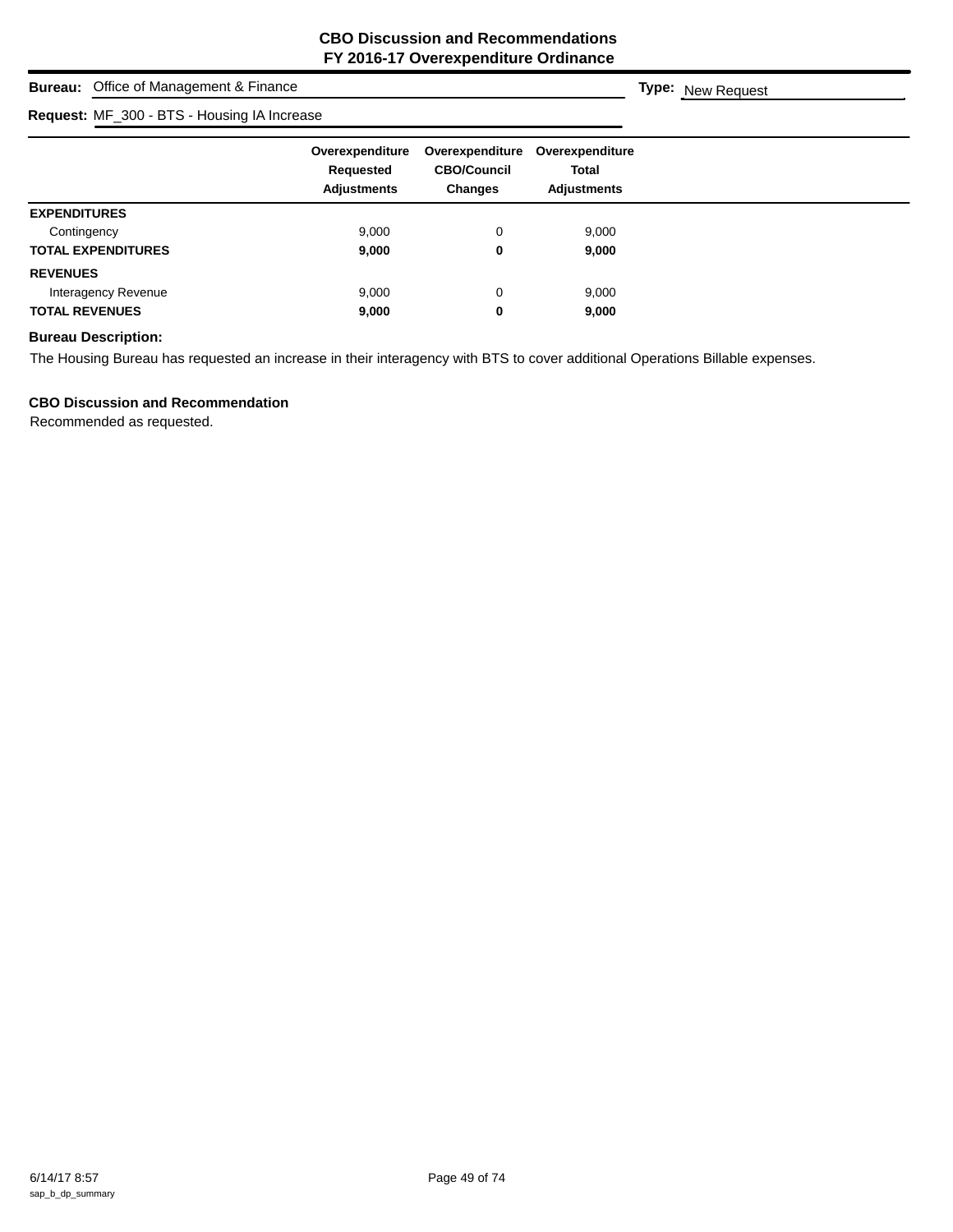|                     | <b>Bureau:</b> Office of Management & Finance |                                                    |                                                  |                                                       | <b>Type:</b> Technical Adjustment |
|---------------------|-----------------------------------------------|----------------------------------------------------|--------------------------------------------------|-------------------------------------------------------|-----------------------------------|
|                     | Request: MF_301 - Health I/A with P&D         |                                                    |                                                  |                                                       |                                   |
|                     |                                               | Overexpenditure<br>Requested<br><b>Adjustments</b> | Overexpenditure<br><b>CBO/Council</b><br>Changes | Overexpenditure<br><b>Total</b><br><b>Adiustments</b> |                                   |
| <b>EXPENDITURES</b> |                                               |                                                    |                                                  |                                                       |                                   |
|                     | <b>External Materials and Services</b>        | (50,000)                                           | 0                                                | (50,000)                                              |                                   |
|                     | Internal Materials and Services               | 50,000                                             | 0                                                | 50.000                                                |                                   |
|                     | <b>TOTAL EXPENDITURES</b>                     | 0                                                  | 0                                                | 0                                                     |                                   |

#### **Bureau Description:**

This request will transfer appropriation from Health Fund Materials and Services to Internal Services to provide over-expenditure protection for the Printing and Distribution Interagency.

## **CBO Discussion and Recommendation**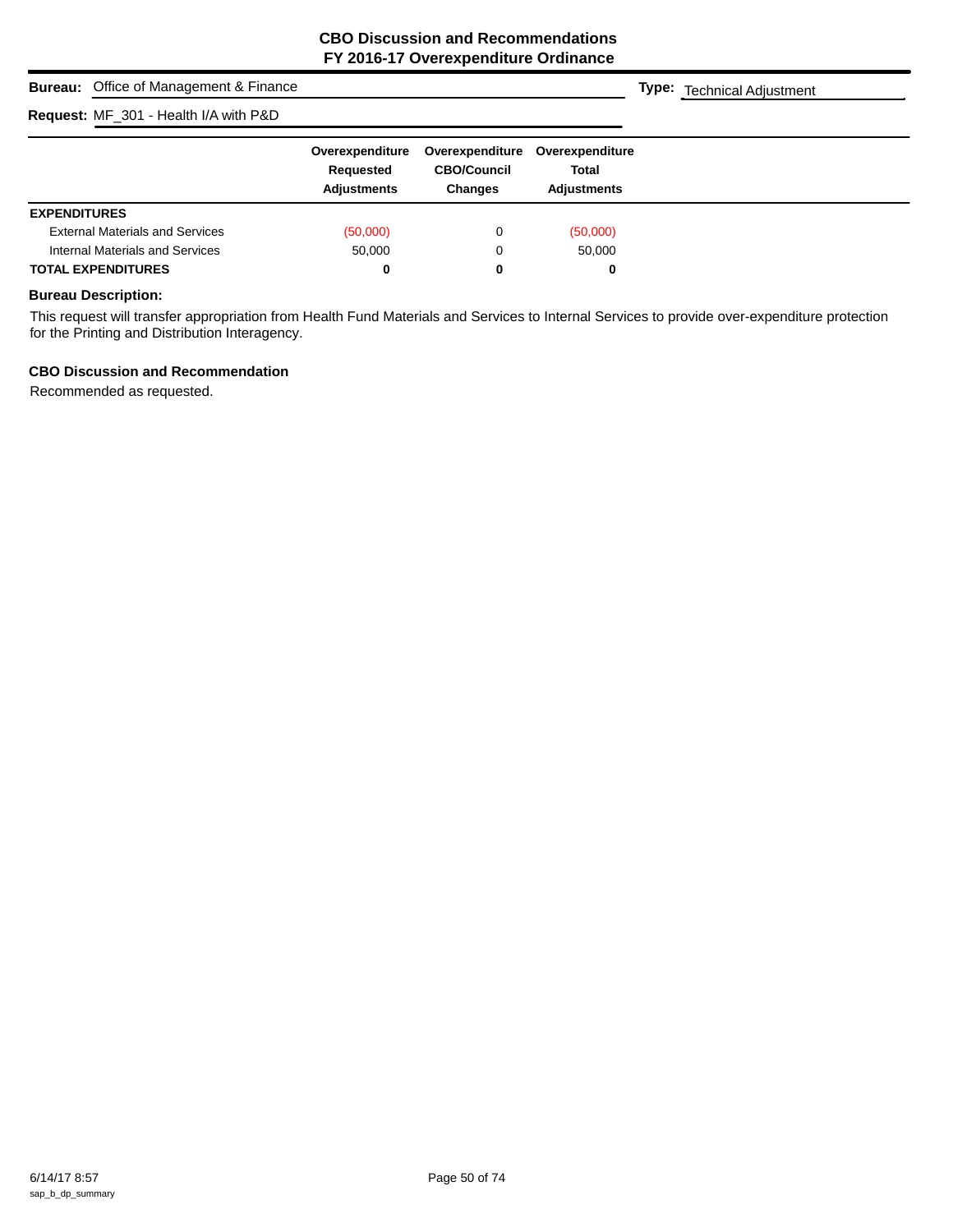## **Bureau:** Office of Management & Finance

# **Request:** MF\_302 - P&D - Match Health Fund IA Increase

| R <b>equest:</b> MF_302 - P&D - Match Health Fund IA Increase |                                                    |                                                         |                                                       |
|---------------------------------------------------------------|----------------------------------------------------|---------------------------------------------------------|-------------------------------------------------------|
|                                                               | Overexpenditure<br>Requested<br><b>Adjustments</b> | Overexpenditure<br><b>CBO/Council</b><br><b>Changes</b> | Overexpenditure<br><b>Total</b><br><b>Adjustments</b> |
| <b>EXPENDITURES</b>                                           |                                                    |                                                         |                                                       |
| <b>External Materials and Services</b>                        | 50,000                                             | 0                                                       | 50,000                                                |
| <b>TOTAL EXPENDITURES</b>                                     | 50,000                                             | 0                                                       | 50,000                                                |
| <b>REVENUES</b>                                               |                                                    |                                                         |                                                       |
| Interagency Revenue                                           | 50,000                                             |                                                         | 50,000                                                |
| <b>TOTAL REVENUES</b>                                         | 50,000                                             | 0                                                       | 50,000                                                |

#### **Bureau Description:**

The Health Insurance Fund has requested an increase in their interagency to cover additional copier replacement costs.

#### **CBO Discussion and Recommendation**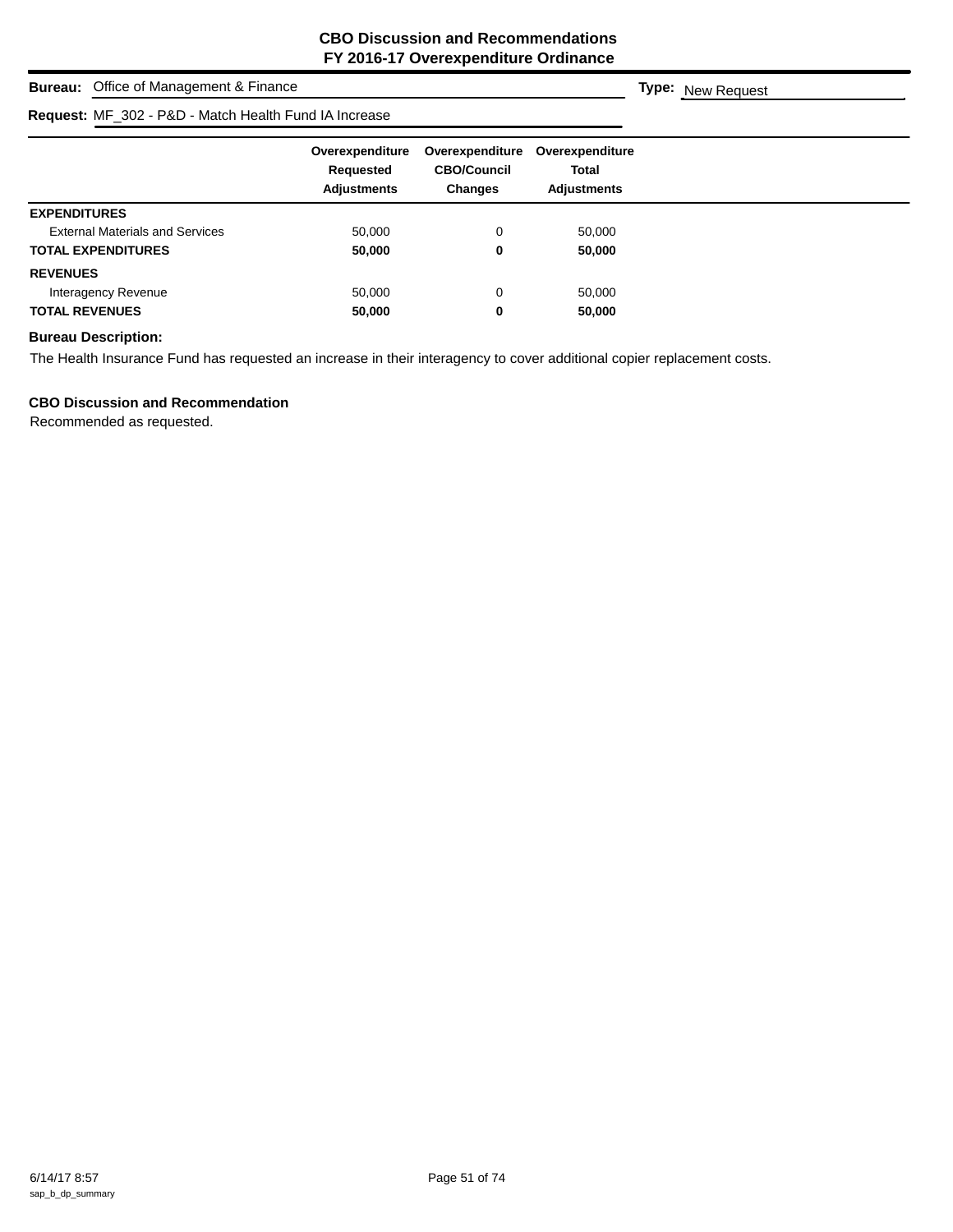## **Bureau:** Office of Management & Finance

#### **Request:** MF\_303 - Facilities - Match Mayor's IA Increase Request

| R <b>equest:</b> MF_303 - Facilities - Match Mayor's IA Increase Request |                                                    |                                                         |                                                |
|--------------------------------------------------------------------------|----------------------------------------------------|---------------------------------------------------------|------------------------------------------------|
|                                                                          | Overexpenditure<br>Requested<br><b>Adjustments</b> | Overexpenditure<br><b>CBO/Council</b><br><b>Changes</b> | Overexpenditure<br>Total<br><b>Adjustments</b> |
| <b>EXPENDITURES</b>                                                      |                                                    |                                                         |                                                |
| <b>External Materials and Services</b>                                   | 10.000                                             | 0                                                       | 10,000                                         |
| <b>TOTAL EXPENDITURES</b>                                                | 10.000                                             | 0                                                       | 10,000                                         |
| <b>REVENUES</b>                                                          |                                                    |                                                         |                                                |
| Interagency Revenue                                                      | 10.000                                             | 0                                                       | 10.000                                         |
| <b>TOTAL REVENUES</b>                                                    | 10,000                                             | 0                                                       | 10.000                                         |

#### **Bureau Description:**

This package matches an IA increase requested by the Mayor's Office.

## **CBO Discussion and Recommendation**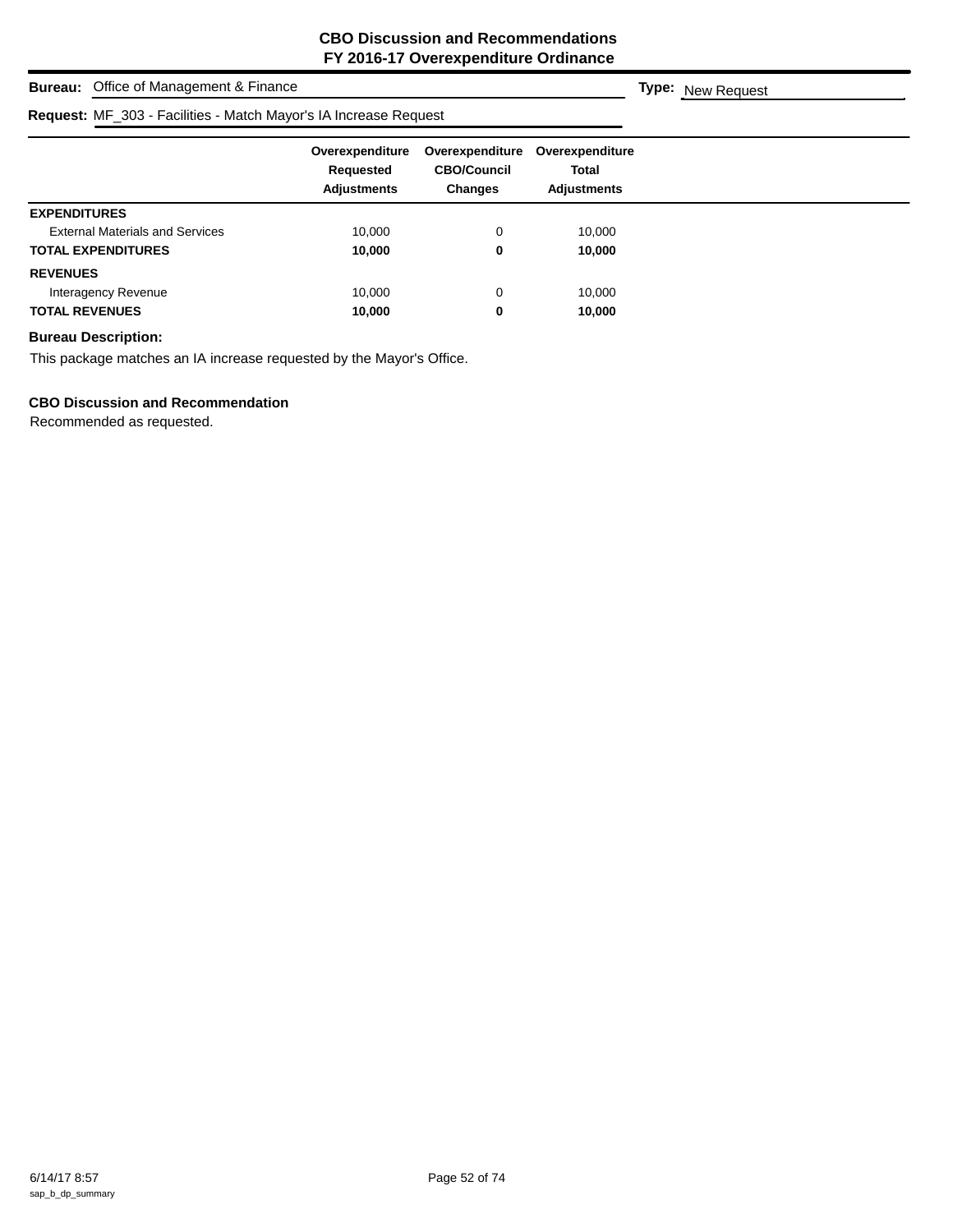## **Bureau:** Office of Management & Finance

#### **Request:** MF\_304 - Facilities - Match CPS IA Increase Request

|                                        | R <b>equest:</b> MF_304 - Facilities - Match CPS IA Increase Request |                                                         |                                                       |
|----------------------------------------|----------------------------------------------------------------------|---------------------------------------------------------|-------------------------------------------------------|
|                                        | Overexpenditure<br>Requested<br><b>Adjustments</b>                   | Overexpenditure<br><b>CBO/Council</b><br><b>Changes</b> | Overexpenditure<br><b>Total</b><br><b>Adjustments</b> |
| <b>EXPENDITURES</b>                    |                                                                      |                                                         |                                                       |
| <b>External Materials and Services</b> | 15,000                                                               | 0                                                       | 15,000                                                |
| <b>TOTAL EXPENDITURES</b>              | 15,000                                                               | 0                                                       | 15,000                                                |
| <b>REVENUES</b>                        |                                                                      |                                                         |                                                       |
| Interagency Revenue                    | 15,000                                                               | $\Omega$                                                | 15,000                                                |
| <b>TOTAL REVENUES</b>                  | 15,000                                                               | 0                                                       | 15,000                                                |

#### **Bureau Description:**

This package matches an IA increase requested by the Commissioner of Public Safety.

#### **CBO Discussion and Recommendation**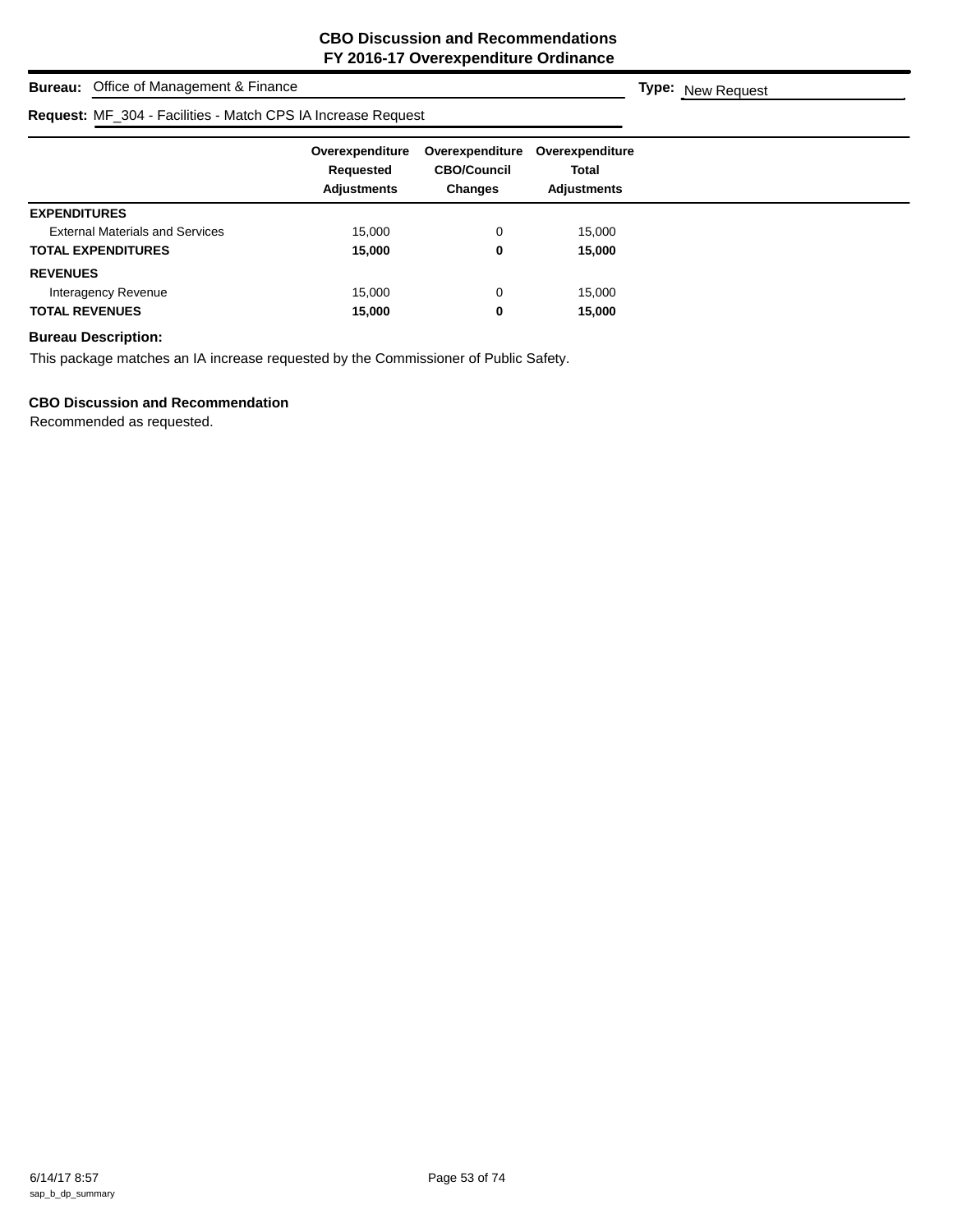| <b>Bureau:</b> Office of Management & Finance                    |                                                    |                                                         |                                                       | <b>Type:</b> Technical Adjustment |
|------------------------------------------------------------------|----------------------------------------------------|---------------------------------------------------------|-------------------------------------------------------|-----------------------------------|
| <b>Request: MF_305 - Procurement - BTS IA increase - laptops</b> |                                                    |                                                         |                                                       |                                   |
|                                                                  | Overexpenditure<br>Requested<br><b>Adjustments</b> | Overexpenditure<br><b>CBO/Council</b><br><b>Changes</b> | Overexpenditure<br><b>Total</b><br><b>Adjustments</b> |                                   |
| <b>EXPENDITURES</b>                                              |                                                    |                                                         |                                                       |                                   |
| <b>External Materials and Services</b>                           | 0                                                  | (70,000)                                                | (70,000)                                              |                                   |
| Internal Materials and Services                                  | 0                                                  | 70.000                                                  | 70.000                                                |                                   |
| <b>TOTAL EXPENDITURES</b>                                        | 0                                                  | 0                                                       | 0                                                     |                                   |

## **Bureau Description:**

This technical adjustment shifts existing appropriation from external materials & services to internal materials & services. This is necessary to address changes in the expected deployment date for replacement laptops requested by Procurement from BTS.

#### **CBO Discussion and Recommendation**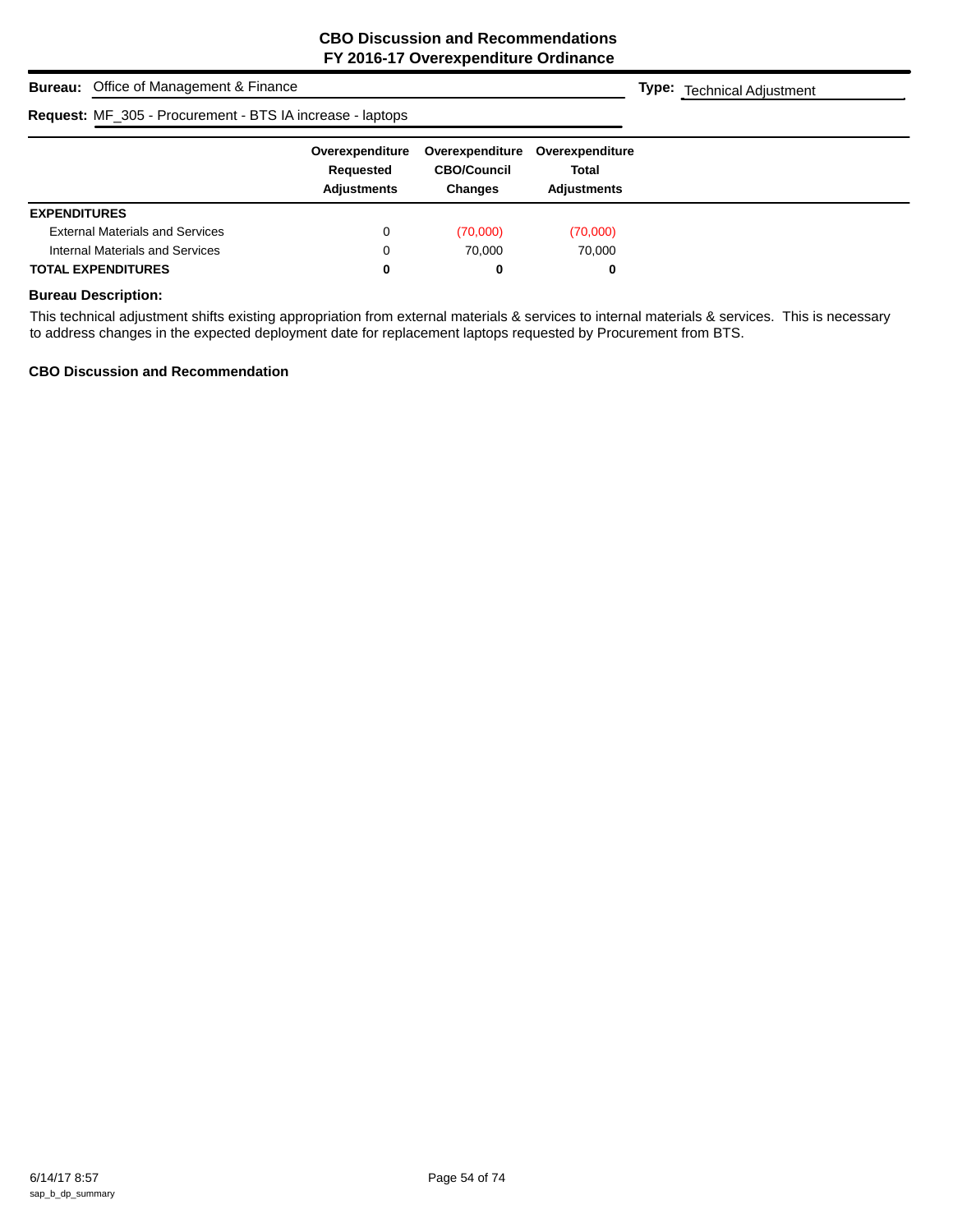## **Bureau:** Office of Management & Finance

# **Request: ME\_306 - BTS - Procurement IA In**

| Request: MF_306 - BTS - Procurement IA Increase |                                                    |                                                         |                                                       |  |
|-------------------------------------------------|----------------------------------------------------|---------------------------------------------------------|-------------------------------------------------------|--|
|                                                 | Overexpenditure<br>Requested<br><b>Adjustments</b> | Overexpenditure<br><b>CBO/Council</b><br><b>Changes</b> | Overexpenditure<br><b>Total</b><br><b>Adjustments</b> |  |
| <b>EXPENDITURES</b>                             |                                                    |                                                         |                                                       |  |
| Contingency                                     | 70,000                                             |                                                         | 70,000                                                |  |
| <b>TOTAL EXPENDITURES</b>                       | 70,000                                             | 0                                                       | 70,000                                                |  |
| <b>REVENUES</b>                                 |                                                    |                                                         |                                                       |  |
| Interagency Revenue                             | 70,000                                             | 0                                                       | 70,000                                                |  |
| <b>TOTAL REVENUES</b>                           | 70,000                                             | 0                                                       | 70,000                                                |  |

#### **Bureau Description:**

To increase the Procurement Services IA with BTS to cover replacement laptop purchases.

**CBO Discussion and Recommendation**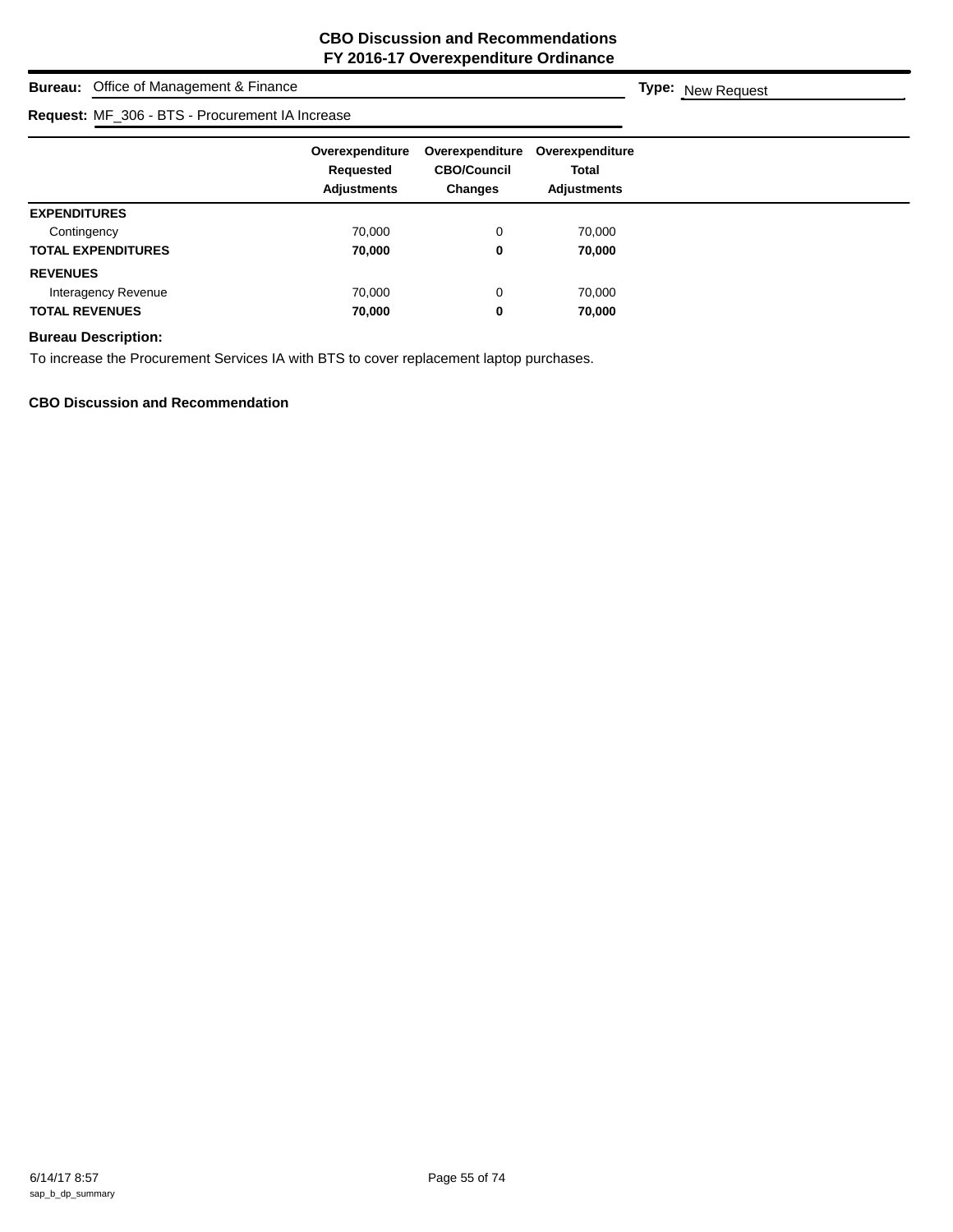| <b>Bureau:</b> Office of Management & Finance |                                                    |                                                         |                                                       | <b>Type:</b> New Request |
|-----------------------------------------------|----------------------------------------------------|---------------------------------------------------------|-------------------------------------------------------|--------------------------|
| Request: MF_307 - BTS - External M&S Funding  |                                                    |                                                         |                                                       |                          |
|                                               | Overexpenditure<br>Requested<br><b>Adjustments</b> | Overexpenditure<br><b>CBO/Council</b><br><b>Changes</b> | Overexpenditure<br><b>Total</b><br><b>Adiustments</b> |                          |
| <b>EXPENDITURES</b>                           |                                                    |                                                         |                                                       |                          |
| <b>External Materials and Services</b>        | 0                                                  | 1.500.000                                               | 1.500.000                                             |                          |
| Contingency                                   | 0                                                  | (1,500,000)                                             | (1,500,000)                                           |                          |
| <b>TOTAL EXPENDITURES</b>                     | 0                                                  | 0                                                       | 0                                                     |                          |

## **Bureau Description:**

To add additional appropriation to BTS External Materials & Services to covered expenses likely to be incurred in projects where funds have been encumbered.

## **CBO Discussion and Recommendation**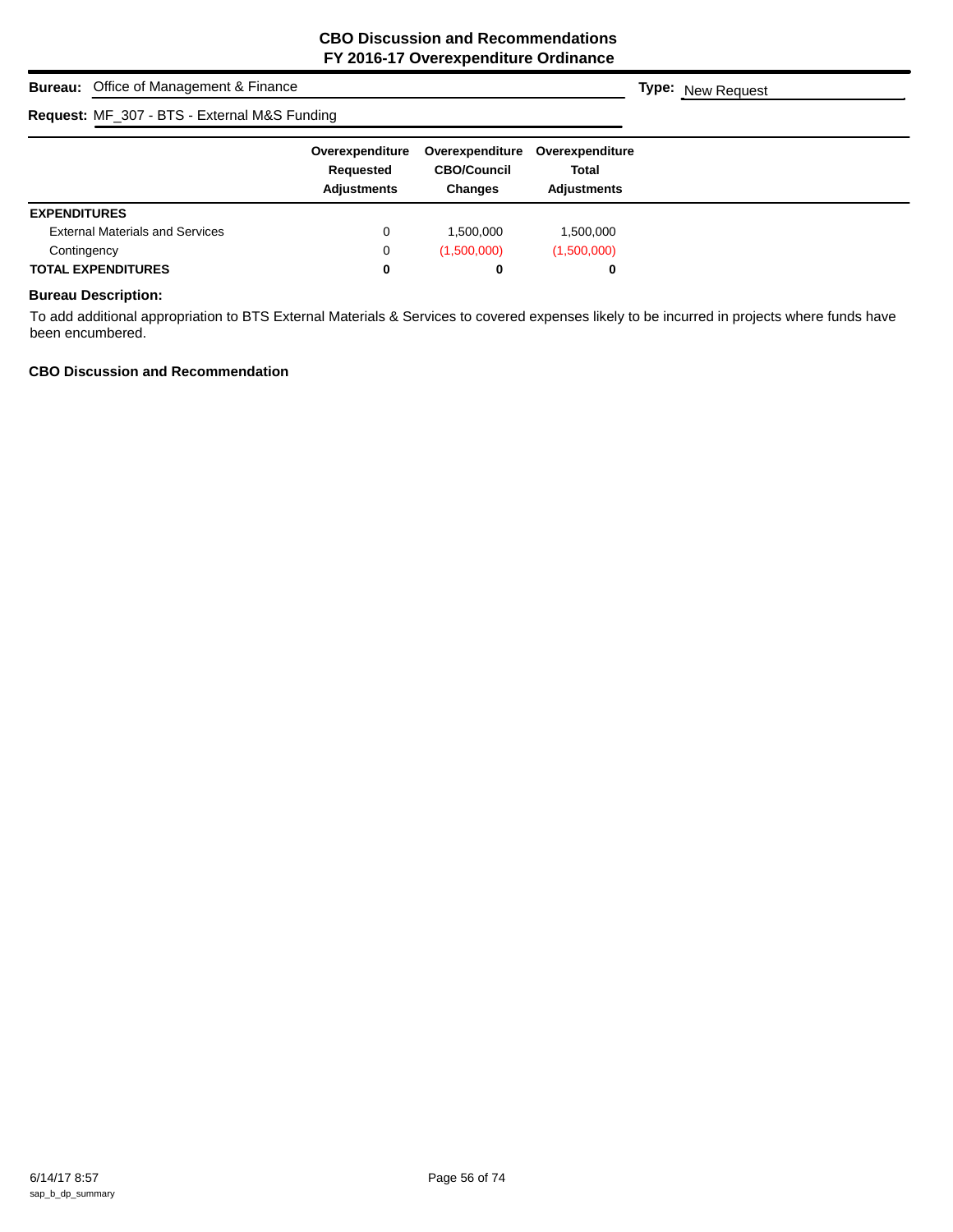**Type:** Technical Adjustment

## **Bureau:** Office of the Mayor

# **Request:** MY\_007 - Mayor's Office - OEO Technical Adjustments

|                                        | Overexpenditure<br>Requested<br><b>Adjustments</b> | Overexpenditure<br><b>CBO/Council</b><br><b>Changes</b> | Overexpenditure<br><b>Total</b><br><b>Adjustments</b> |  |
|----------------------------------------|----------------------------------------------------|---------------------------------------------------------|-------------------------------------------------------|--|
| <b>EXPENDITURES</b>                    |                                                    |                                                         |                                                       |  |
| <b>Personnel Services</b>              | (40,000)                                           |                                                         | (40,000)                                              |  |
| <b>External Materials and Services</b> | 20,000                                             | C                                                       | 20,000                                                |  |
| Internal Materials and Services        | 20,000                                             | 0                                                       | 20,000                                                |  |
| <b>TOTAL EXPENDITURES</b>              | 0                                                  | 0                                                       | 0                                                     |  |

#### **Bureau Description:**

This request moves \$20,000 into External Materials and Services and \$20,000 into Internal Materials and Services from Personnel Services to better align budget with projected spending.

#### **CBO Discussion and Recommendation**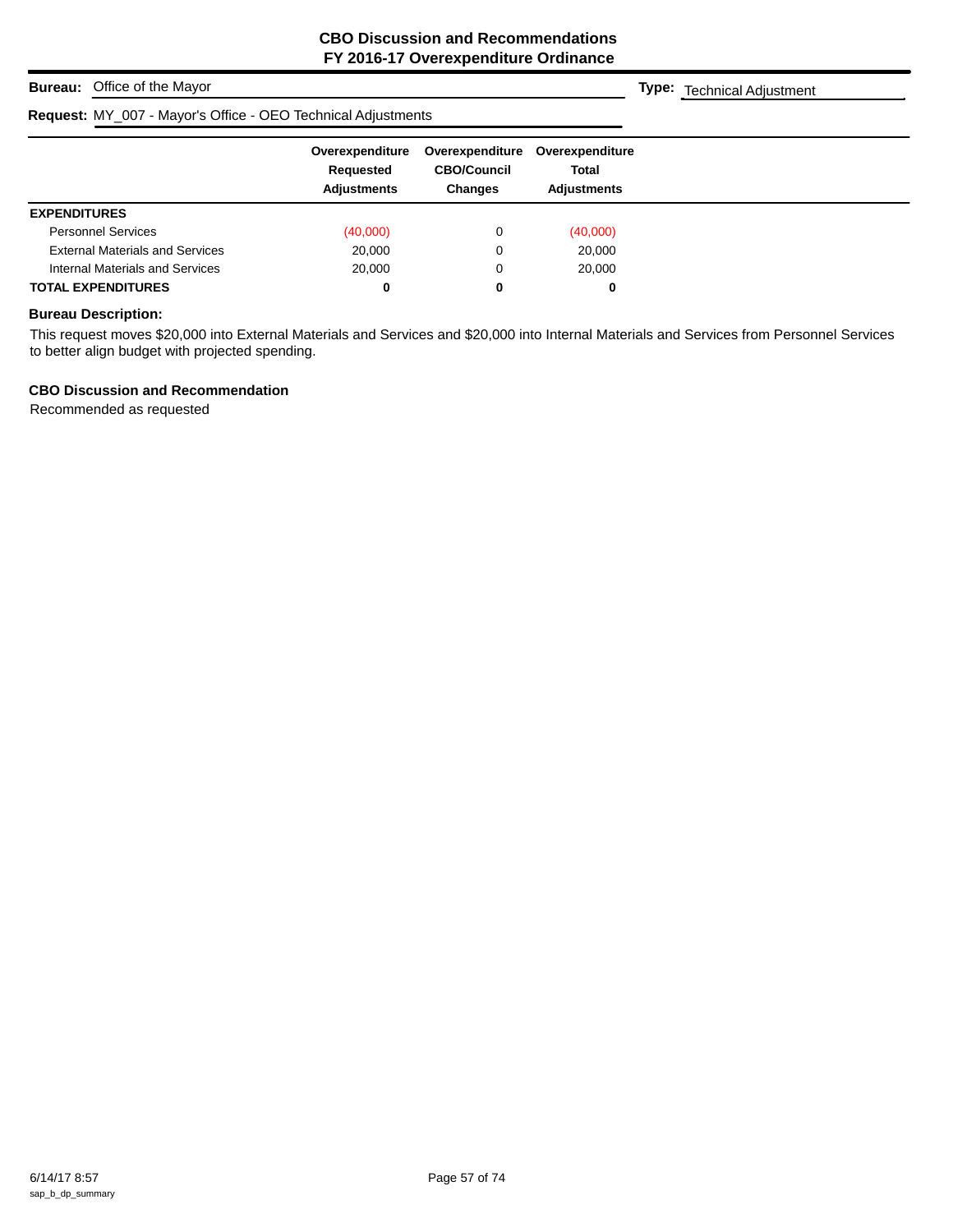# **Bureau:** Office of Equity & Human Rights **Overexpenditure Overexpenditure Overexpenditure Requested CBO/Council Total Adjustments Changes Adjustments Type:** Technical Adjustment **Request:** OE\_007 - Adjust for Interagency costs **EXPENDITURES** Personnel Services (9,000) 0 (9,000) 0 (9,000) Internal Materials and Services **9,000** 9,000 0 9,000 **TOTAL EXPENDITURES 0 0 0**

#### **Bureau Description:**

This request moves appropriations to cover unanticipated internal services costs for the bureau.

#### **CBO Discussion and Recommendation**

Recommended as requested. The bureau's interagency agreement with the Portland Housing Bureau is increasing due to the need for additional services caused by mid-year staff transitions.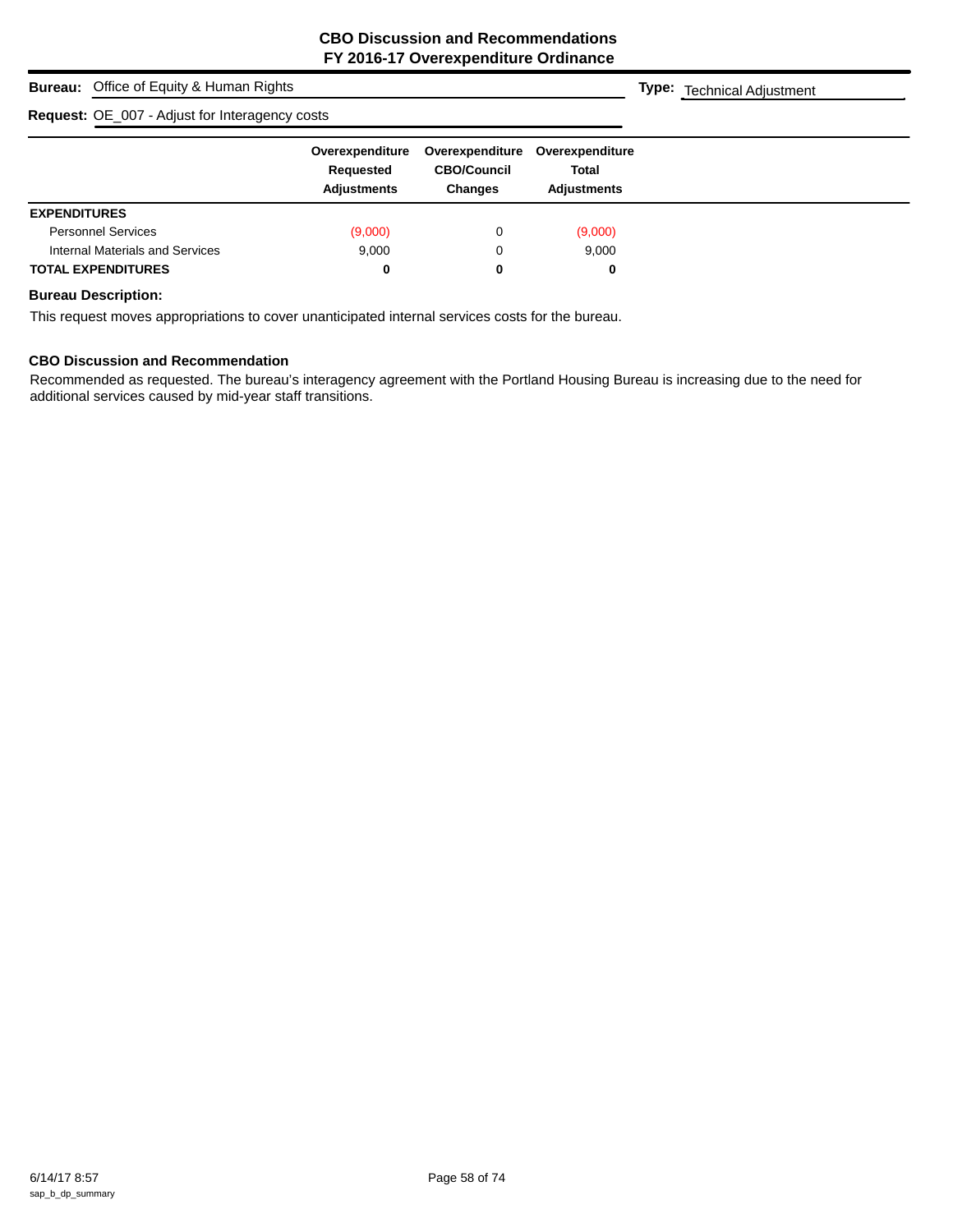## **Bureau:** Commissioner of Public Affairs

#### **Request:** PA\_006 - CPA - OEO Technical Adjustments

**Type:** Technical Adjustment

|                                        | Overexpenditure<br>Requested<br><b>Adjustments</b> | Overexpenditure<br><b>CBO/Council</b><br><b>Changes</b> | Overexpenditure<br><b>Total</b><br><b>Adjustments</b> |
|----------------------------------------|----------------------------------------------------|---------------------------------------------------------|-------------------------------------------------------|
| <b>EXPENDITURES</b>                    |                                                    |                                                         |                                                       |
| <b>Personnel Services</b>              | (2,500)                                            | 0                                                       | (2,500)                                               |
| <b>External Materials and Services</b> | (500)                                              |                                                         | (500)                                                 |
| Internal Materials and Services        | 3,000                                              |                                                         | 3,000                                                 |
| <b>TOTAL EXPENDITURES</b>              | 0                                                  | 0                                                       | 0                                                     |
| <b>REVENUES</b>                        |                                                    |                                                         |                                                       |
| <b>Charges for Services</b>            | $\Omega$                                           | 0                                                       | $\Omega$                                              |
| <b>TOTAL REVENUES</b>                  |                                                    | 0                                                       | 0                                                     |

#### **Bureau Description:**

This request moves \$2,500 from Personnel Services and \$500 from External Materials and Services into Internal Materials and Services to better align budget with projected spending.

#### **CBO Discussion and Recommendation**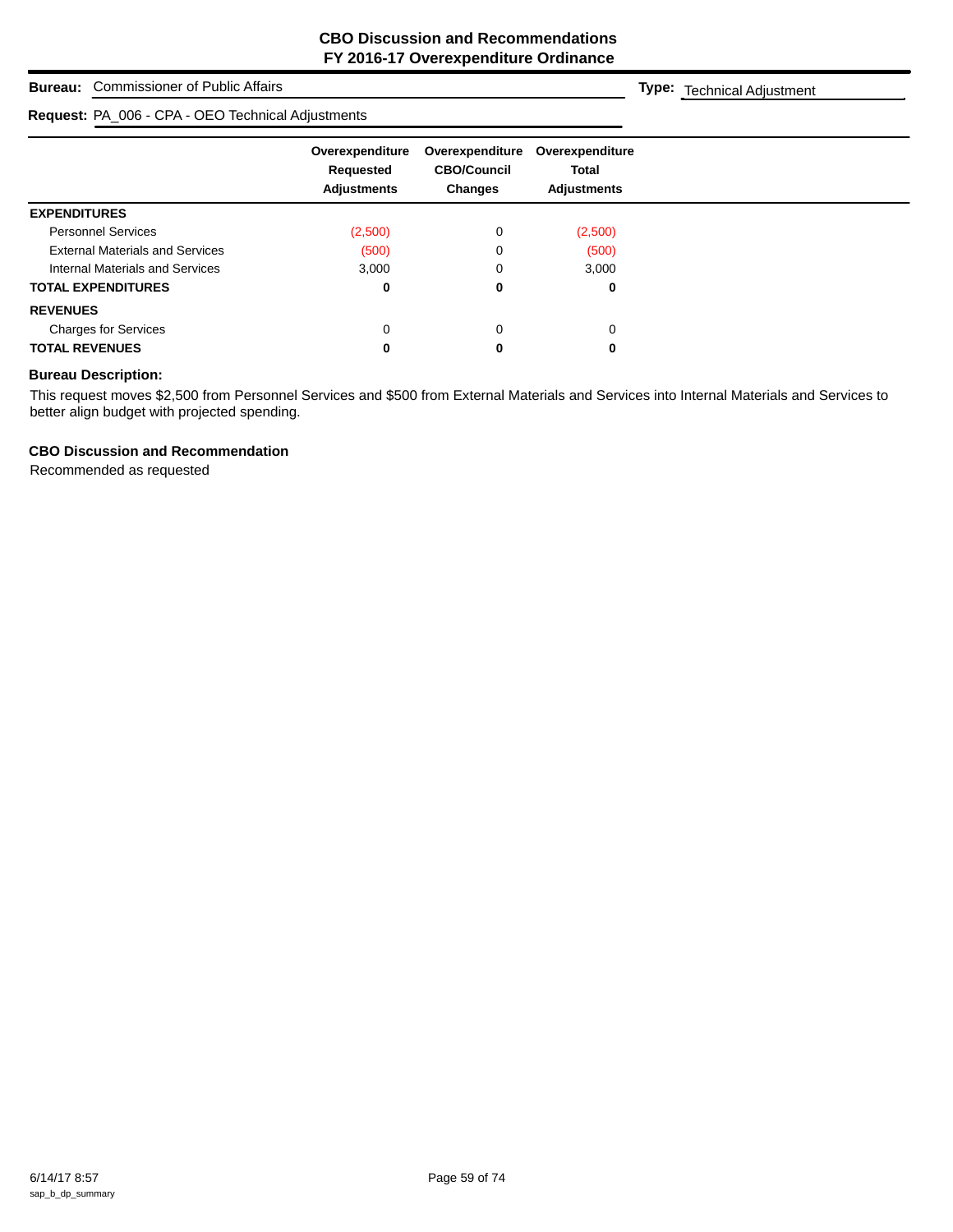# **Bureau:** Commissioner of Public Affairs **Overexpenditure Overexpenditure Overexpenditure Requested CBO/Council Total Adjustments Changes Adjustments Type:** New Request **Request:** PA\_007 - CPA - Public Records Revenue **EXPENDITURES** External Materials and Services 244 244 0 244 **TOTAL EXPENDITURES 244 0 244 REVENUES** Charges for Services 244 244 0 244 **TOTAL REVENUES 244 0 244**

#### **Bureau Description:**

This request recognizes \$244 in revenue from Public Records Requests.

#### **CBO Discussion and Recommendation**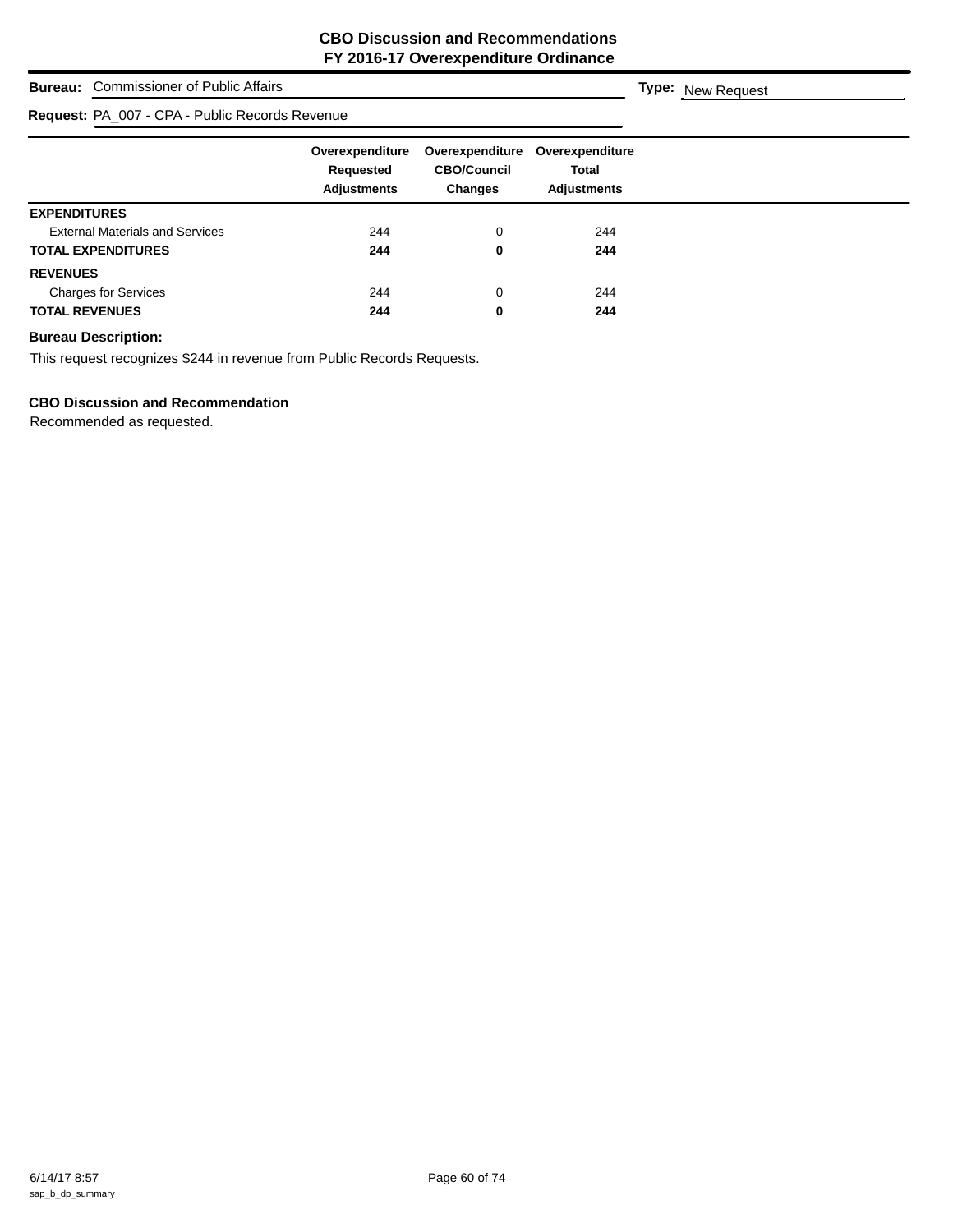#### **Bureau:** Commissioner of Public Affairs

## **Request:** PA\_008 - GCDV - New Revenue

|                                        | Overexpenditure<br>Requested<br><b>Adjustments</b> | Overexpenditure<br><b>CBO/Council</b><br><b>Changes</b> | Overexpenditure<br><b>Total</b><br><b>Adjustments</b> |
|----------------------------------------|----------------------------------------------------|---------------------------------------------------------|-------------------------------------------------------|
| <b>EXPENDITURES</b>                    |                                                    |                                                         |                                                       |
| <b>External Materials and Services</b> | 27,000                                             | 0                                                       | 27,000                                                |
| <b>TOTAL EXPENDITURES</b>              | 27,000                                             | 0                                                       | 27,000                                                |
| <b>REVENUES</b>                        |                                                    |                                                         |                                                       |
| Intergovernmental Revenues             | 27,000                                             | 0                                                       | 27,000                                                |
| <b>TOTAL REVENUES</b>                  | 27,000                                             | 0                                                       | 27,000                                                |

#### **Bureau Description:**

This requests recognizes new revenue in the amount of \$27,000 from an Intergovernmental Agreement with Multnomah County. This amount was budgeted for FY 2016 but received in FY 2017.

#### **CBO Discussion and Recommendation**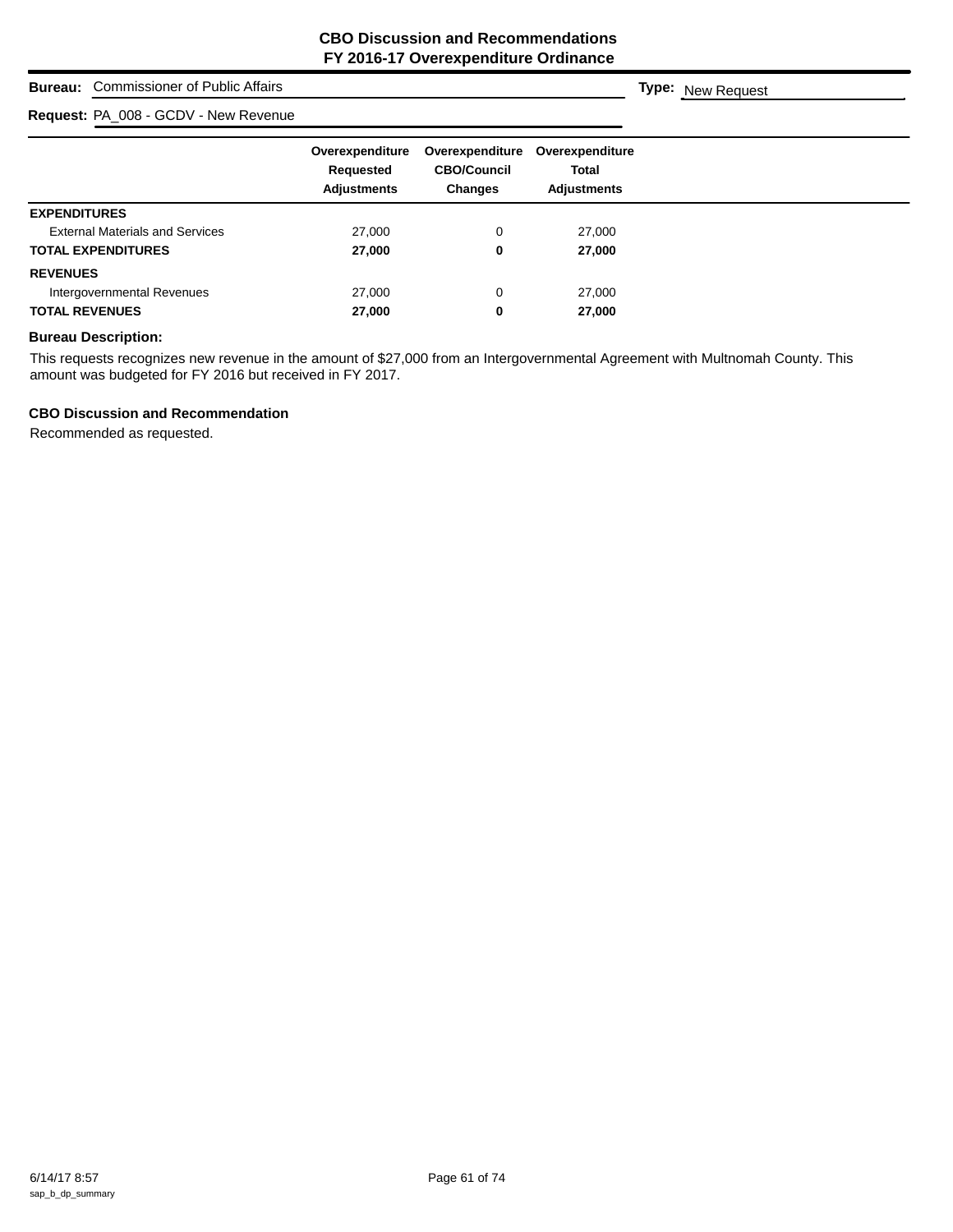**Type:** Program Carryover Request

#### **Bureau:** Commissioner of Public Affairs

#### **Request:** PA\_009 - GCDV - Comm. Saltzman Carryover Request

|                                        | Overexpenditure          | Overexpenditure<br><b>CBO/Council</b> | Overexpenditure<br><b>Total</b> |
|----------------------------------------|--------------------------|---------------------------------------|---------------------------------|
|                                        | Requested<br>Adjustments | <b>Changes</b>                        | <b>Adjustments</b>              |
| <b>EXPENDITURES</b>                    |                          |                                       |                                 |
| <b>External Materials and Services</b> | (27,000)                 | 0                                     | (27,000)                        |
| <b>TOTAL EXPENDITURES</b>              | (27,000)                 | 0                                     | (27,000)                        |
| <b>REVENUES</b>                        |                          |                                       |                                 |
| <b>General Fund Discretionary</b>      | (27,000)                 | 0                                     | (27,000)                        |
| <b>TOTAL REVENUES</b>                  | (27,000)                 | 0                                     | (27,000)                        |

#### **Bureau Description:**

This is a request to carryover \$27,000 to support an increase in expertise and advocacy services for elder and disabled adults experiencing abuse. Elders and disabled adults experience abuse and exploitation, and are eligible to receive specialized restraining orders. Citizens in this category often attempt to access restraining orders at the Gateway Center. The Gateway Center has focused it's services for those experiencing intimate partner violence. These additional resources beyond the initial budget allocation will allow the Gateway Center to expand their advocacy and fund specialized services for older or disabled adults.

#### **CBO Discussion and Recommendation**

Typically, CBO only recommends program carryovers for discrete projects with clearly defined scope, timelines and budgets. As an increase in services, CBO believes this is a policy decision for Council. As the FY 2017-18 Adopted budget has already been filed for Council approval, should this carryover be approved, the package will need to be re-submitted and reappropriated in the FY 2017-18 budget during the Fall BMP process.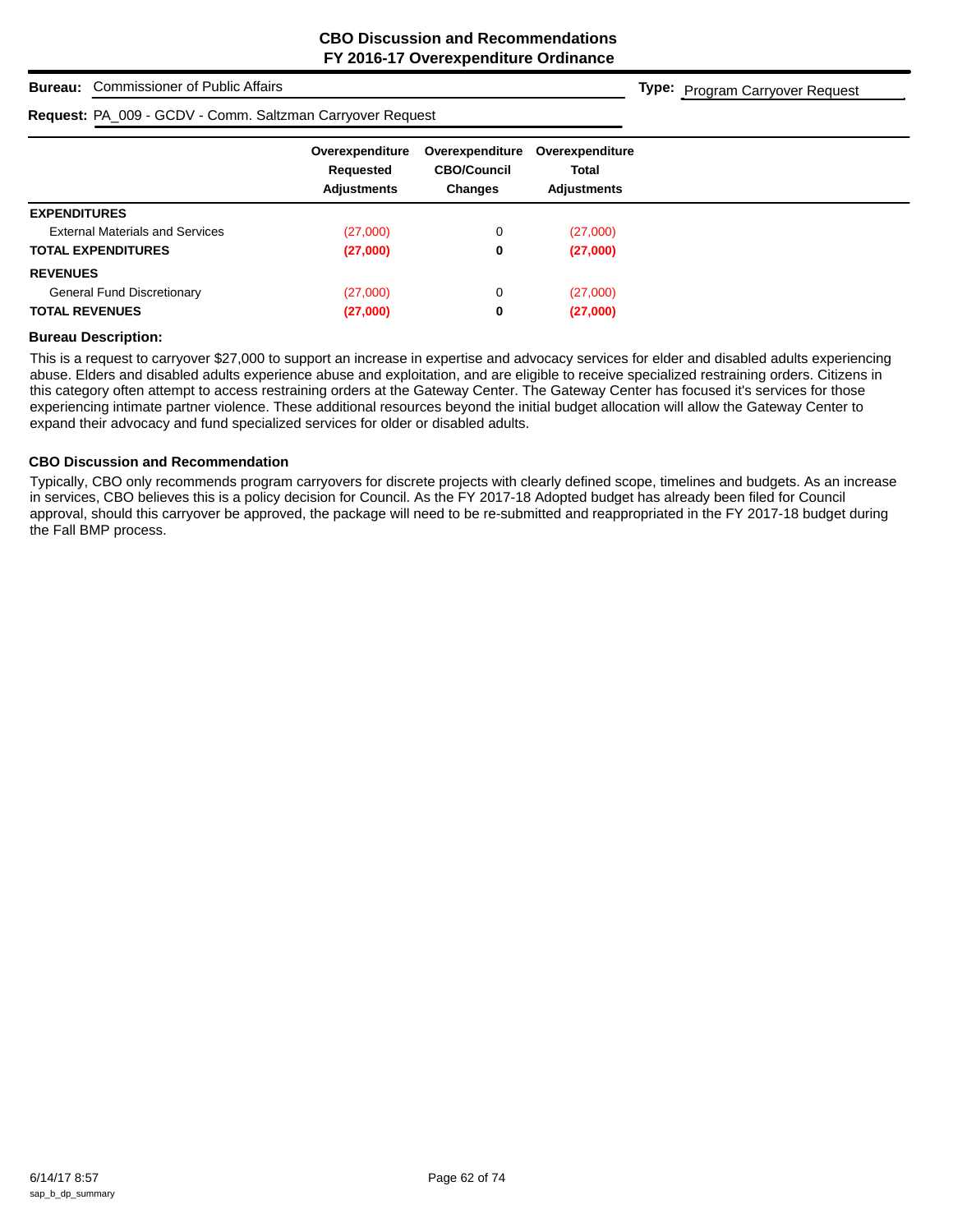**Type:** Technical Adjustment

#### **Bureau:** Portland Parks & Recreation

#### **Request:** PK\_023 - OEO-Transfer Parks Operatng surplus to Golf Fund

| <b>Request.</b> The UZS - OLO-Transier Fairs Operating surplus to Guilt unit. |                                                    |                                                         |                                                |
|-------------------------------------------------------------------------------|----------------------------------------------------|---------------------------------------------------------|------------------------------------------------|
|                                                                               | Overexpenditure<br>Requested<br><b>Adjustments</b> | Overexpenditure<br><b>CBO/Council</b><br><b>Changes</b> | Overexpenditure<br>Total<br><b>Adjustments</b> |
| <b>EXPENDITURES</b>                                                           |                                                    |                                                         |                                                |
| <b>External Materials and Services</b>                                        | (600,000)                                          | (200,000)                                               | (800,000)                                      |
| <b>Fund Transfers - Expense</b>                                               | 0                                                  | 800,000                                                 | 800,000                                        |
| <b>TOTAL EXPENDITURES</b>                                                     | (600,000)                                          | 600,000                                                 | 0                                              |
| <b>REVENUES</b>                                                               |                                                    |                                                         |                                                |
| <b>Charges for Services</b>                                                   | (600,000)                                          | (200,000)                                               | (800,000)                                      |
| Fund Transfers - Revenue                                                      | 600,000                                            | 200,000                                                 | 800,000                                        |
| General Fund Discretionary                                                    | (600,000)                                          | 600,000                                                 | 0                                              |
| <b>TOTAL REVENUES</b>                                                         | (600, 000)                                         | 600,000                                                 | 0                                              |

#### **Bureau Description:**

This package transfers surplus funds from Parks General Fund operating budget due to large under-spending of expenses in FY 2016/17, to the Golf Fund in order to ensure the Golf Fund retains a positive balance. The Golf Fund has experienced a declining fund balance over the past several years as the popularity of the sport has declined and expenses have remained stagnant. While the Golf program has taken strategic steps this year to reduce expenditures and increase revenue to correct this structural deficit, the issue was exacerbated by exceptionally poor weather, further driving revenues down. October 1, 2016 through April 30, 2017 saw nearly 150 days of rain, which was by far the most days of rain in the 100-year history of the Golf Fund. Rain and golf revenues have a nearly 1:1 relationship, and as such the fund is set to lose anywhere from \$450,000 to \$600,000 in operating revenue this year. This package will help offset those losses and maintain a reserve fund that keeps the fund in a positive balance.

#### **CBO Discussion and Recommendation**

In addition to slower-than-anticipated fee collections at Colwood Golf Course, unusually wet and colder weather conditions have also impacted revenues at City courses. However, the Golf Program's fiscal challenges are not new and there are national trends of decreasing interest in the sport. Over the past five years, expenses (including debt payments and capital costs) have exceeded revenues, decreasing the program's fund balance from \$1.4 million in FY 2010-11 to \$286,000 at the end of the last fiscal year.

In FY 2016-17, several steps have been taken to address this issue, including the elimination of greenskeeper positions in order to lower personnel costs and restructuring of a loan from the Golf Fund to the SDC Capital Fund, lowering bond expenses by \$224,000. However, program revenues continue to trend low. In order to avoid a negative balance in the Golf Fund, the bureau has identified savings in its General Fund budget that it requests to transfer to the Golf Fund, effectively subsidizing the Golf Program with General Fund discretionary. Based on revised projections, CBO recommends increasing the amount of resources transferred to the Golf Fund from \$600,000 to \$800,00. The bureau has identified an additional \$200,000 in potential underspending within its Financial Services division.

CBO and the bureau will continue to track revenue collections at Colwood over the next year while reassessing the long-term fiscal sustainability of the Golf program. Moreover, CBO recommends that the bureau continue to develop strategies to ensure that the Golf Program remains solvent. These strategies should be developed in the context of addressing both overall program goals and bureau's broader recreation goals. CBO notes that the elimination of the fund balance in FY 2016-17 will require that the Golf Program is profitable in FY 2017-18 or General Fund resources again may need to be transferred to the program.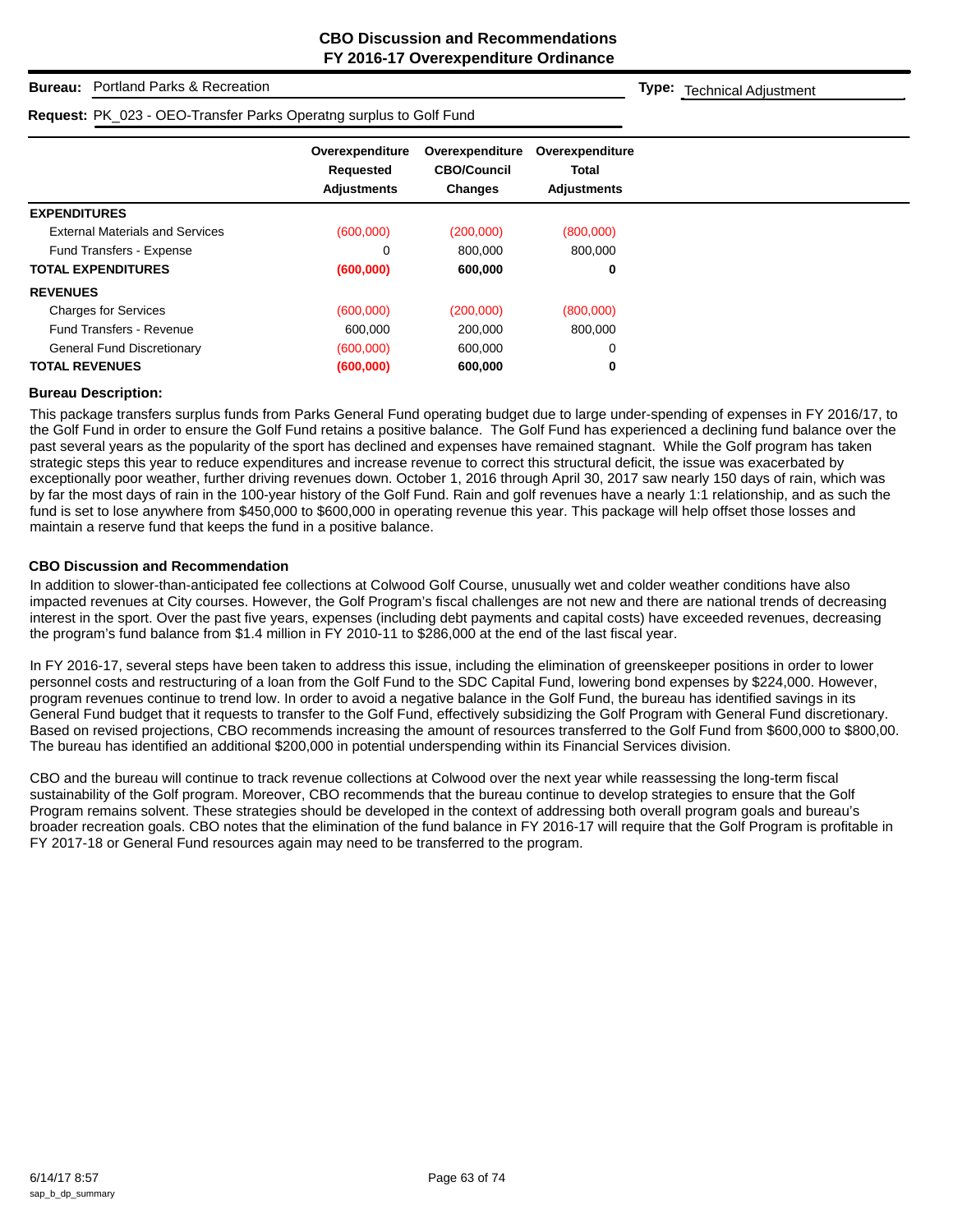## **Bureau:** Portland Parks & Recreation

#### **Request:** PK\_024 - OEO - CIP Clean-Up

**Type:** Technical Adjustment

|                                        | Overexpenditure<br>Requested<br><b>Adjustments</b> | Overexpenditure<br><b>CBO/Council</b><br><b>Changes</b> | Overexpenditure<br><b>Total</b><br><b>Adjustments</b> |
|----------------------------------------|----------------------------------------------------|---------------------------------------------------------|-------------------------------------------------------|
| <b>EXPENDITURES</b>                    |                                                    |                                                         |                                                       |
| Capital Outlay                         | 8,183,000                                          | 0                                                       | 8,183,000                                             |
| Contingency                            | (18, 183, 000)                                     | 0                                                       | (18, 183, 000)                                        |
| <b>TOTAL EXPENDITURES</b>              | (10,000,000)                                       | 0                                                       | (10,000,000)                                          |
| <b>REVENUES</b>                        |                                                    |                                                         |                                                       |
| <b>Budgeted Beginning Fund Balance</b> | (10,000,000)                                       | 0                                                       | (10,000,000)                                          |
| <b>Fund Transfers - Revenue</b>        | 0                                                  | $\mathbf 0$                                             | 0                                                     |
| <b>TOTAL REVENUES</b>                  | (10,000,000)                                       | 0                                                       | (10,000,000)                                          |

#### **Bureau Description:**

Most OEO adjustments were due to several large bond and major maintenance projects moving along faster than expected this spring; projects will need to encumber nearly \$8M by June 30, 2017. In addition, BFB balance was corrected to reflect FY16 CAFR Ending Fund Balance.

#### **CBO Discussion and Recommendation**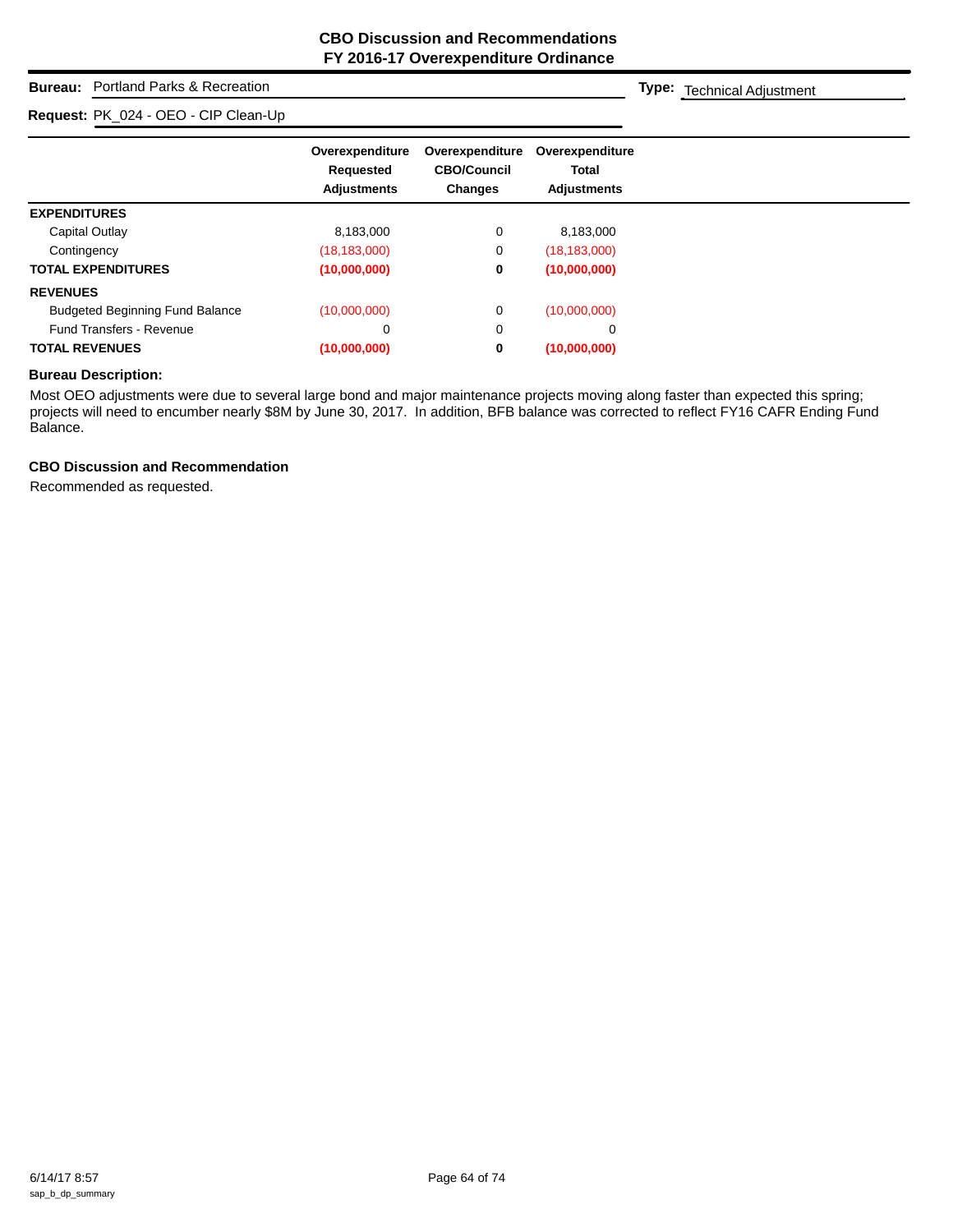## **Bureau:** Portland Police Bureau

#### **Request:** PL\_019 - PL00 oeo technical adjustments

**Type:** Technical Adjustment

| . .                                    |                                                    |                                                         |                                                       |
|----------------------------------------|----------------------------------------------------|---------------------------------------------------------|-------------------------------------------------------|
|                                        | Overexpenditure<br>Requested<br><b>Adjustments</b> | Overexpenditure<br><b>CBO/Council</b><br><b>Changes</b> | Overexpenditure<br><b>Total</b><br><b>Adjustments</b> |
| <b>EXPENDITURES</b>                    |                                                    |                                                         |                                                       |
| <b>Personnel Services</b>              | 0                                                  | 0                                                       | $\Omega$                                              |
| <b>External Materials and Services</b> | (61,700)                                           | 0                                                       | (61,700)                                              |
| Internal Materials and Services        | 0                                                  | 0                                                       |                                                       |
| Capital Outlay                         | 61,700                                             | 0                                                       | 61,700                                                |
| <b>TOTAL EXPENDITURES</b>              | 0                                                  | 0                                                       | 0                                                     |

#### **Bureau Description:**

The Police Bureau requests expense appropriation transfers, summarized as follows:

•Pay and benefit funds of \$331,792 were moved from Strategic Services Division to the Strategic Development and Oversight Group to cover the cost of positions transferred to this newly created organization within the bureau

•External materials and services funds of \$61,700 were transferred to capital equipment to avoid over-expenditure

•External materials and services funds were redistributed between funds centers to align with programmatic spending

•Offsetting adjustments in internal and in external materials and services for the RegJIN program within and between the General Fund and the Police Special Revenue Fund align the budget with planned spending across the two funds

#### **CBO Discussion and Recommendation**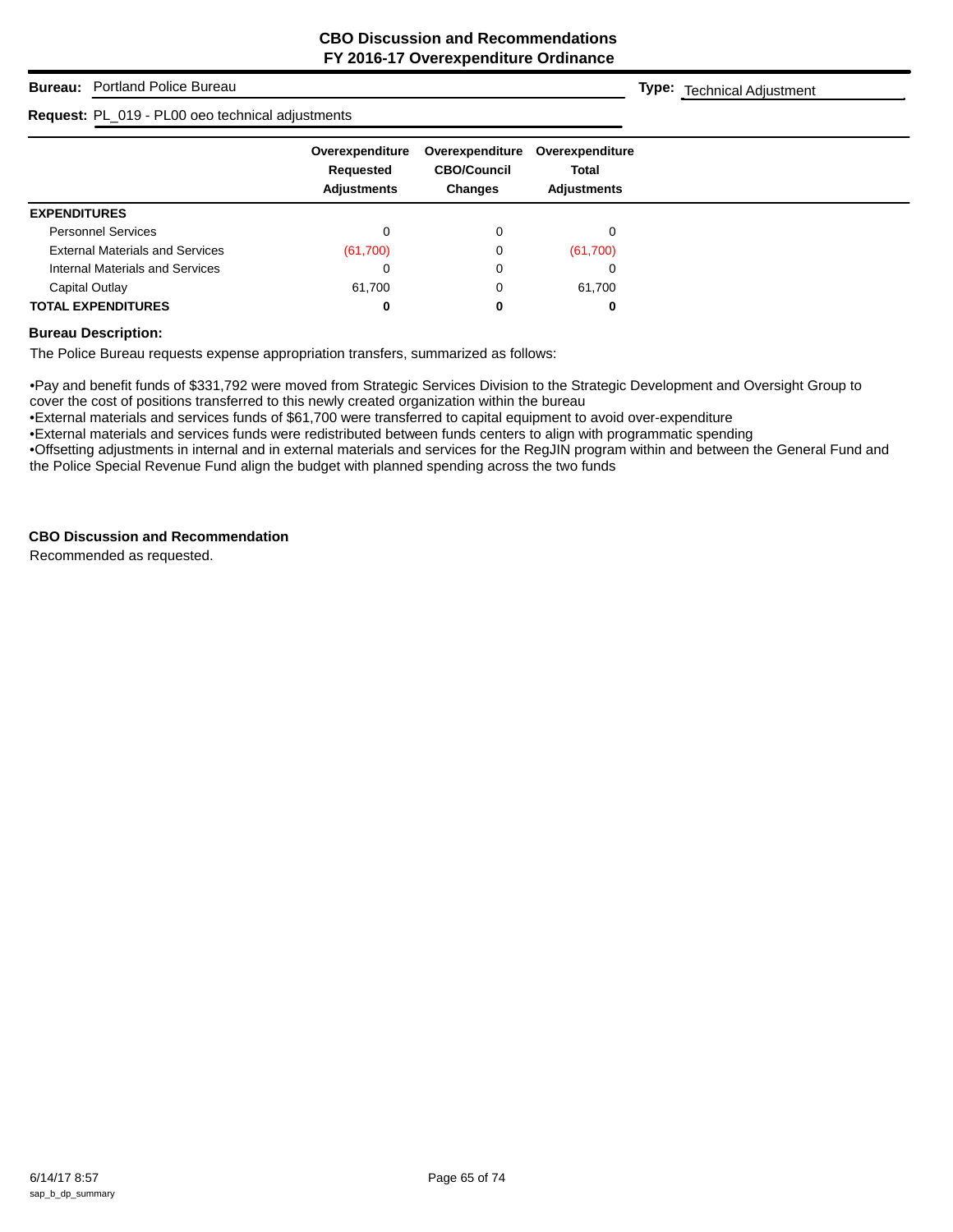**Type:** Technical Adjustment

## **Bureau:** Commissioner of Public Safety

| Request: PS_002 - CPS - OEO Technical Adjustments |                                                    |                                                         |                                                |  |  |  |  |
|---------------------------------------------------|----------------------------------------------------|---------------------------------------------------------|------------------------------------------------|--|--|--|--|
|                                                   | Overexpenditure<br>Requested<br><b>Adjustments</b> | Overexpenditure<br><b>CBO/Council</b><br><b>Changes</b> | Overexpenditure<br>Total<br><b>Adjustments</b> |  |  |  |  |
| <b>EXPENDITURES</b>                               |                                                    |                                                         |                                                |  |  |  |  |
| <b>Personnel Services</b>                         | (25,000)                                           | 0                                                       | (25,000)                                       |  |  |  |  |
| <b>External Materials and Services</b>            | 10,000                                             | 0                                                       | 10,000                                         |  |  |  |  |
| Internal Materials and Services                   | 15.000                                             | 0                                                       | 15,000                                         |  |  |  |  |
| <b>TOTAL EXPENDITURES</b>                         | 0                                                  | 0                                                       |                                                |  |  |  |  |

#### **Bureau Description:**

This request moves \$15,000 into External Materials and Services and \$10,000 into Internal Materials and Services from Personnel Services to better align budget with projected spending.

#### **CBO Discussion and Recommendation**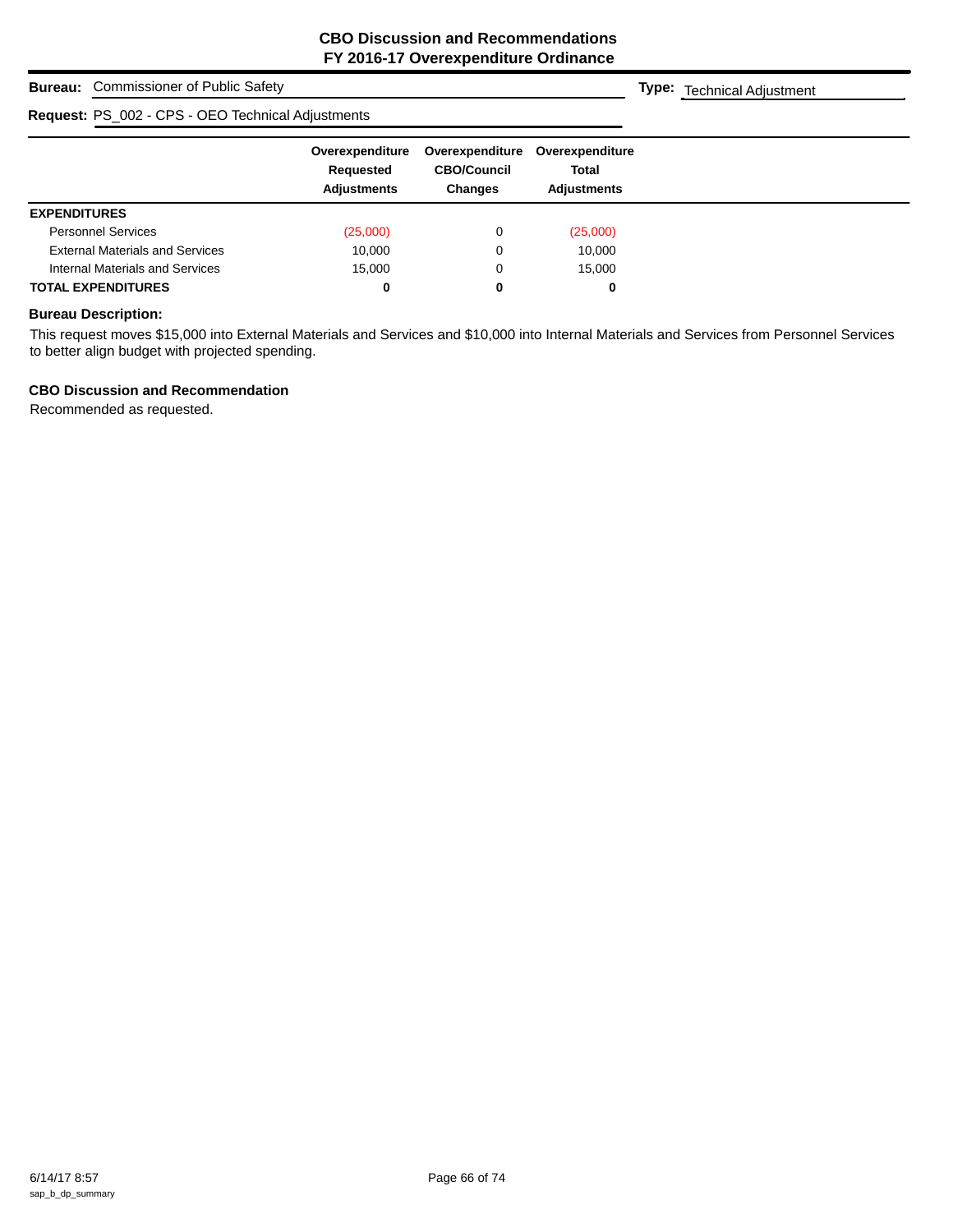**Type:** Program Carryover Request

## **Bureau:** Commissioner of Public Safety

#### **Request:** PS\_003 - CPS - Comm. Eudaly Carryover Request

| Request: PS_003 - CPS - Comm. Eudaly Carryover Request |                                                    |                                                         |                                                       |  |
|--------------------------------------------------------|----------------------------------------------------|---------------------------------------------------------|-------------------------------------------------------|--|
|                                                        | Overexpenditure<br>Requested<br><b>Adjustments</b> | Overexpenditure<br><b>CBO/Council</b><br><b>Changes</b> | Overexpenditure<br><b>Total</b><br><b>Adjustments</b> |  |
| <b>EXPENDITURES</b>                                    |                                                    |                                                         |                                                       |  |
| <b>Personnel Services</b>                              | (20,000)                                           | 0                                                       | (20,000)                                              |  |
| <b>TOTAL EXPENDITURES</b>                              | (20,000)                                           | 0                                                       | (20,000)                                              |  |
| <b>REVENUES</b>                                        |                                                    |                                                         |                                                       |  |
| <b>General Fund Discretionary</b>                      | (20,000)                                           | 0                                                       | (20,000)                                              |  |
| General Fund Overhead                                  | 0                                                  | 0                                                       |                                                       |  |
| <b>TOTAL REVENUES</b>                                  | (20,000)                                           | 0                                                       | (20,000)                                              |  |

#### **Bureau Description:**

This carryover request moves \$20,000 in unspent FY 2016-17 resources into the FY 2017-18 budget for Commissioner Eudaly's office to pay for planned and unplanned maintenance and upgrades to the office space which were not possible to complete in the current fiscal year. Due to the transition, the Commissioner's Office has additional one-time resources available resulting from members of Commissioner Novick's staff leaving before December 31st and the new staff for Commissioner Eudaly's office not incurring PERS costs during the six-month waiting period. The funding for these maintenance and upgrades will likely not be available in FY 2017-18 without this carryover due to the Commissioner's Office being fully staffed and incurring all the benefit costs associated with full-time employees.

#### **CBO Discussion and Recommendation**

CBO typically only recommends program carryovers for discrete projects with clearly defined scope, timelines and budgets. These projects are often appropriated or begun in one year but require carryover into subsequent years to be completed. As this request does not appear to meet this criteria, CBO finds the approval of this carryover to be a policy decision for Council. As the FY 2017-18 Adopted budget has already been filed for Council approval, should this carryover be approved, the package will need to be re-submitted and reappropriated in the FY 217-18 budget during the Fall BMP process.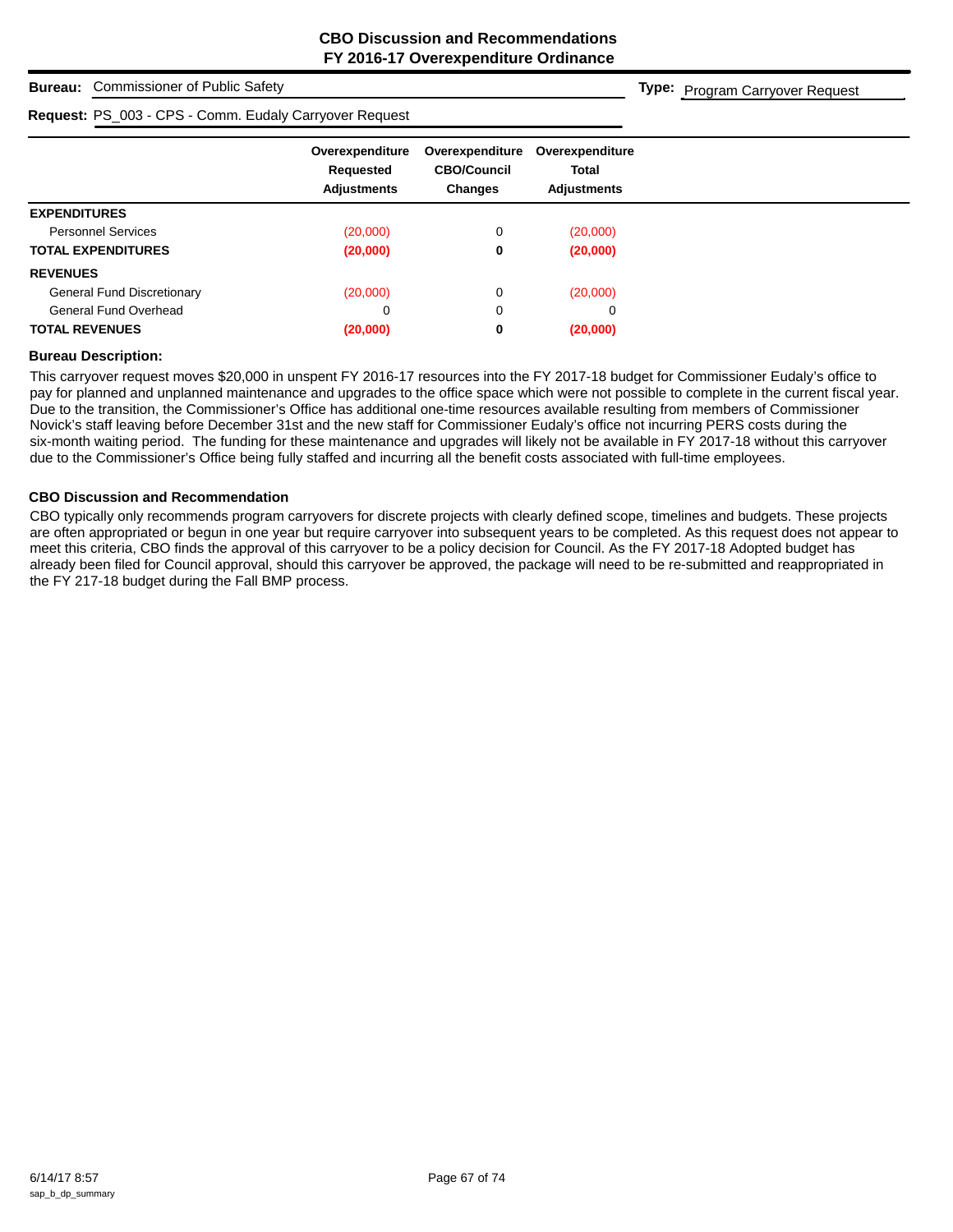| <b>Commissioner of Public Utilities</b><br>Bureau: | <b>Type:</b> Technical Adjustment                  |                                                         |                                                |  |
|----------------------------------------------------|----------------------------------------------------|---------------------------------------------------------|------------------------------------------------|--|
| Request: PU_005 - OEO Technical adjustment         |                                                    |                                                         |                                                |  |
|                                                    | Overexpenditure<br>Requested<br><b>Adjustments</b> | Overexpenditure<br><b>CBO/Council</b><br><b>Changes</b> | Overexpenditure<br>Total<br><b>Adjustments</b> |  |
| <b>EXPENDITURES</b>                                |                                                    |                                                         |                                                |  |
| <b>External Materials and Services</b>             | 0                                                  |                                                         |                                                |  |
| <b>TOTAL EXPENDITURES</b>                          | 0                                                  |                                                         | 0                                              |  |

## **Bureau Description:**

During the Spring BMP a \$10k reduction was made in misc 529 where there was \$0 budgeted. The adjustment should have been made in 549 where there was \$46,598 budgeted. This technical adjustment increases revenue in 529 by \$10,000 and reduces revenue in 549 by \$10,000.

#### **CBO Discussion and Recommendation**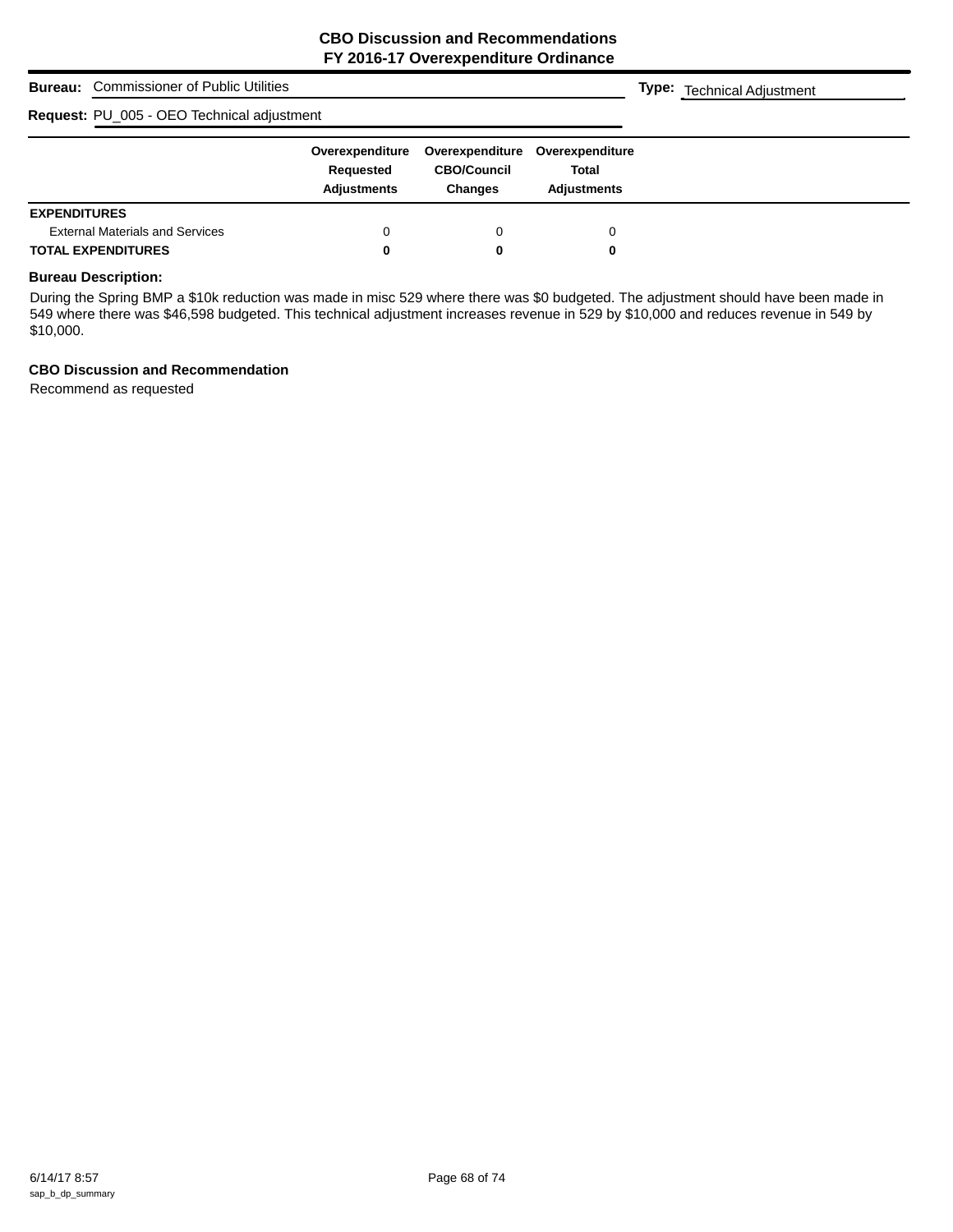|                     | <b>Bureau:</b> Special Appropriations                    |                                                    |                                                         |                                                | <b>Type:</b> Technical Adjustment |
|---------------------|----------------------------------------------------------|----------------------------------------------------|---------------------------------------------------------|------------------------------------------------|-----------------------------------|
|                     | Request: SA_015 - Special Appropriation One Time OEO Adj |                                                    |                                                         |                                                |                                   |
|                     |                                                          | Overexpenditure<br>Requested<br><b>Adjustments</b> | Overexpenditure<br><b>CBO/Council</b><br><b>Changes</b> | Overexpenditure<br>Total<br><b>Adiustments</b> |                                   |
| <b>EXPENDITURES</b> |                                                          |                                                    |                                                         |                                                |                                   |
|                     | <b>External Materials and Services</b>                   | (22,000)                                           | 0                                                       | (22,000)                                       |                                   |
|                     | Internal Materials and Services                          | 22,000                                             | 0                                                       | 22,000                                         |                                   |
|                     | <b>TOTAL EXPENDITURES</b>                                | 0                                                  | 0                                                       | 0                                              |                                   |

## **Bureau Description:**

Special Appropriations adjustments to the one time fund center to align the budget with actual expense incurred including Council transition expense.

#### Adjustments:

\$6,000 from miscellaneous, 549000 to 651201, Copy/Print/Bind \$2,000 from miscellaneous, 549000 to 651510, Radio & Video Billable \$14,000 from miscelleneous, 549000 to 651307, Operations & Maintenance

#### **CBO Discussion and Recommendation**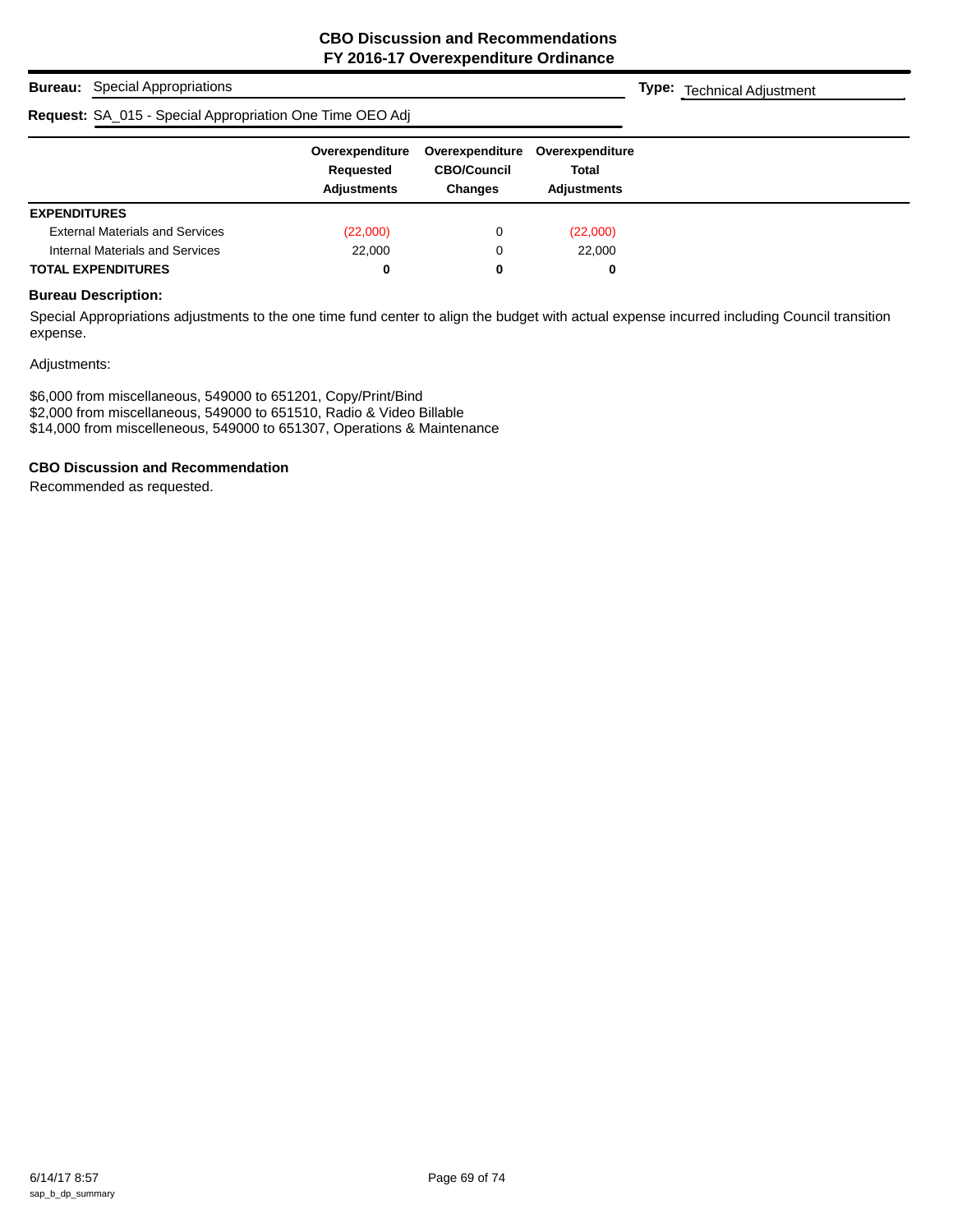## **Bureau:** Special Appropriations

#### **Request:** SA\_016 - Columbia River Levee Carryover

**Type:** Program Carryover Request

|                                        | Overexpenditure | Overexpenditure    | Overexpenditure    |
|----------------------------------------|-----------------|--------------------|--------------------|
|                                        | Requested       | <b>CBO/Council</b> | <b>Total</b>       |
|                                        | Adjustments     | <b>Changes</b>     | <b>Adjustments</b> |
| <b>EXPENDITURES</b>                    |                 |                    |                    |
| <b>External Materials and Services</b> | 0               | (689, 252)         | (689, 252)         |
| <b>TOTAL EXPENDITURES</b>              | 0               | (689, 252)         | (689, 252)         |
| <b>REVENUES</b>                        |                 |                    |                    |
| <b>General Fund Discretionary</b>      | 0               | (689, 252)         | (689, 252)         |
| <b>TOTAL REVENUES</b>                  | 0               | (689, 252)         | (689, 252)         |

#### **Bureau Description:**

The FY 2016-17 budget included \$1.69 million to repay the City's share of the Infrastructure Finance Authority (IFA) loan associated with engineering costs of hte Levee Ready Project. Current year loan repayment expenditures total \$999,183, and the City anticipates repaying the remaining \$689,252 in the fall of 2017. Thus, a program carryover of the funds are required to ensure complete loan repayment.

#### **CBO Discussion and Recommendation**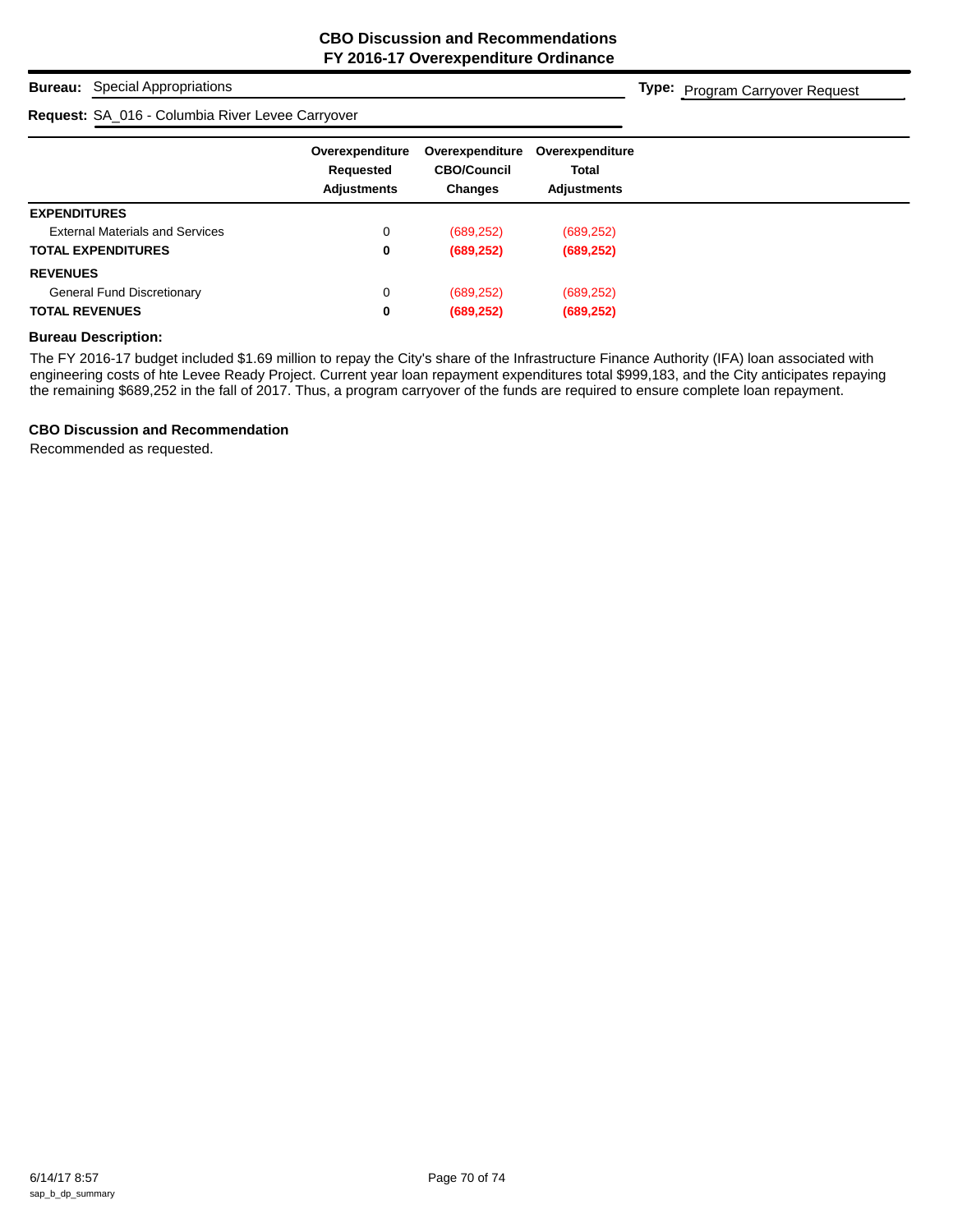| <b>Bureau:</b> Portland Bureau of Transportation       | <b>Type:</b> New Request                           |                                                         |                                                       |  |
|--------------------------------------------------------|----------------------------------------------------|---------------------------------------------------------|-------------------------------------------------------|--|
| Request: TR_046 - Interfund Loan - Grants Cash Balance |                                                    |                                                         |                                                       |  |
|                                                        | Overexpenditure<br>Requested<br><b>Adjustments</b> | Overexpenditure<br><b>CBO/Council</b><br><b>Changes</b> | Overexpenditure<br><b>Total</b><br><b>Adjustments</b> |  |
| <b>EXPENDITURES</b>                                    |                                                    |                                                         |                                                       |  |
| <b>Bond Expenses</b>                                   | 9,750,000                                          | 0                                                       | 9,750,000                                             |  |
| Contingency                                            | (9,750,000)                                        | 0                                                       | (9,750,000)                                           |  |
| <b>TOTAL EXPENDITURES</b>                              | 0                                                  | 0                                                       | 0                                                     |  |
| <b>REVENUES</b>                                        |                                                    |                                                         |                                                       |  |
| <b>General Fund Discretionary</b>                      | 0                                                  | 0                                                       | 0                                                     |  |
| <b>TOTAL REVENUES</b>                                  | 0                                                  | 0                                                       | 0                                                     |  |

#### **Bureau Description:**

In order for the City-wide Grants Fund to avoid ending the year with a negative balance, PBOT must loan the fund the portion which it is responsible for. In total, PBOT will loan up to \$9.75 million from its Transportation Operating Fund. Only the funds needed after the actual year-end will be executed after the balance has been determined.

#### **CBO Discussion and Recommendation**

Recommended as requested. This is a routine, annual request that PBOT makes during Over-Expenditure Ordinances. \$9.75 million has been recognized in internal loan repayment revenue from the Grants Fund in the FY 2017-18 budget and offseted by a decrease in beginning fund balance. Funds are being loaned in FY 2016-17 to prevent negative balances in the Grants Fund at year end.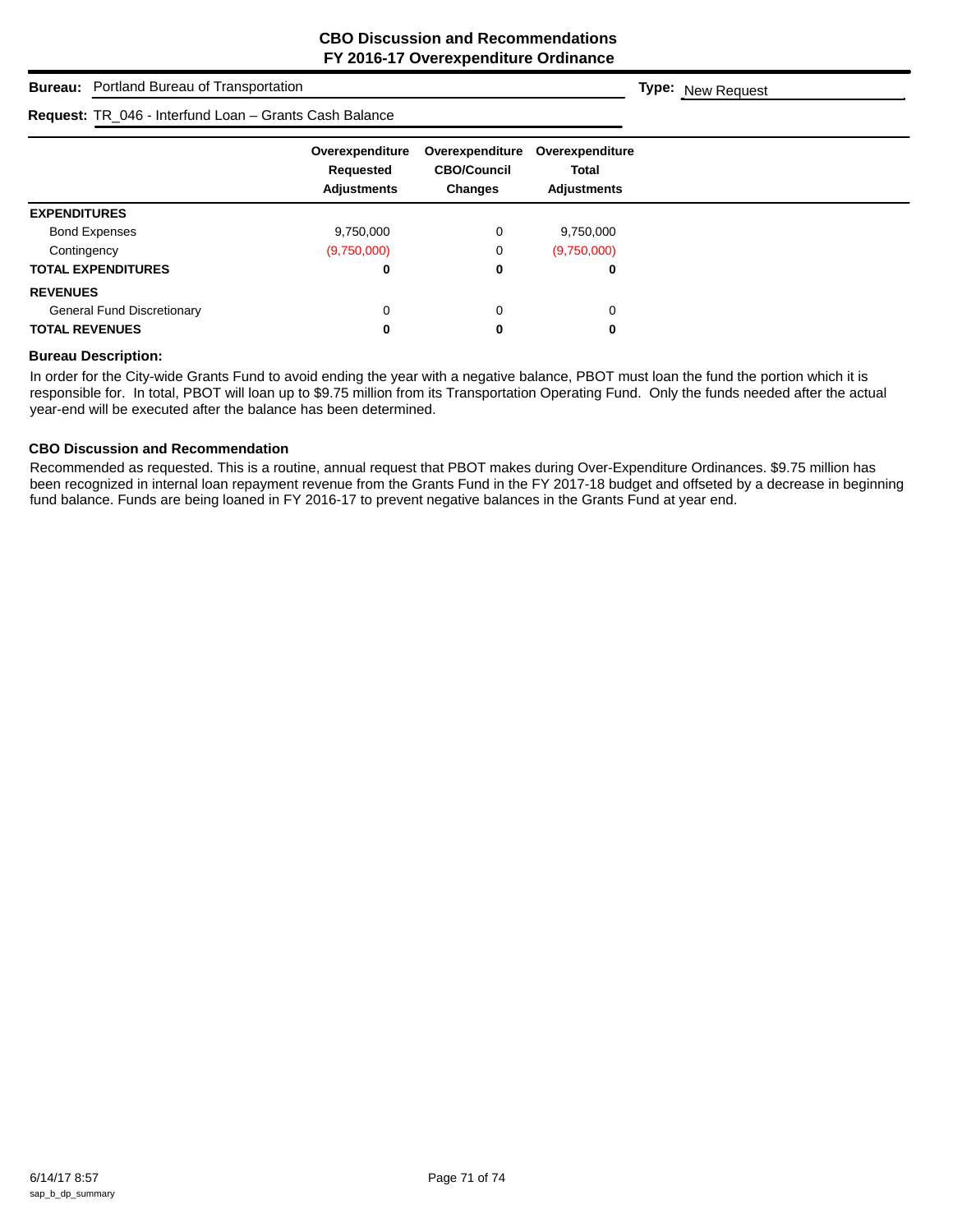|                     | <b>Bureau:</b> Portland Bureau of Transportation              |                                                    |                                                         |                                                       | <b>Type:</b> New Request |
|---------------------|---------------------------------------------------------------|----------------------------------------------------|---------------------------------------------------------|-------------------------------------------------------|--------------------------|
|                     | Request: TR_047 - Loan Guarantee - State Department of Energy |                                                    |                                                         |                                                       |                          |
|                     |                                                               | Overexpenditure<br>Requested<br><b>Adjustments</b> | Overexpenditure<br><b>CBO/Council</b><br><b>Changes</b> | Overexpenditure<br><b>Total</b><br><b>Adjustments</b> |                          |
| <b>EXPENDITURES</b> |                                                               |                                                    |                                                         |                                                       |                          |
|                     | <b>Bond Expenses</b>                                          | 357,000                                            | 0                                                       | 357.000                                               |                          |
| Contingency         |                                                               | (357,000)                                          | 0                                                       | (357,000)                                             |                          |
|                     | <b>TOTAL EXPENDITURES</b>                                     | 0                                                  | 0                                                       | 0                                                     |                          |

#### **Bureau Description:**

In May, 2011, City Council approved a \$5 million loan guarantee with the State Department of Energy with respect to their loan to SoloPower, Inc. PBOT was the City's initial source for this guarantee. The City received notice from the State of SoloPower's default and their call upon the loan guarantee. Payments of \$119,000 were to begin April, 2017 and run monthly through October, 2020. This budget adjustment covers the three months of payments in FY 2016-17.

## **CBO Discussion and Recommendation**

Recommended as requested. The \$357,000 draw from contingency is 7% of the \$5.0 million that PBOT set-aside for the loan guarantee. See CBO's review of PBOT's FY 2017-18 Requested Budget for a discussion of this obligation.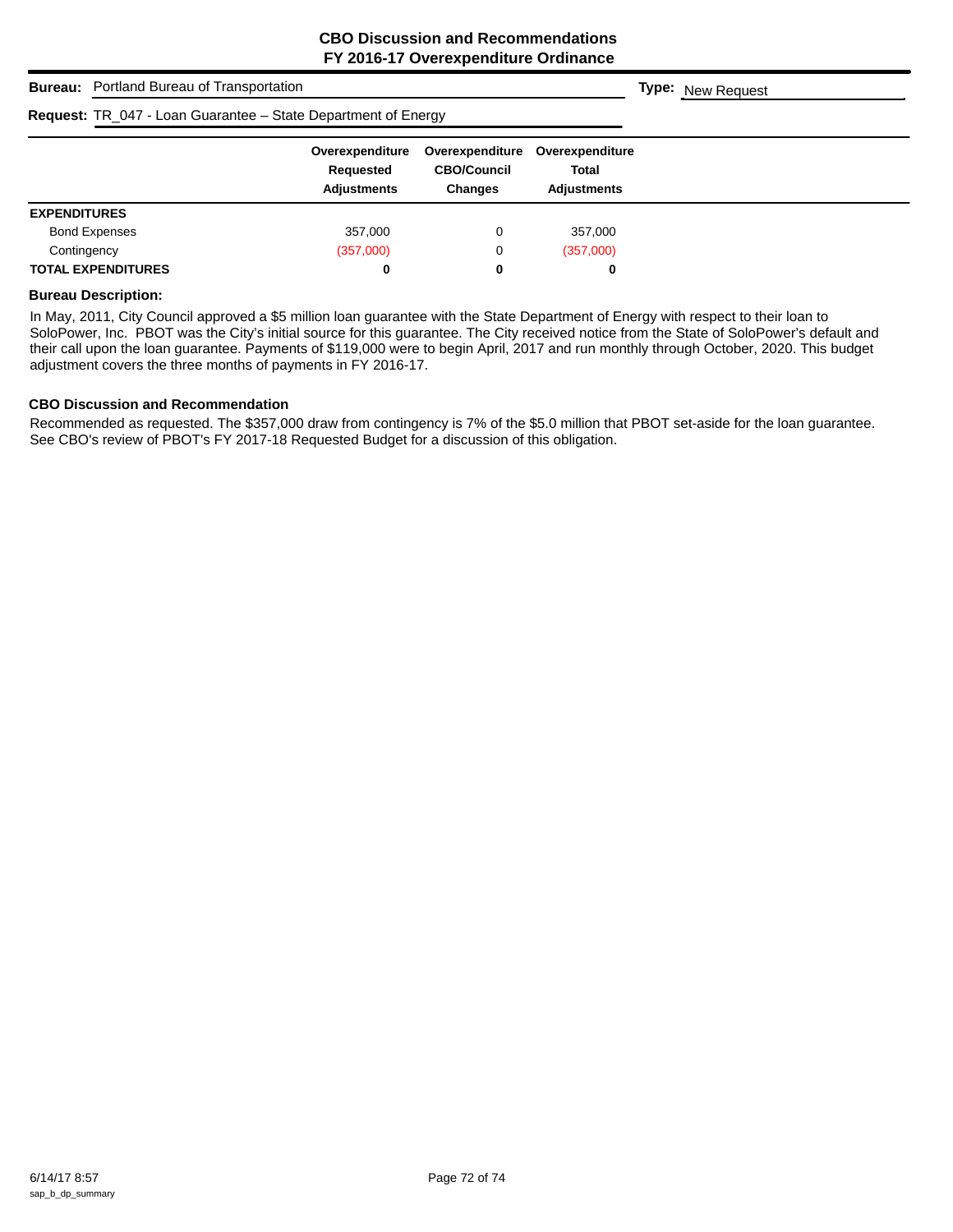| <b>Bureau:</b> Portland Bureau of Transportation       |                                                    |                                                  |                                                       | <b>Type:</b> New Request |
|--------------------------------------------------------|----------------------------------------------------|--------------------------------------------------|-------------------------------------------------------|--------------------------|
| <b>Request: TR_048 - Parking Facilities Adjustment</b> |                                                    |                                                  |                                                       |                          |
|                                                        | Overexpenditure<br>Requested<br><b>Adjustments</b> | Overexpenditure<br><b>CBO/Council</b><br>Changes | Overexpenditure<br><b>Total</b><br><b>Adjustments</b> |                          |
| <b>EXPENDITURES</b>                                    |                                                    |                                                  |                                                       |                          |
| <b>External Materials and Services</b>                 | 750.000                                            | 0                                                | 750,000                                               |                          |
| Contingency                                            | (750,000)                                          | 0                                                | (750,000)                                             |                          |
| <b>TOTAL EXPENDITURES</b>                              | 0                                                  | 0                                                | 0                                                     |                          |

#### **Bureau Description:**

This request increases appropriation to cover \$500,000 in professional services for work on 10th & Yamhill Parking Garage and to cover \$250,000 in the Integrated Marketing Communications Plan (Contract 30005524) for Downtown Businesses and SmartPark Garages. General contingency is reduced by \$750,000. For 10th & Yamhill Parking Garage, the total project budget has not changed, this request is to match anticipated expenditures due to project timelines.

## **CBO Discussion and Recommendation**

Recommended as requested. The \$500,000 draw from contingency is 14% of the 10th & Yamhill project's reserve. The project is primarily in the design phase this year. The \$250,000 draw for the marketing plan is 13% of the Parking Facilities Fund's general operating contingency. The plan was approved in October 2016. This plan will be funded by the General Fund during FY 2017-18.